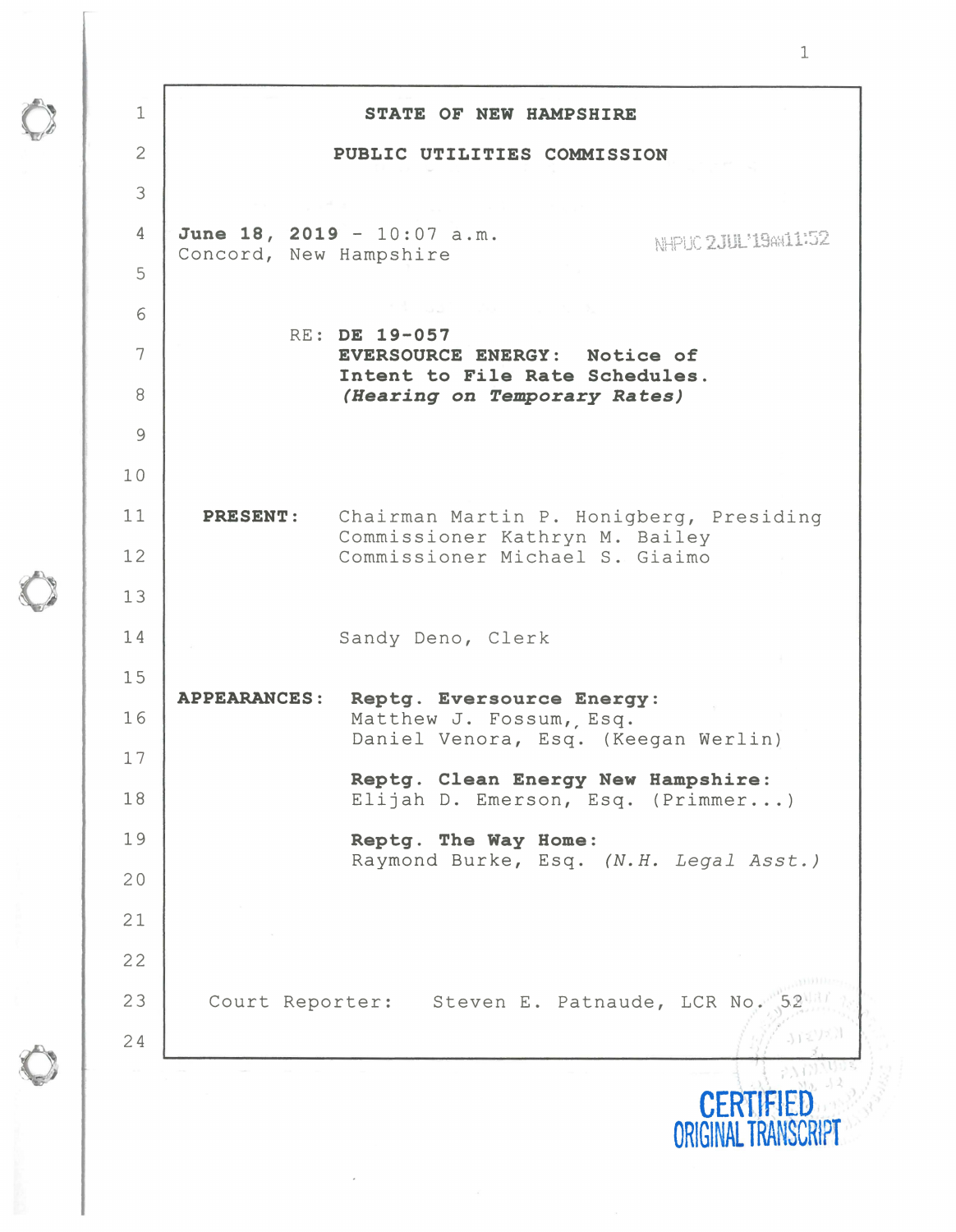| $\mathbf 1$    |                              |                                                                         |
|----------------|------------------------------|-------------------------------------------------------------------------|
| $\overline{2}$ |                              | APPEARANCES: $(C \circ n \ t \ i \ n \ u \ e \ d)$                      |
| 3              |                              | Reptg. Residential Ratepayers:<br>D. Maurice Kreis, Esq., Consumer Adv. |
| 4              |                              | Brian D. Buckley, Esq.<br>Office of Consumer Advocate                   |
| 5              |                              | Reptg. PUC Staff:                                                       |
| 6              |                              | Suzanne G. Amidon, Esq.<br>Richard Chagnon, Electric Division           |
| 7              |                              | Jay Dudley, Electric Division<br>Kurt Demmer, Electric Division         |
| $8\,$          |                              |                                                                         |
| $\mathcal{G}$  |                              |                                                                         |
| 10             |                              |                                                                         |
| 11             |                              |                                                                         |
| 12             |                              |                                                                         |
| 13             |                              |                                                                         |
| 14             |                              |                                                                         |
| 15             |                              |                                                                         |
| 16             |                              |                                                                         |
| 17             |                              |                                                                         |
| 18             |                              |                                                                         |
| 19             |                              |                                                                         |
| 20             |                              |                                                                         |
| 21             |                              |                                                                         |
| 22             |                              |                                                                         |
| 23             |                              |                                                                         |
| 24             |                              |                                                                         |
|                | $19 - 057$ }<br>$\left\{$ DE | [Hearing on Temporary Rates]<br>${06 - 18 - 19}$                        |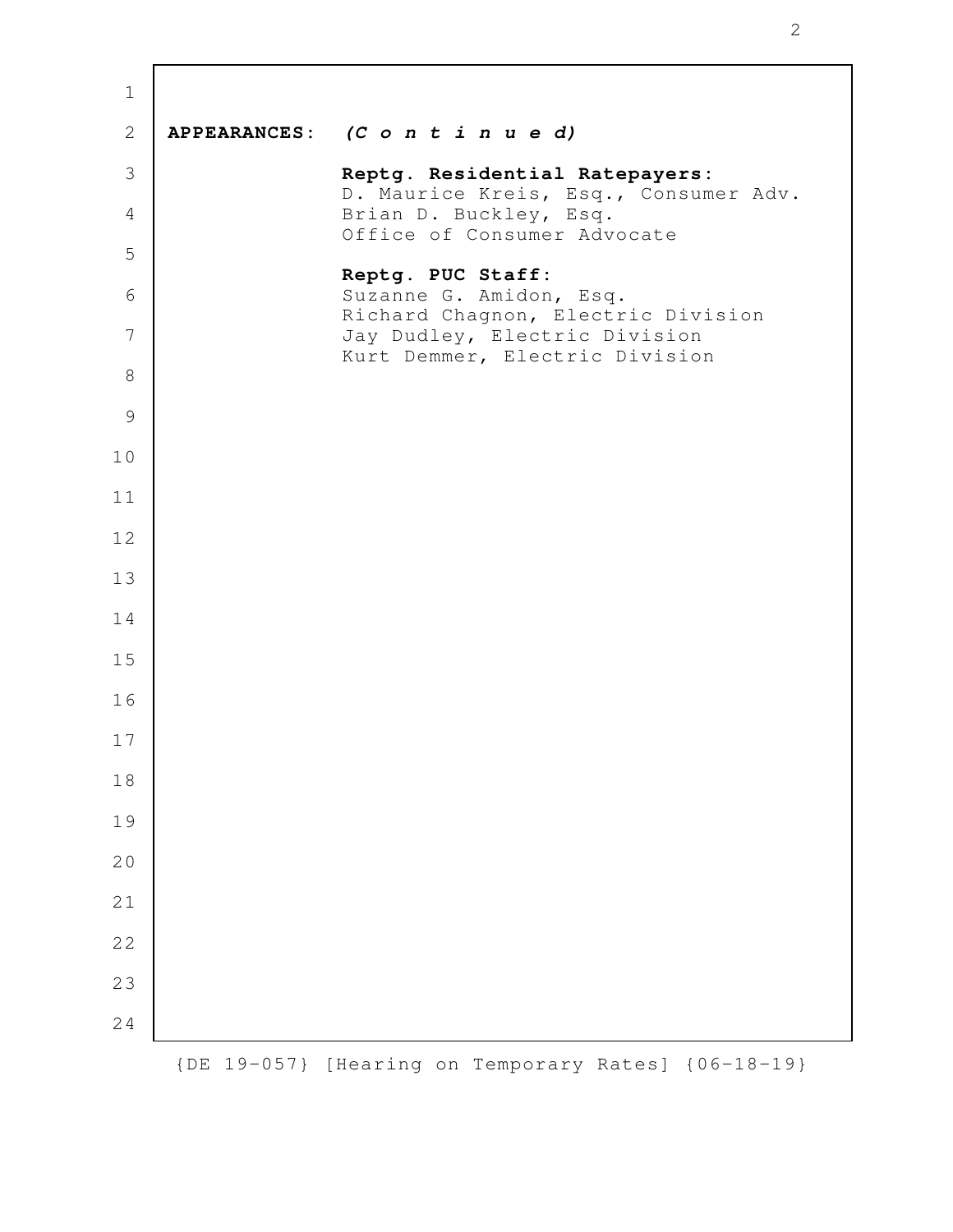**I N D E X PAGE NO. WITNESS PANEL: ERIC H. CHUNG EDWARD A. DAVIS RICHARD CHAGNON** Direct examination by Mr. Fossum 9 Direct examination by Ms. Amidon 21 Cross-examination by Mr. Kreis 24 Interrogatories by Cmsr. Bailey 26, 43, 46, 47 Interrogatories by Cmsr. Giaimo 37 Interrogatories by Chairman Honigberg 46, 47 **\* \* \* CLOSING STATEMENTS BY:**  Mr. Emerson 50 Mr. Burke 50 Mr. Kreis 50 Ms. Amidon 51 Mr. Fossum 52 {DE 19-057} [Hearing on Temporary Rates] {06-18-19} 1 2 3 4 5 6 7 8 9 10 11 12 13 14 15 16 17 18 19 20 21 22 23 24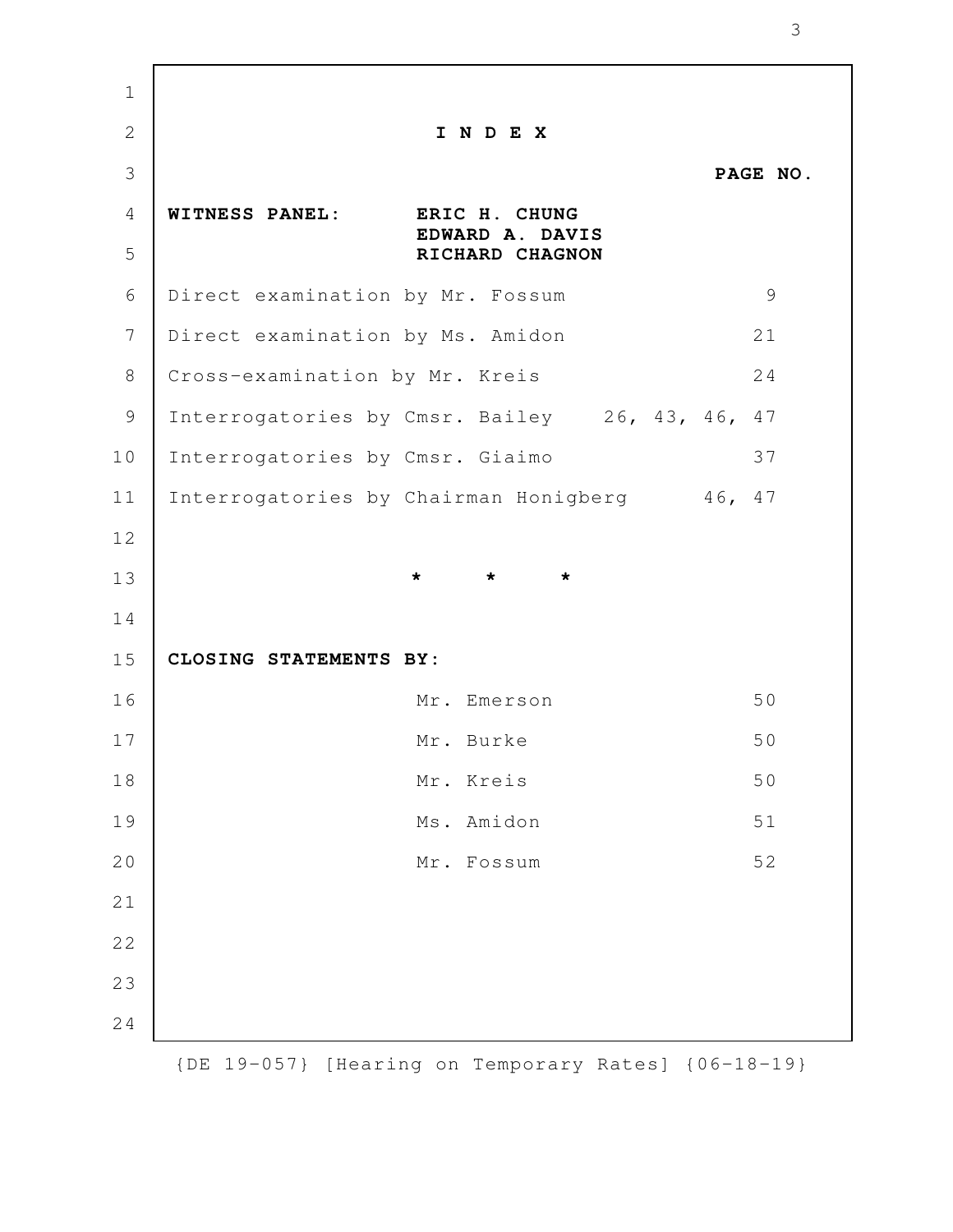| $\mathbf 1$    |                  |                                                                  |           |
|----------------|------------------|------------------------------------------------------------------|-----------|
| $\overline{2}$ |                  | EXHIBITS                                                         |           |
| 3              |                  | EXHIBIT NO. DESCRIPTION                                          | PAGE NO.  |
| 4              | $\mathbf 1$      | Eversource Energy Petition premarked<br>for temporary rates,     |           |
| 5              |                  | including Direct Testimony<br>of William J. Quinlan; Direct      |           |
| 6              |                  | Testimony of Eric H. Chung and<br>Troy M. Dixon, with            |           |
| 7              |                  | attachments; Direct Testimony<br>of Edward A. Davis, with        |           |
| 8              |                  | $attachments (04-26-19)$                                         |           |
| 9              | 2                | Eversource Energy corrected premarked<br>Settlement Agreement on |           |
| 10             |                  | Temporary Rates, including<br>$attachments (06-13-19)$           |           |
| 11             | 3                | Settlement Attachment EAD-5                                      | premarked |
| 12             |                  | (Temp - Updated) Customer<br>Bill Comparisons                    |           |
| 13             | 4                | Affidavit of William Quinlan                                     | 8         |
| 14             |                  | $(06 - 18 - 19)$                                                 |           |
| 15             |                  |                                                                  |           |
| 16             |                  |                                                                  |           |
| 17             |                  |                                                                  |           |
| 18             |                  |                                                                  |           |
| 19             |                  |                                                                  |           |
| 20             |                  |                                                                  |           |
| 21             |                  |                                                                  |           |
| 22             |                  |                                                                  |           |
| 23             |                  |                                                                  |           |
| 24             |                  |                                                                  |           |
|                | $\{DE\ 19-057\}$ | [Hearing on Temporary Rates] {06-18-19}                          |           |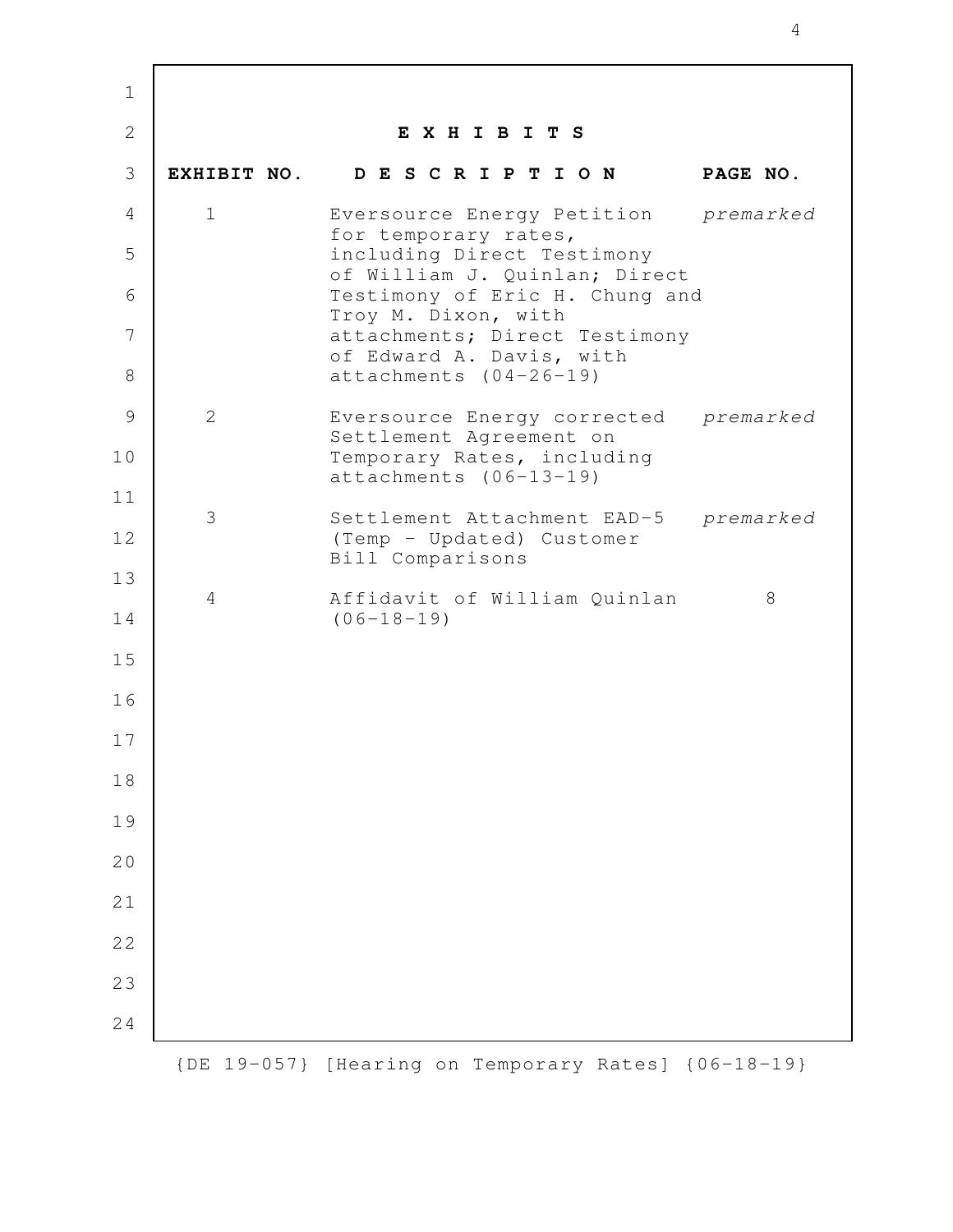| $\mathbf 1$    | PROCEEDING                                          |
|----------------|-----------------------------------------------------|
| $\mathbf{2}$   | CHAIRMAN HONIGBERG: We are here this                |
| 3              | morning in Docket DE 19-057, which is               |
| 4              | Eversource's rate case. This is a hearing on        |
| 5              | their request for a temporary rate change. We       |
| 6              | have a settlement that was filed. I see             |
| $\overline{7}$ | witnesses are already in place.                     |
| $8\,$          | But before we do anything else, let's               |
| $\mathcal{G}$  | take appearances.                                   |
| 10             | MR. FOSSUM: Good morning,                           |
| 11             | Commissioners. Matthew Fossum, here for Public      |
| 12             | Service Company of New Hampshire doing business     |
| 13             | as Eversource Energy. With me this morning is       |
| 14             | Dan Venora, of the law firm Keegan Werlin,          |
| 15             | assisting the Company with this case.               |
| 16             | MR. EMERSON: Eli Emerson, from                      |
| 17             | Primmer, Piper, Eggleston & Cramer, on behalf       |
| 18             | of Clean Energy New Hampshire. Thank you.           |
| 19             | MR. BURKE: Good morning. Raymond                    |
| 20             | Burke, from New Hampshire Legal Assistance,         |
| 21             | appearing on behalf of The Way Home.                |
| 22             | MR. KREIS: Good morning. I'm D.                     |
| 23             | Maurice Kreis, doing business as Don Kreis, the     |
| 24             | Consumer Advocate, here on behalf of                |
|                | {DE 19-057} [Hearing on Temporary Rates] {06-18-19} |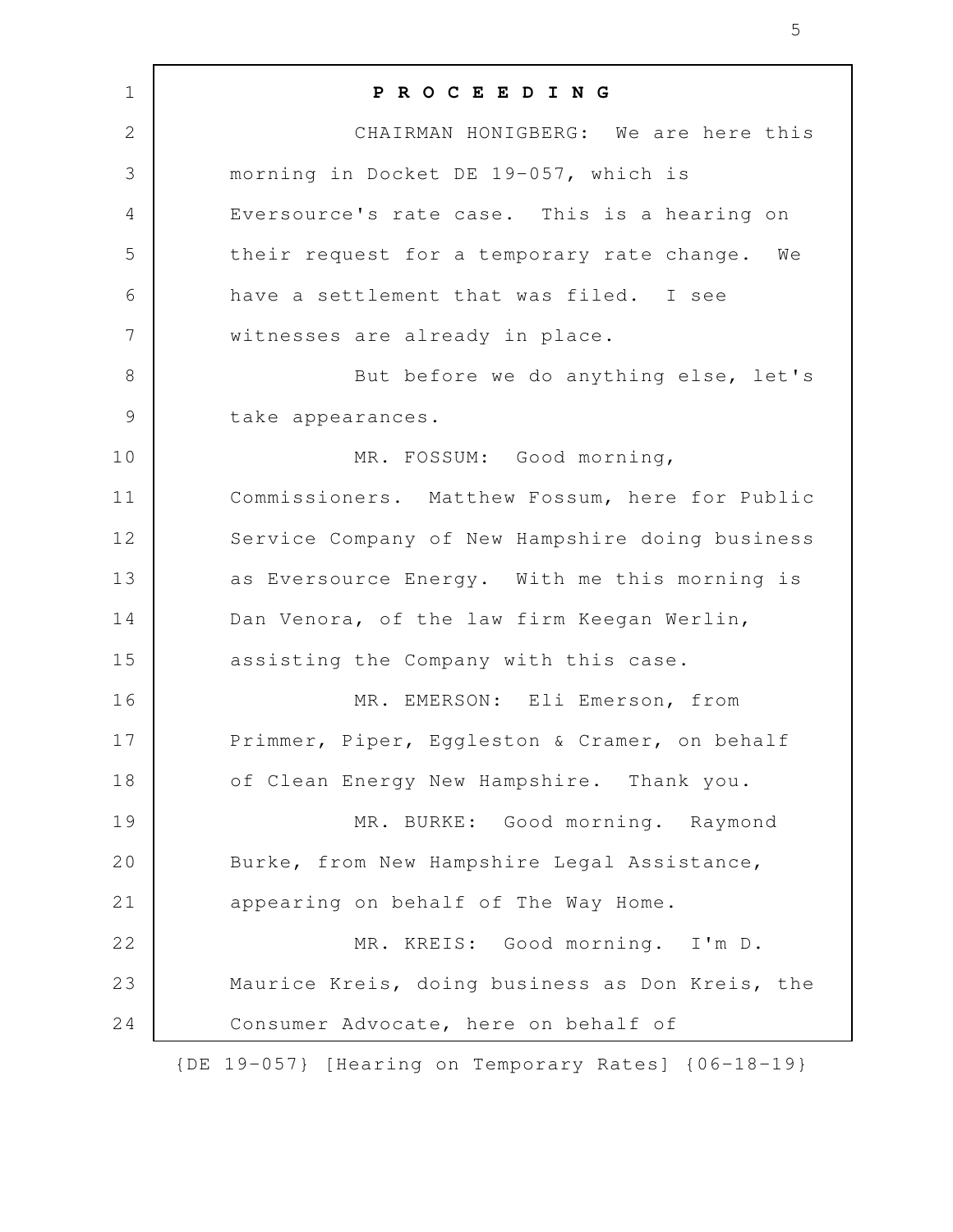residential ratepayers. With me today is our Staff Attorney, Brian Buckley. MS. AMIDON: Good morning. Suzanne Amidon, for Commission Staff. I have several members of the Electric Division here, and our witness, Mr. Rich Chagnon. CHAIRMAN HONIGBERG: Any preliminary matters before the witnesses are sworn in? MR. FOSSUM: Yes, Commissioners. A couple of them, actually. I need to decide what order to do them in. As the Chair noted, there was a Settlement Agreement filed. Just for the record, the Company was informed yesterday that paper copies that had been provided to the Commission were erroneously printed. New paper copies appropriately printed were delivered yesterday. The electronic filing made with the Commission was accurate. But I just wanted to note for the record that we were informed of that error, and we corrected it with an updated Settlement filing yesterday. With regards to exhibits, working with the Clerk, we've premarked for {DE 19-057} [Hearing on Temporary Rates] {06-18-19} 1 2 3 4 5 6 7 8 9 10 11 12 13 14 15 16 17 18 19 20 21 22 23 24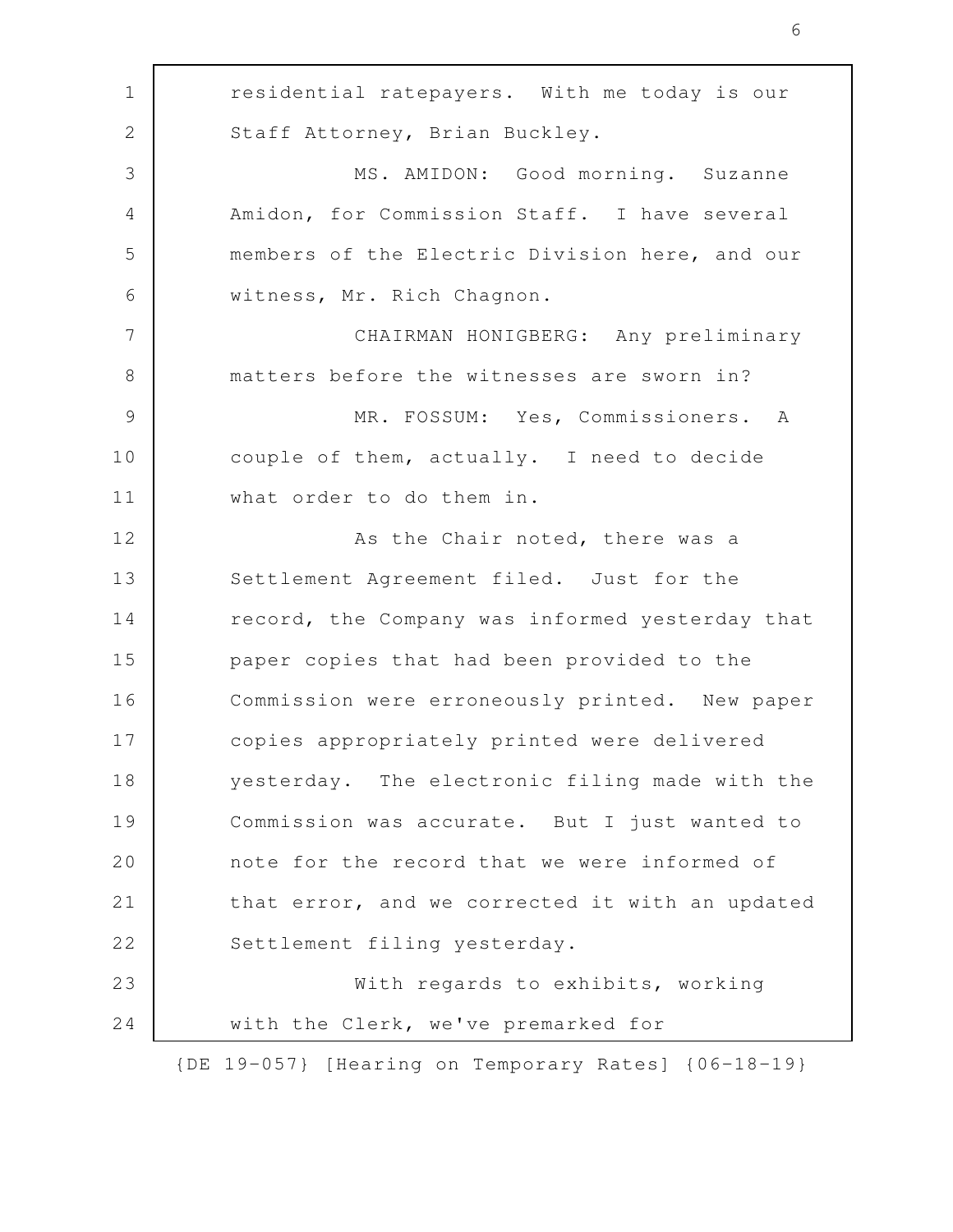identification three exhibits that the witnesses will address this morning. For your numbering purposes, what has been premarked for identification as "Exhibit 1" is the Company's April 26th, 2019 temporary rates filing. What has been premarked for identification as "Exhibit 2" is the June 13th Temporary Rates Settlement. And what has been premarked as "Exhibit 3" for identification is an updated version of Attachment EAD-5. Copies of that were provided for Commissioners this morning. The last preliminary thing I believe I will be noting is that, consistent with relatively recent Commission practice, Company witness William Quinlan will not be appearing this morning. But, in keeping with practice, an affidavit from Mr. Quinlan was filed this morning in lieu of his participation at the hearing. CHAIRMAN HONIGBERG: Does anyone have any objection to that? Anybody have questions for Mr. Quinlan? MS. AMIDON: Not I. MR. KREIS: We will have questions {DE 19-057} [Hearing on Temporary Rates] {06-18-19} 1 2 3 4 5 6 7 8 9 10 11 12 13 14 15 16 17 18 19 20 21 22 23 24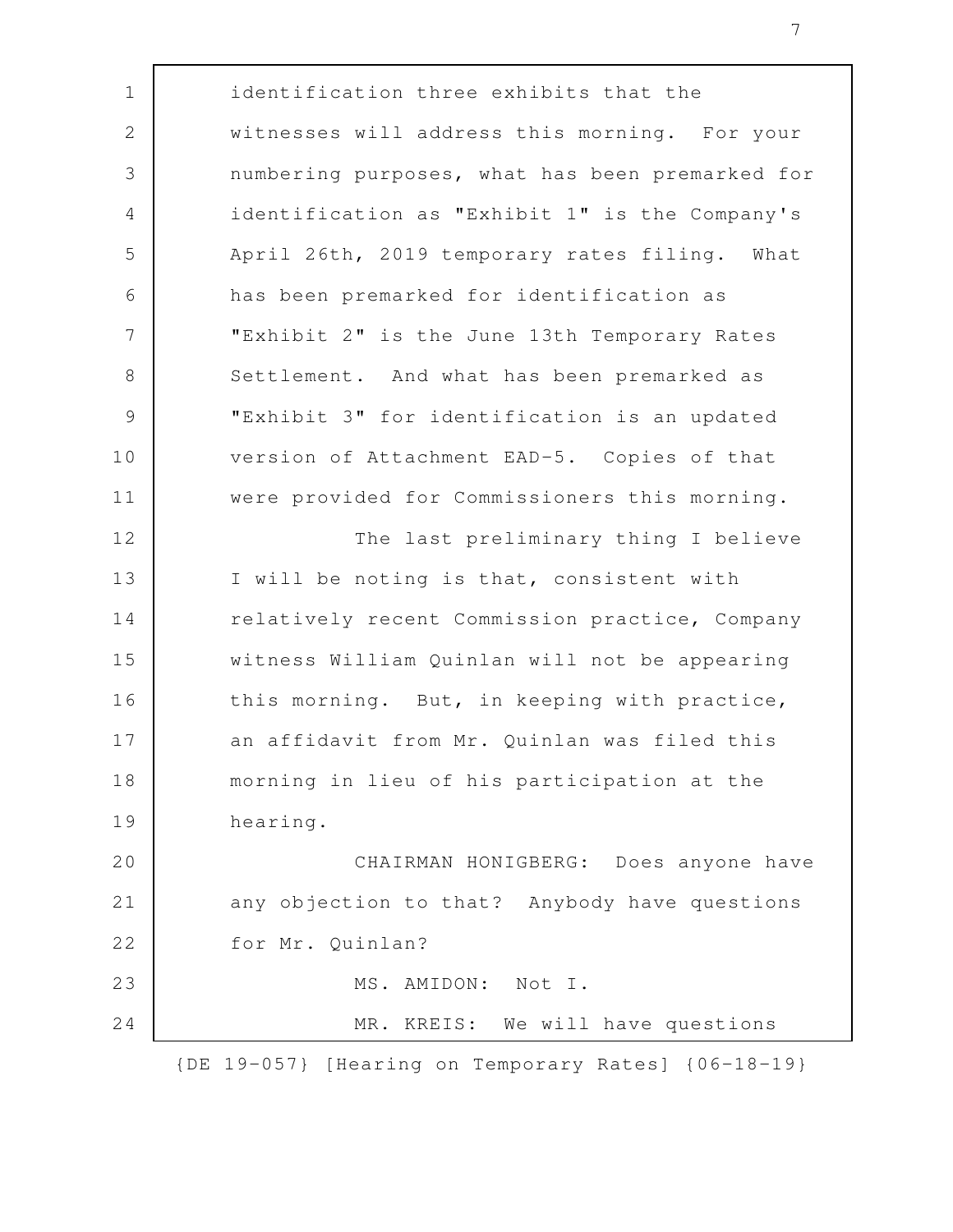for Mr. Quinlan, but -- CHAIRMAN HONIGBERG: As relevant to this proceeding, Mr. Kreis? MR. KREIS: We have no objection to his nonappearance. CHAIRMAN HONIGBERG: Do we want to have the affidavit marked as an exhibit to complete the record? Ms. Amidon, thoughts? MS. AMIDON: I would say, mark it for identification at this point. And when we get to the point where we, you know, you order exhibits into full evidence, we can have a discussion then. CHAIRMAN HONIGBERG: All right. That will be "Exhibit 4". (The document, as described, was herewith marked as **Exhibit 4** for identification.). CHAIRMAN HONIGBERG: Anything else, Mr. Fossum? MR. FOSSUM: I believe that's my run of preliminary matters. CHAIRMAN HONIGBERG: Thank you. Anybody else? {DE 19-057} [Hearing on Temporary Rates] {06-18-19} 1 2 3 4 5 6 7 8 9 10 11 12 13 14 15 16 17 18 19 20 21 22 23 24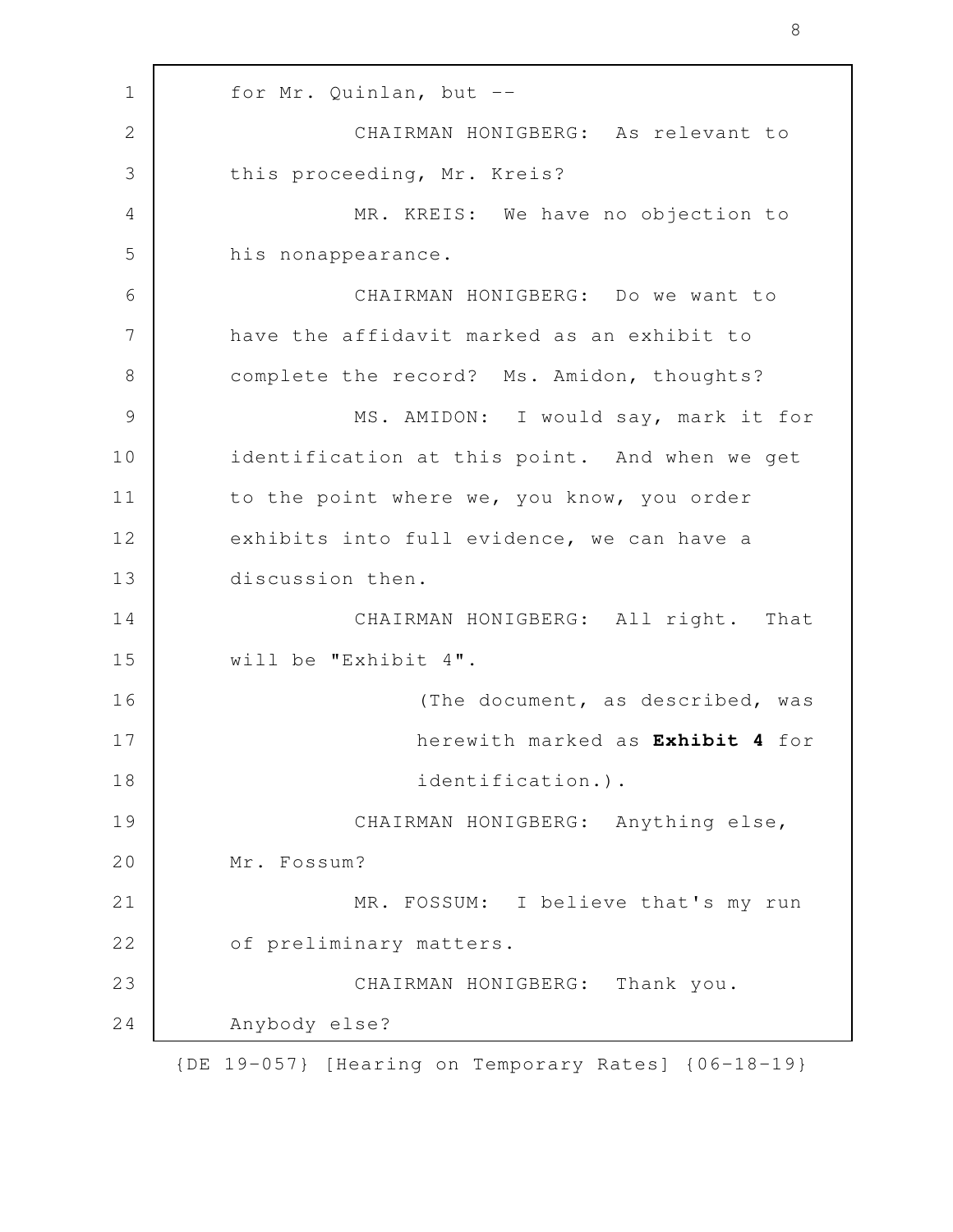|               | [WITNESS PANEL: Chung Davis Chagnon]                |
|---------------|-----------------------------------------------------|
| $\mathbf 1$   | [No verbal response.]                               |
| $\mathbf{2}$  | CHAIRMAN HONIGBERG: All right.                      |
| 3             | Mr. Patnaude, would you swear the witnesses in      |
| 4             | please.                                             |
| 5             | (Whereupon Eric H. Chung,                           |
| 6             | Edward A. Davis, and Richard                        |
| 7             | Chagnon were duly sworn by the                      |
| $8\,$         | Court Reporter.)                                    |
| $\mathcal{G}$ | CHAIRMAN HONIGBERG: Mr. Fossum.                     |
| 10            | MR. FOSSUM: Thank you. And the                      |
| 11            | Company has conferred with the Staff this           |
| 12            | morning. The way that we'll conduct, at least       |
| 13            | the direct examination, is that I will do the       |
| 14            | examination of the Company's witnesses, and         |
| 15            | after that is complete, the Staff will do the       |
| 16            | direct exam of its witness. Just for the            |
| 17            | Commission for ordering purposes.                   |
| 18            | ERIC H. CHUNG, SWORN                                |
| 19            | EDWARD A. DAVIS, SWORN                              |
| 20            | RICHARD CHAGNON, SWORN                              |
| 21            | DIRECT EXAMINATION                                  |
| 22            | BY MR. FOSSUM:                                      |
| 23            | With that said, Mr. Chung, could you please<br>Q    |
| 24            | state your name, your position, and your            |
|               | {DE 19-057} [Hearing on Temporary Rates] {06-18-19} |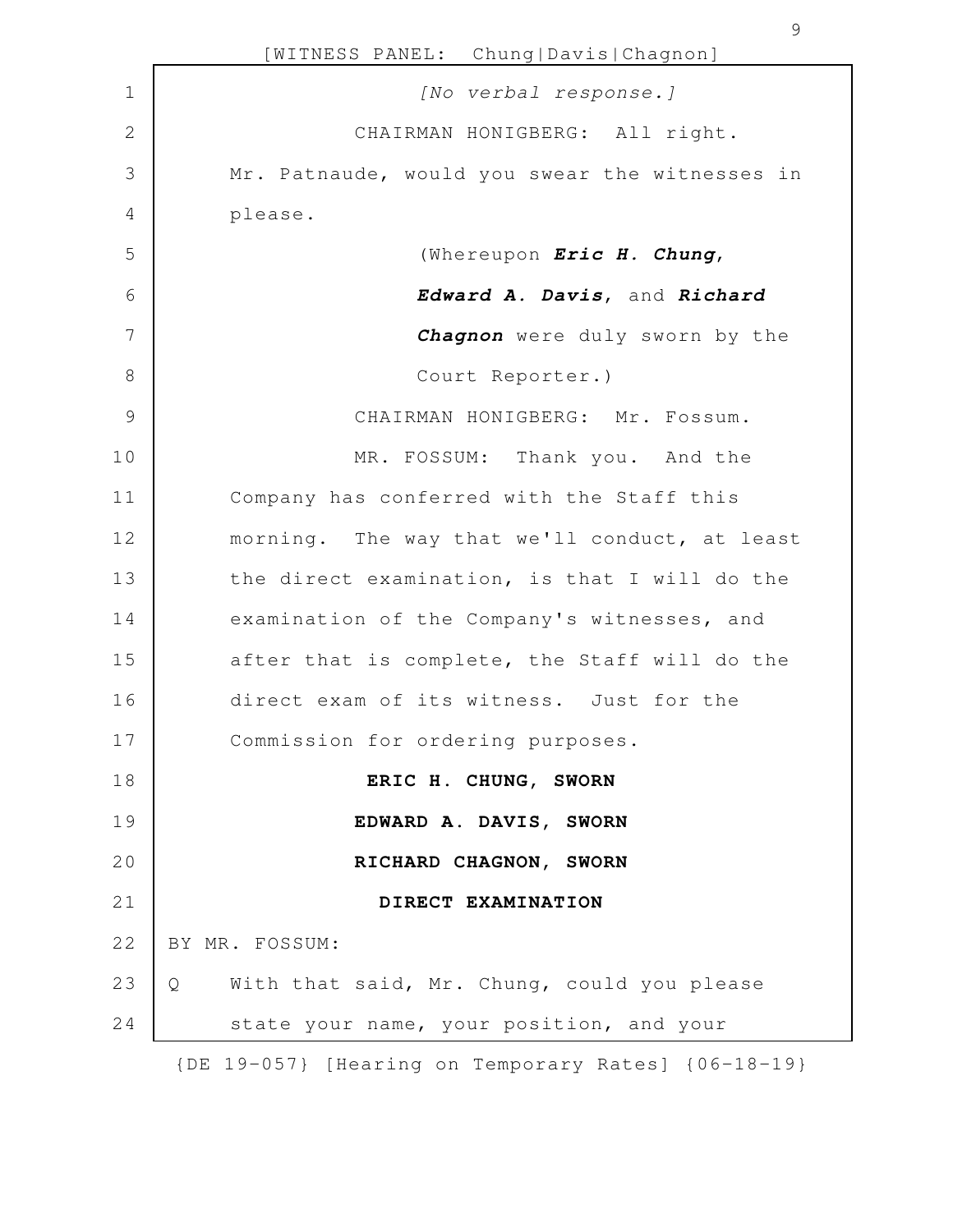|  | [WITNESS PANEL: |  | Chung Davis Chagnon] |
|--|-----------------|--|----------------------|
|--|-----------------|--|----------------------|

| $\mathbf 1$    |   | responsibilities for the record?                |
|----------------|---|-------------------------------------------------|
| $\overline{2}$ | A | (Chung) Good morning. My name is Eric Chung.    |
| 3              |   | I am Director of Revenue Requirements and       |
| 4              |   | Regulatory Projects for Eversource Energy       |
| 5              |   | Service Company. And my responsibilities are    |
| 6              |   | the financial requirements related to our       |
| 7              |   | regulated business in New Hampshire, as well as |
| 8              |   | enterprise-wide regulatory projects across our  |
| $\mathcal{G}$  |   | jurisdictions.                                  |
| 10             | Q | And, Mr. Davis, could you now please state your |
| 11             |   | name, your position, and responsibilities for   |
| 12             |   | the record?                                     |
| 13             | A | (Davis) Good morning. Yes. My name is Edward    |
| 14             |   | Davis. I am the Director of Rates for           |
| 15             |   | Eversource Energy Service Company. I'm here on  |
| 16             |   | behalf of Public Service Company of New         |
| 17             |   | Hampshire. I am responsible for rate-related    |
| 18             |   | activities, including cost of service, rate     |
| 19             |   | design, rate administration, and tariff         |
| 20             |   | administration, for the both the gas and        |
| 21             |   | electric divisions of the Company.              |
| 22             | Q | Thank you. Mr. Chung and Mr. Davis, did you     |
| 23             |   | both, back on April 26th, file testimony and    |
| 24             |   | attachments that are included in what has been  |
|                |   |                                                 |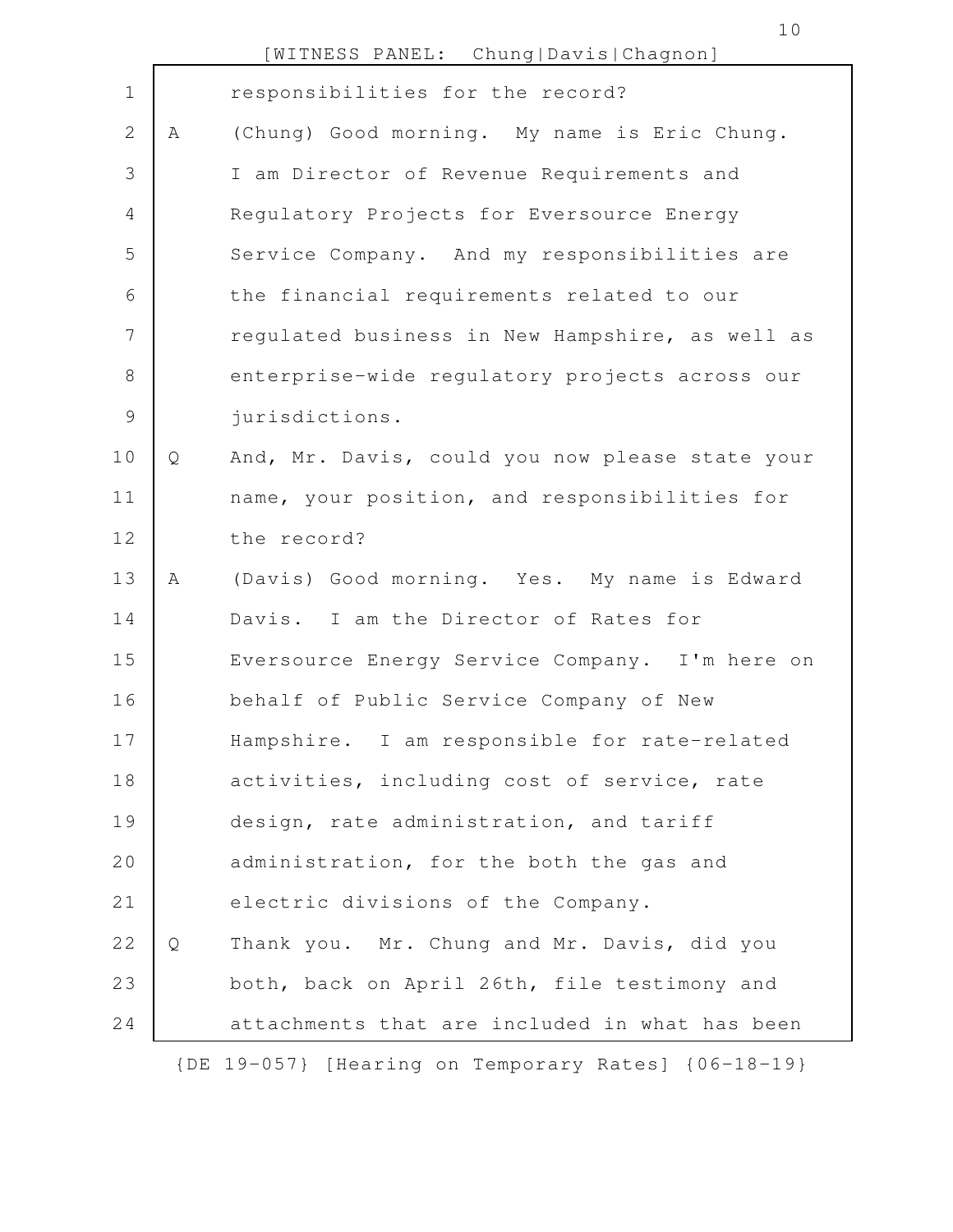|                |   | [WITNESS PANEL: Chung Davis Chagnon]                |
|----------------|---|-----------------------------------------------------|
| $\mathbf 1$    |   | premarked for identification as "Exhibit 1"?        |
| $\sqrt{2}$     | Α | (Chung) Yes.                                        |
| 3              | Α | (Davis) Yes.                                        |
| $\overline{4}$ | Q | And Mr. Chung specifically, with regard to your     |
| 5              |   | testimony, did that testimony -- was that           |
| 6              |   | exclusively under your name?                        |
| $\overline{7}$ | Α | (Chung) No. That was jointly sponsored with         |
| $\,8\,$        |   | Mr. Troy Dixon.                                     |
| $\mathcal{G}$  | Q | But, just for clarity, you will be speaking to      |
| 10             |   | and adopting that testimony as your own this        |
| 11             |   | morning, is that correct?                           |
| 12             | Α | (Chung) Yes, I will.                                |
| 13             | Q | Okay. Now, I probably should have done this         |
| 14             |   | first. Mr. Chung and Mr. Davis, was that            |
| 15             |   | testimony prepared by you, the testimony you've     |
| 16             |   | just identified, was that prepared by you or at     |
| 17             |   | your direction?                                     |
| 18             | Α | (Chung) Yes.                                        |
| 19             | Α | (Davis) Yes.                                        |
| 20             | Q | Do you have any changes or updates to that          |
| 21             |   | testimony this morning?                             |
| 22             | Α | (Davis) No, I do not.                               |
| 23             | Α | (Chung) No.                                         |
| 24             | Q | And do you adopt that testimony as your sworn       |
|                |   | {DE 19-057} [Hearing on Temporary Rates] {06-18-19} |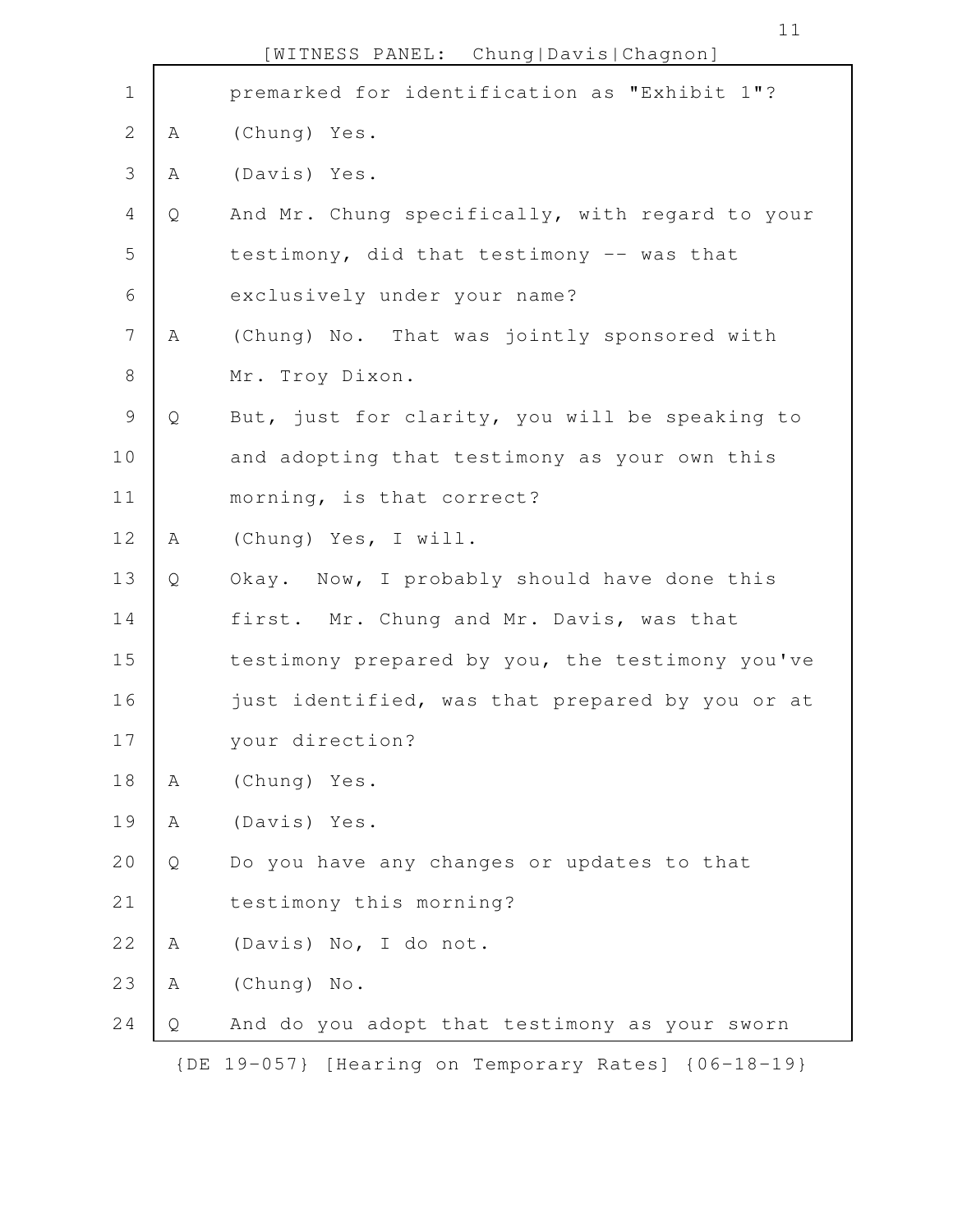|                |   | Chung   Davis   Chagnon]<br>[WITNESS PANEL:     |
|----------------|---|-------------------------------------------------|
| $\mathbf 1$    |   | testimony for this proceeding?                  |
| $\mathbf{2}$   | Α | (Chung) Yes.                                    |
| 3              | Α | (Davis) I do.                                   |
| 4              | Q | And now, Mr. Chung and Mr. Davis, did you both  |
| 5              |   | participate in settlement discussions relating  |
| 6              |   | to the Company's temporary rate request in this |
| $\overline{7}$ |   | proceeding?                                     |
| $\,8\,$        | Α | (Chung) Yes.                                    |
| $\mathsf{S}$   | Α | (Davis) Yes.                                    |
| 10             | Q | And was a settlement, in fact, reached?         |
| 11             | Α | (Chung) Yes.                                    |
| 12             | Α | (Davis) Yes, it was.                            |
| 13             | Q | And is that the document that has been          |
| 14             |   | premarked for identification as "Exhibit 2"?    |
| 15             | Α | (Chung) Yes.                                    |
| 16             | Α | (Davis) Yes, it is.                             |
| 17             | Q | And are you both familiar with the terms of     |
| 18             |   | that Settlement Agreement?                      |
| 19             | Α | (Chung) Yes.                                    |
| 20             | Α | (Davis) I am, yes.                              |
| 21             | Q | Mr. Chung, referring to what has been premarked |
| 22             |   | as "Exhibit 2", could you please, you know,     |
| 23             |   | understanding the document says what it says,   |
| 24             |   | could you please explain the Company's          |
|                |   |                                                 |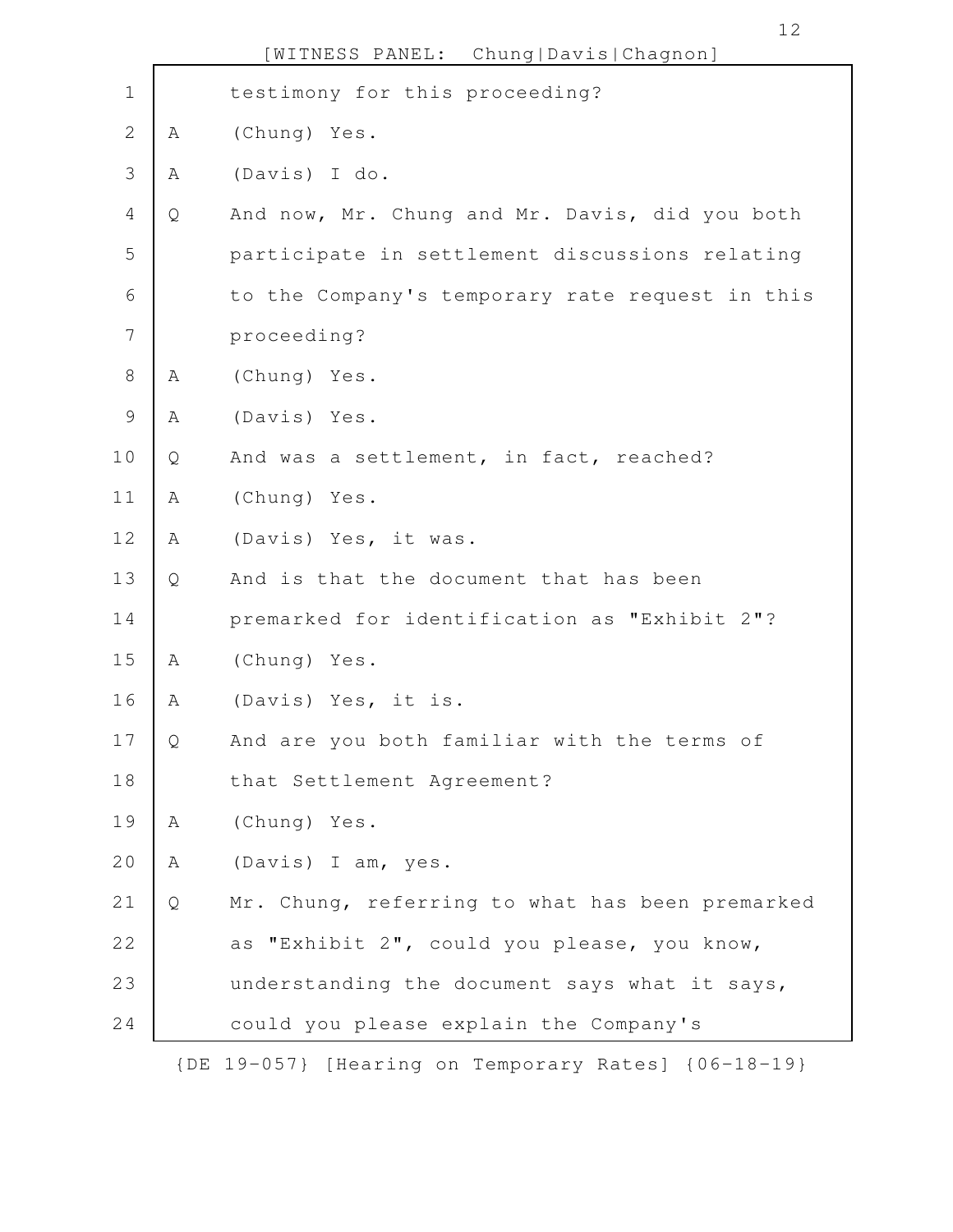|                |   | [WITNESS PANEL: Chung Davis Chagnon]            |
|----------------|---|-------------------------------------------------|
| $\mathbf 1$    |   | understanding of the Settlement Agreement that  |
| $\overline{2}$ |   | is before the Commission this morning?          |
| 3              | Α | (Chung) Sure. Although the document itself      |
| $\overline{4}$ |   | is -- you have it in front of you and it's      |
| 5              |   | self-explanatory, I'll highlight a few key      |
| 6              |   | aspects of the Settlement terms.                |
| 7              |   | First, the Parties agreed that the              |
| 8              |   | effective date of the rate change would be      |
| $\mathsf 9$    |   | July 1, 2019, which is consistent with the      |
| 10             |   | Company's request, and in line with the         |
| 11             |   | effective dates required by the Company's tax   |
| 12             |   | docket, Docket Number DE 18-049, and consistent |
| 13             |   | with the Exogenous Events provision in the 2015 |
| 14             |   | Divestiture Settlement Agreement.               |
| 15             |   | In addition, the Parties agreed that the        |
| 16             |   | actual rate change would occur on August 1st,   |
| 17             |   | 2019. And this agreement was to accommodate     |
| 18             |   | the interest of the Commission and others in    |
| 19             |   | aligning this change with the other Eversource  |
| 20             |   | rate changes that are slated for August 1st.    |
| 21             |   | As noted in the Agreement, the Company          |
| 22             |   | will apply certain accounting changes on July 1 |
| 23             |   | to enable that July 1 effective date, and will  |
| 24             |   | spread that 12-month revenue requirement        |
|                |   |                                                 |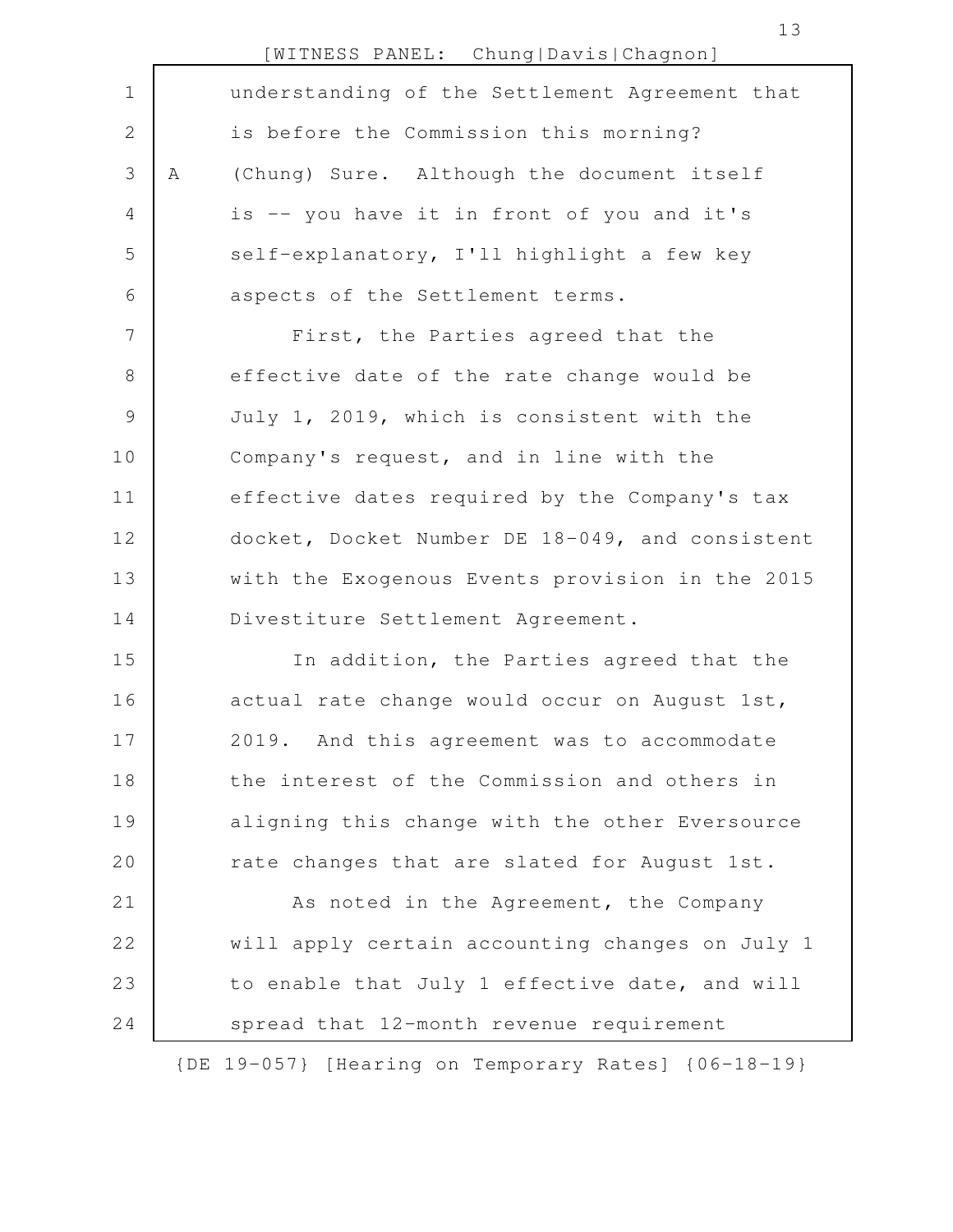## [WITNESS PANEL: Chung|Davis|Chagnon]

|               | — I L<br>.                                          |
|---------------|-----------------------------------------------------|
| $\mathbf 1$   | associated with the temporary rate change over      |
| 2             | the 11-month period beginning August 1st, 2019      |
| 3             | and ending June 30, 2020, as well to assure         |
| 4             | that customers receive the benefits of the tax      |
| 5             | changes in that period per the tax docket I         |
| 6             | referenced before. This avoids the potential        |
| 7             | customer confusion associated with having rate      |
| 8             | changes in consecutive months.                      |
| $\mathcal{G}$ | Next, the Parties agreed to two changes to          |
| 10            | normalizing adjustments the Company have            |
| 11            | included in its temporary filing.                   |
| 12            | Specifically, the Company will remove from its      |
| 13            | cost of service approximately 1.2 million of        |
| 14            | its proposed vegetation management expense          |
| 15            | adjustments. And secondly, a normalizing            |
| 16            | adjustment of approximately 210,000,                |
| 17            | corresponding to a divestiture-related              |
| 18            | Transition Service Agreement.                       |
| 19            | Next, on the issue of storms. The Company           |
| 20            | will begin amortizing them in temporary rates       |
| 21            | as proposed on August 1st, but with an              |
| 22            | adjustment to the carrying charge per the           |
| 23            | Settlement. We recognize that these costs have      |
| 24            | not yet been fully audited, and that will be        |
|               | {DE 19-057} [Hearing on Temporary Rates] {06-18-19} |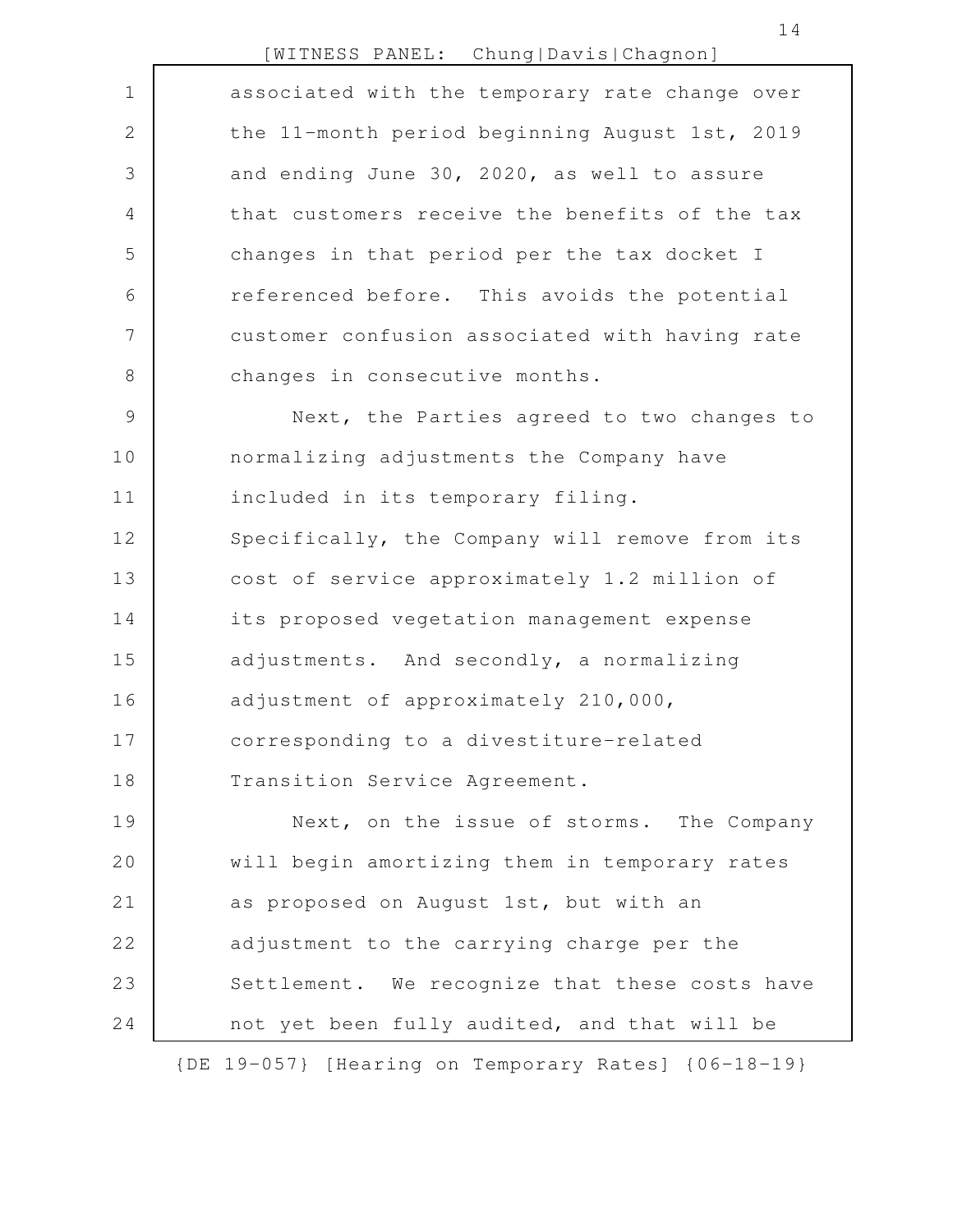addressed in the future, but beginning recovery now does allow us to avoid a significant impact to customers later. Turning to vegetation management. As the Settlement notes, PSNH has made changes to the accounting treatment of vegetation management expenses in line with the Commission's expectations. Also, due to those changes, the Company has ended the Reliability Enhancement Program, or REP, as a separately tracked program, and instead vegetation management will be handled as part of an overall vegetation management budget and tracking process going forward, whether it was part of base or REP previously. 1 2 3 4 5 6 7 8 9 10 11 12 13 14 15

Now, for the purposes of setting temporary rates, the Parties have settled on a total vegetation budget -- management budget for the activities in the Agreement of 13.7 million, and that is for the period of July 1, 2019 through June 30th, 2020. That 13 million -- 13.7 million is divided into two capped periods, covering the second half of 2019 and the first half of 2020. As noted in the 16 17 18 19 20 21 22 23 24

{DE 19-057} [Hearing on Temporary Rates] {06-18-19}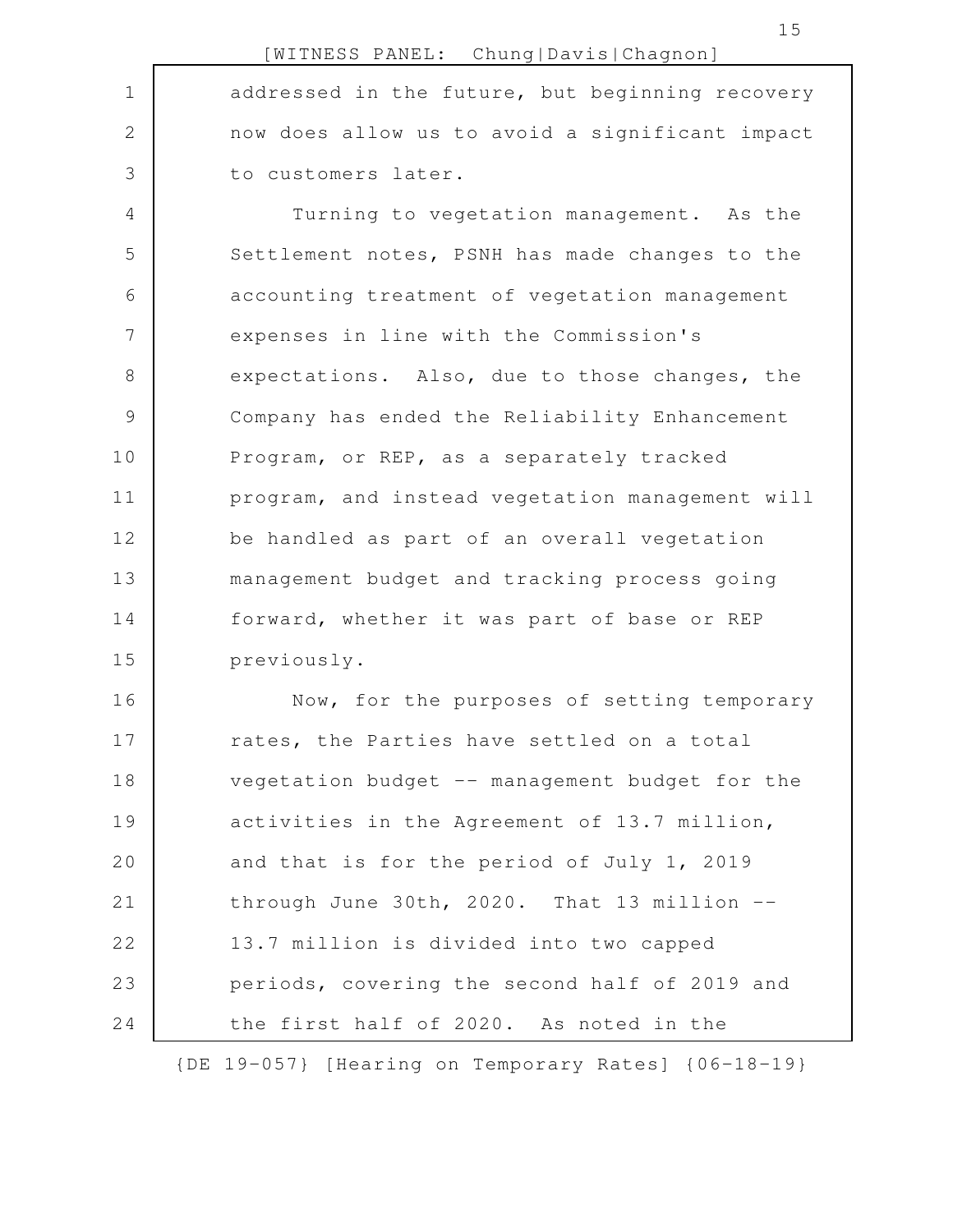|               | [WITNESS PANEL: Chung Davis Chagnon]            |
|---------------|-------------------------------------------------|
| $\mathbf 1$   | agreement, if the Company goes over either of   |
| $\mathbf{2}$  | those two caps, then it will not recover that   |
| 3             | additional money from customers. And if it      |
| 4             | spends under either of those two caps,          |
| 5             | customers will receive a refund. And all of     |
| 6             | that will be accounted for when it is time to   |
| 7             | set the permanent rates.                        |
| 8             | Also, as explained in the Settlement, the       |
| $\mathcal{G}$ | effect of the tax changes will be offset        |
| 10            | against the vegetation management expenses that |
| 11            | have been incurred, and those changes, up or    |
| 12            | down, will factor into the permanent rates.     |
| 13            | And finally, the Parties have agreed that       |
| 14            | vegetation management activities generally will |
| 15            | be discussed more fully in the permanent phase. |
| 16            | So, wrapping up, in Section II.C, it notes      |
| 17            | the financial impacts of the agreed upon        |
| 18            | changes. At the end of the day, the Company's   |
| 19            | initial request of 33 million has been reduced  |
| 20            | to 28.3 million.                                |
|               |                                                 |

And as a final comment, we were to provide parties with live Excel versions of the analyses reflecting this new number of the impacts. And I'm confirming we did so at the 21 22 23 24

{DE 19-057} [Hearing on Temporary Rates] {06-18-19}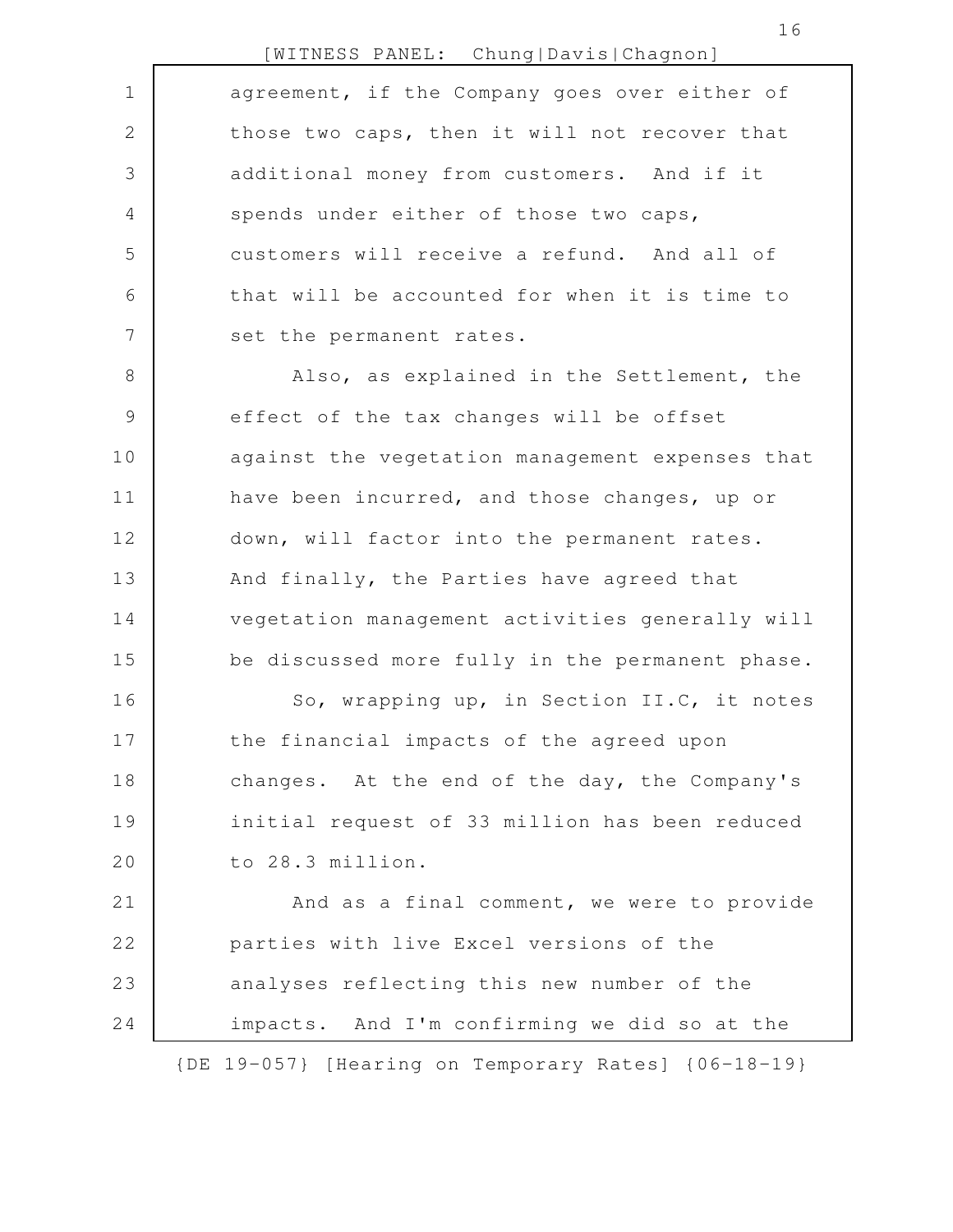|                 |   | [WITNESS PANEL: Chung Davis Chagnon]            |
|-----------------|---|-------------------------------------------------|
| $\mathbf 1$     |   | time the Settlement was filed.                  |
| 2               | Q | Thank you very much. Turning to Mr. Davis,      |
| 3               |   | could you please explain the rate impacts to    |
| 4               |   | customers that come from this Settlement?       |
| 5               | A | (Davis) Certainly. The changes that Mr. Chung   |
| 6               |   | just described were flowed through as an        |
| $7\phantom{.0}$ |   | overall change. It's a reduction to what we     |
| 8               |   | originally filed. So, what's provided in        |
| 9               |   | Exhibit 2 reflects the Settlement level of      |
| 10              |   | \$28.3 million.                                 |
| 11              |   | On a class level, as provided in -- we          |
| 12              |   | have two exhibits that are part of our          |
| 13              |   | Exhibit 2, Attachments EAD-3 and EAD-4. These   |
| 14              |   | are updates to what was filed originally and    |
| 15              |   | shown in Exhibit 1.                             |
| 16              |   | EAD-3 shows the Settlement amount flowed        |
| 17              |   | through. Page 2, for example, of EAD-3          |
| 18              |   | provides a listing of the price changes,        |
| 19              |   | flowing through those changes. For example,     |
| 20              |   | for Residential Rate R customers, we're         |
| 21              |   | showing, for distribution rates, an increase of |
| 22              |   | about 8.83 percent to two charges. So that      |
| 23              |   | would be, for example, shown on Page 2 of       |
| 24              |   | Attachment EAD-3 (Temporary - Updated).         |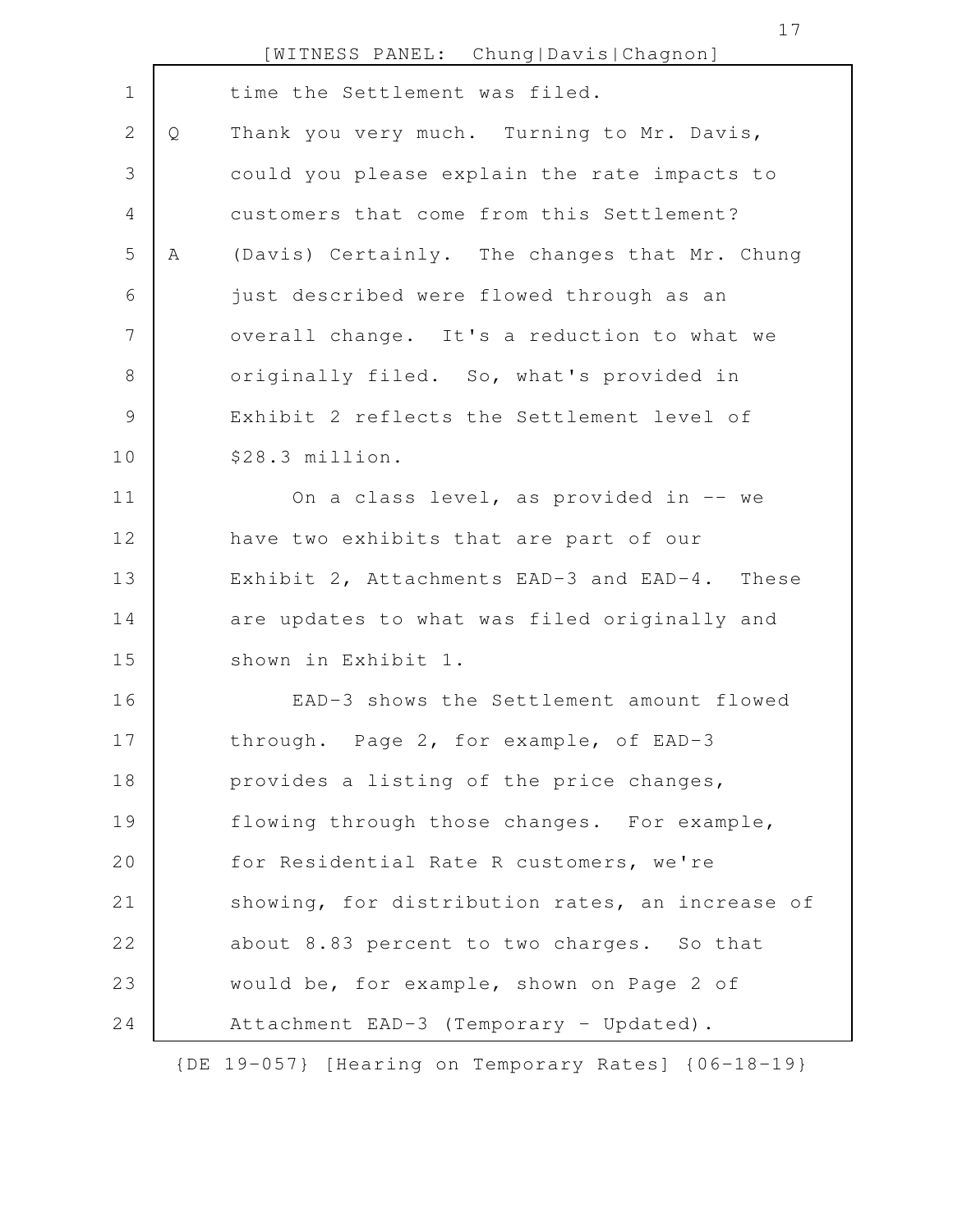[WITNESS PANEL: Chung|Davis|Chagnon]

| $\mathbf 1$    |   | The second attachment that's part of            |
|----------------|---|-------------------------------------------------|
| $\mathbf{2}$   |   | Exhibit 2 is labeled "Attachment EAD-4". And    |
| 3              |   | that provides class level changes. For          |
| $\overline{4}$ |   | example, Page 1 of that attachment, and that's  |
| 5              |   | listed as "Attachment B" in the Settlement      |
| 6              |   | Agreement. But Page 1 of that provides the      |
| 7              |   | class level changes. So, you can see an         |
| $8\,$          |   | overall change of 2.1 percent, and that varies  |
| $\mathsf 9$    |   | by customer class. For example, Residential is  |
| 10             |   | 2.7 percent overall.                            |
| 11             |   | There were no changes to rate structures        |
| 12             |   | or rate design. These are just price-level      |
| 13             |   | changes reflecting a flow-through of the        |
| 14             |   | Settlement revenue requirement change.          |
| 15             | Q | Very good. Thank you. Mr. Davis, do you have    |
| 16             |   | in front of you what has been premarked for     |
| 17             |   | identification as "Exhibit 3"?                  |
| 18             | Α | (Davis) Yes, I do.                              |
| 19             | Q | And was that, what has been premarked as        |
| 20             |   | Exhibit 3, was that prepared by you or at your  |
| 21             |   | direction?                                      |
| 22             | Α | (Davis) Yes, it was.                            |
| 23             | Q | Could you please explain what is shown on -- on |
| 24             |   | and through Exhibit 3?                          |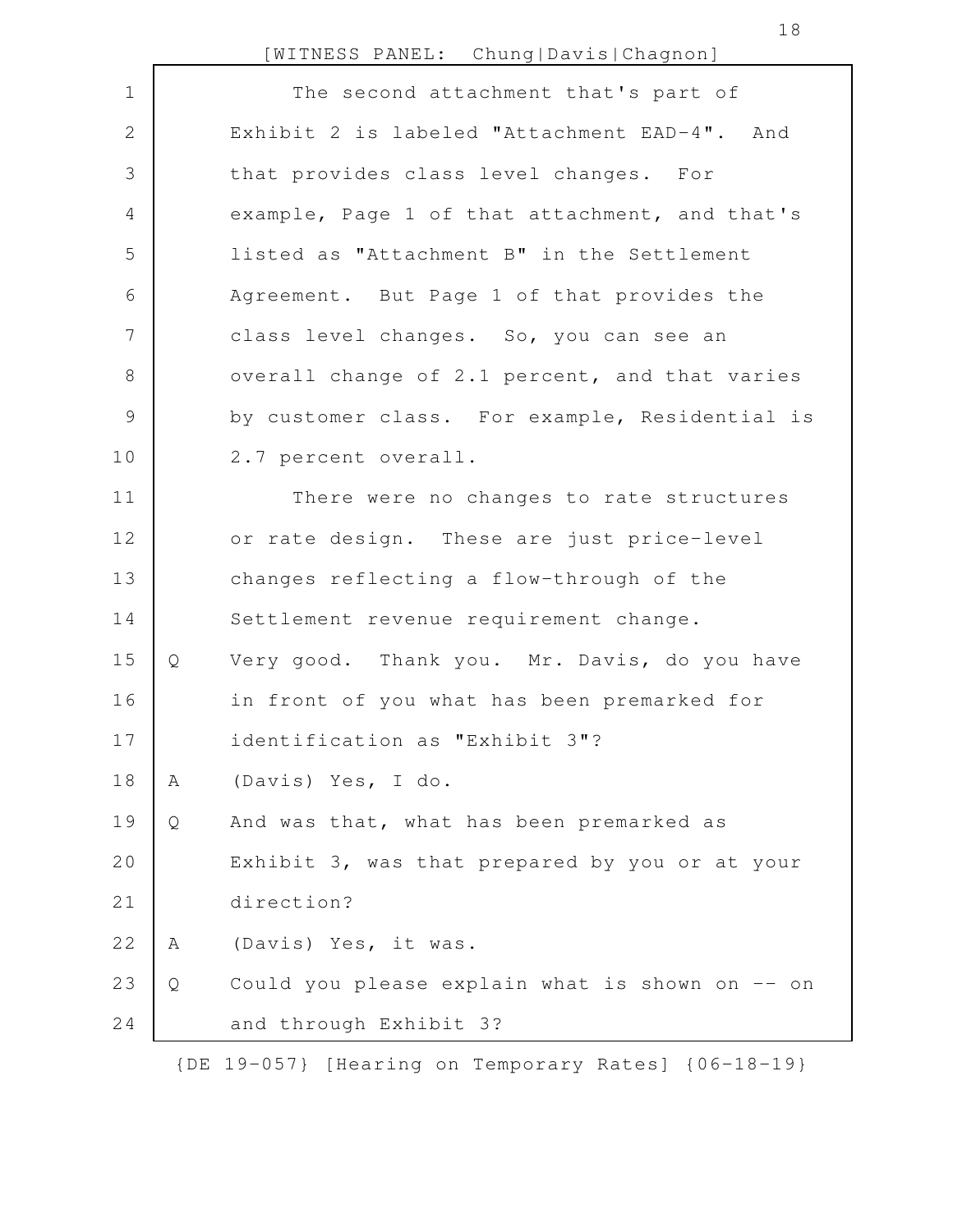| $\mathbf 1$    | Α | (Davis) So, Exhibit 3 reflects all the changes   |
|----------------|---|--------------------------------------------------|
| 2              |   | I just described at a class level. And what it   |
| $\mathfrak{Z}$ |   | provides is a very important breakdown of the    |
| $\overline{4}$ |   | impacts to customers within each rate class.     |
| 5              |   | So, each of the pages as provided in Exhibit 3   |
| 6              |   | provide for each rate class a range of bill      |
| 7              |   | impacts reflecting the change in rates under     |
| 8              |   | the Settlement.                                  |
| $\mathcal{G}$  |   | For example, on Page 1 of 23 of Exhibit 3,       |
| 10             |   | which is labeled "Attachment EAD-5 (Temp -       |
| 11             |   | Updated)", if you look at a typical 600          |
| 12             |   | kilowatt-hour customer bill, you will see a      |
| 13             |   | bill impact of "\$3.32" per month, which equates |
| 14             |   | to "2.73 percent".                               |
| 15             | Q | Now, Mr. Davis, that example you just gave us,   |
| 16             |   | that is a total bills basis, is that correct?    |
| 17             | Α | (Davis) That's correct.                          |
| 18             | Q | And that total bills analysis uses what as the   |
| 19             |   | Energy Service charge as part of the analysis?   |
| 20             | Α | (Davis) So, this exhibit is based on current     |
| 21             |   | rates at the time we filed. So that the ES       |
| 22             |   | rate, for example, in the Page 1 example I       |
| 23             |   | talked about, has a rate of 9.985 cents for ES.  |
| 24             |   | Just recently, in docket 19-082, we had an       |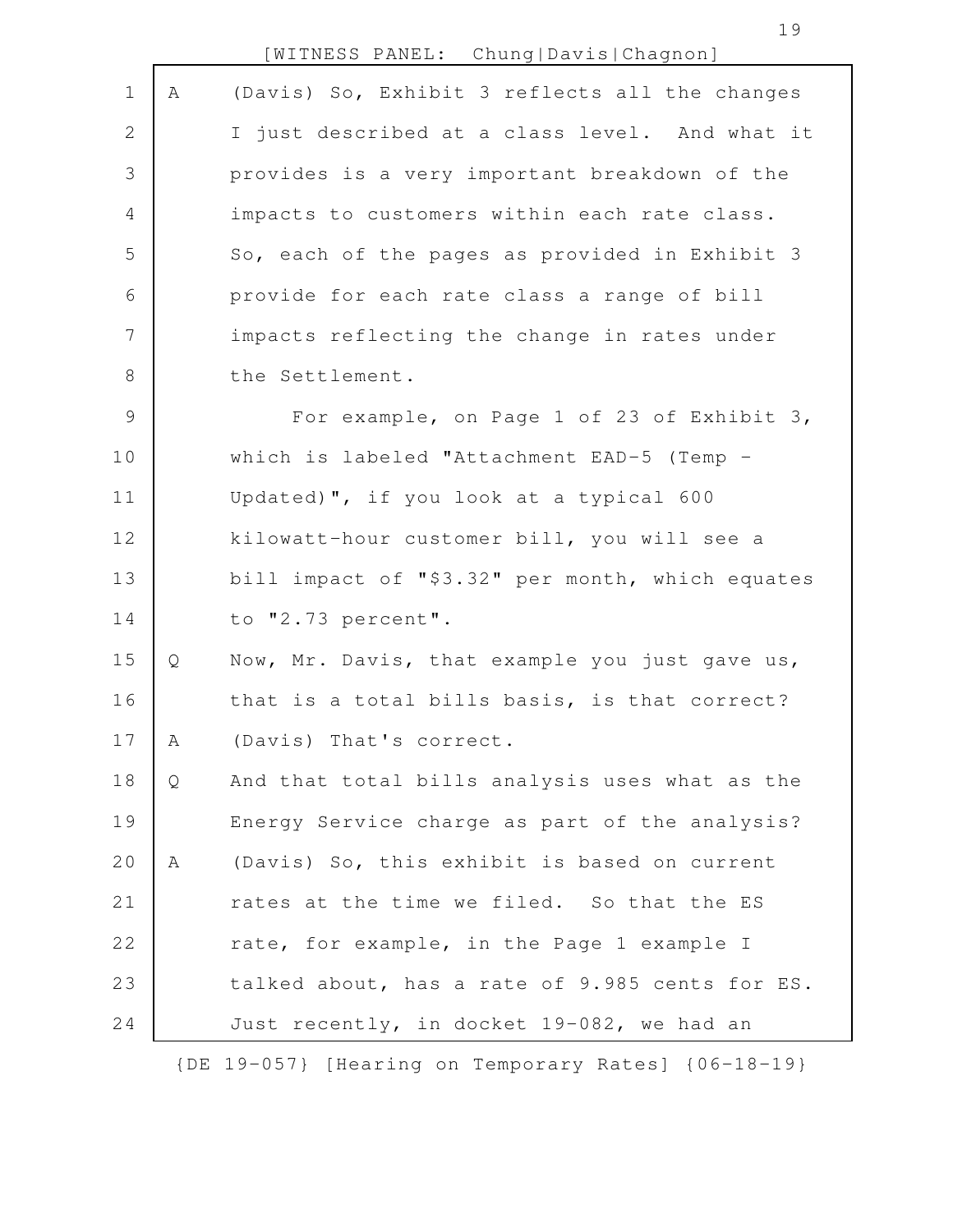|                |   | [WITNESS PANEL: Chung Davis Chagnon]            |
|----------------|---|-------------------------------------------------|
| $\mathbf 1$    |   | approval of rate changes for the ES component   |
| $\overline{2}$ |   | of rates. And that would show a reduction to    |
| 3              |   | the ES charge from 9.985 cents to 8.825 cents,  |
| 4              |   | so about 1.1 cents per kilowatt-hour.           |
| 5              |   | So, this, Exhibit 3, does not include           |
| 6              |   | those ES rate changes. I could offer what that  |
| $\overline{7}$ |   | impact would be if you incorporated those       |
| 8              |   | changes. So, for that Residential Rate R        |
| $\mathcal{G}$  |   | customer, on a typical 600 kilowatt-hour usage  |
| 10             |   | basis, would see a net decrease in their bill   |
| 11             |   | of \$3.64 per month, or 2.99 percent. And       |
| 12             |   | that's a reduction to their bill overall. So    |
| 13             |   | if you combined the Settlement change in        |
| 14             |   | distribution rates and the change to ES rates,  |
| 15             |   | you would have a net overall reduction to bills |
| 16             |   | of 2.99 percent.                                |
| 17             | Q | And just for clarity, beyond the Energy Service |
| 18             |   | and the proposed distribution change that's     |
| 19             |   | here, are there other rate changes that are     |
| 20             |   | proposed for effect on August 1st?              |
| 21             | Α | (Davis) We anticipate there would be changes to |
| 22             |   | the SCRC and the TCAM rate. Those are not       |
| 23             |   | reflected here. Those have yet to be submitted  |
| 24             |   | for review and approval by the Commission.      |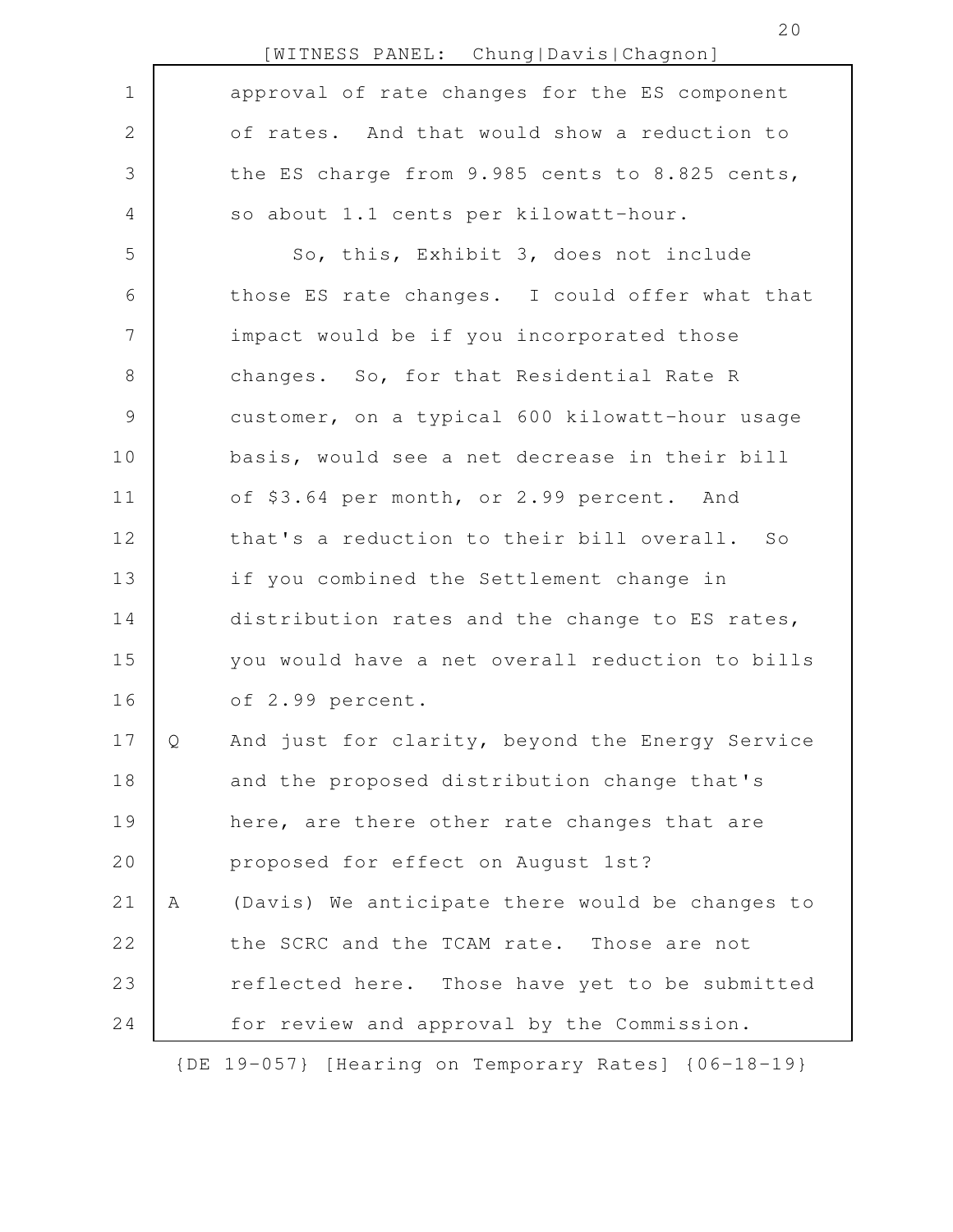|                |   | [WITNESS PANEL: Chung Davis Chagnon]                |
|----------------|---|-----------------------------------------------------|
| $\mathbf 1$    | Q | Thank you. Mr. Chung and Mr. Davis,                 |
| 2              |   | understanding what you've just stated and           |
| 3              |   | explained, and looking at the Settlement and        |
| 4              |   | exhibits, is it your position that this             |
| 5              |   | Settlement and the resulting rates are just and     |
| 6              |   | reasonable and in the public interest?              |
| $7\phantom{.}$ | Α | (Chung) Yes.                                        |
| $\,8\,$        | Α | (Davis) Yes, it is.                                 |
| $\mathsf 9$    |   | MR. FOSSUM: Thank you. That's what                  |
| 10             |   | I had for direct for the Company witnesses.         |
| 11             |   | CHAIRMAN HONIGBERG: Ms. Amidon.                     |
| 12             |   | MS. AMIDON: Thank you. Good                         |
| 13             |   | morning, Mr. Chagnon.                               |
| 14             |   | WITNESS CHAGNON: Good morning.                      |
| 15             |   | BY MS. AMIDON:                                      |
| 16             | Q | Would you please state for the record your name     |
| 17             |   | and your employment with the Commission?            |
| 18             | Α | (Chagnon) Yes. My name is Rich Chagnon.<br>And      |
| 19             |   | I'm a Utility Analyst here at the Public            |
| 20             |   | Utilities Commission.                               |
| 21             | Q | In that capacity, did you review the temporary      |
| 22             |   | rate filing by Eversource made in this docket?      |
| 23             | Α | (Chagnon) Yes, I did.                               |
| 24             | Q | Did you -- did you conduct discovery on the         |
|                |   | {DE 19-057} [Hearing on Temporary Rates] {06-18-19} |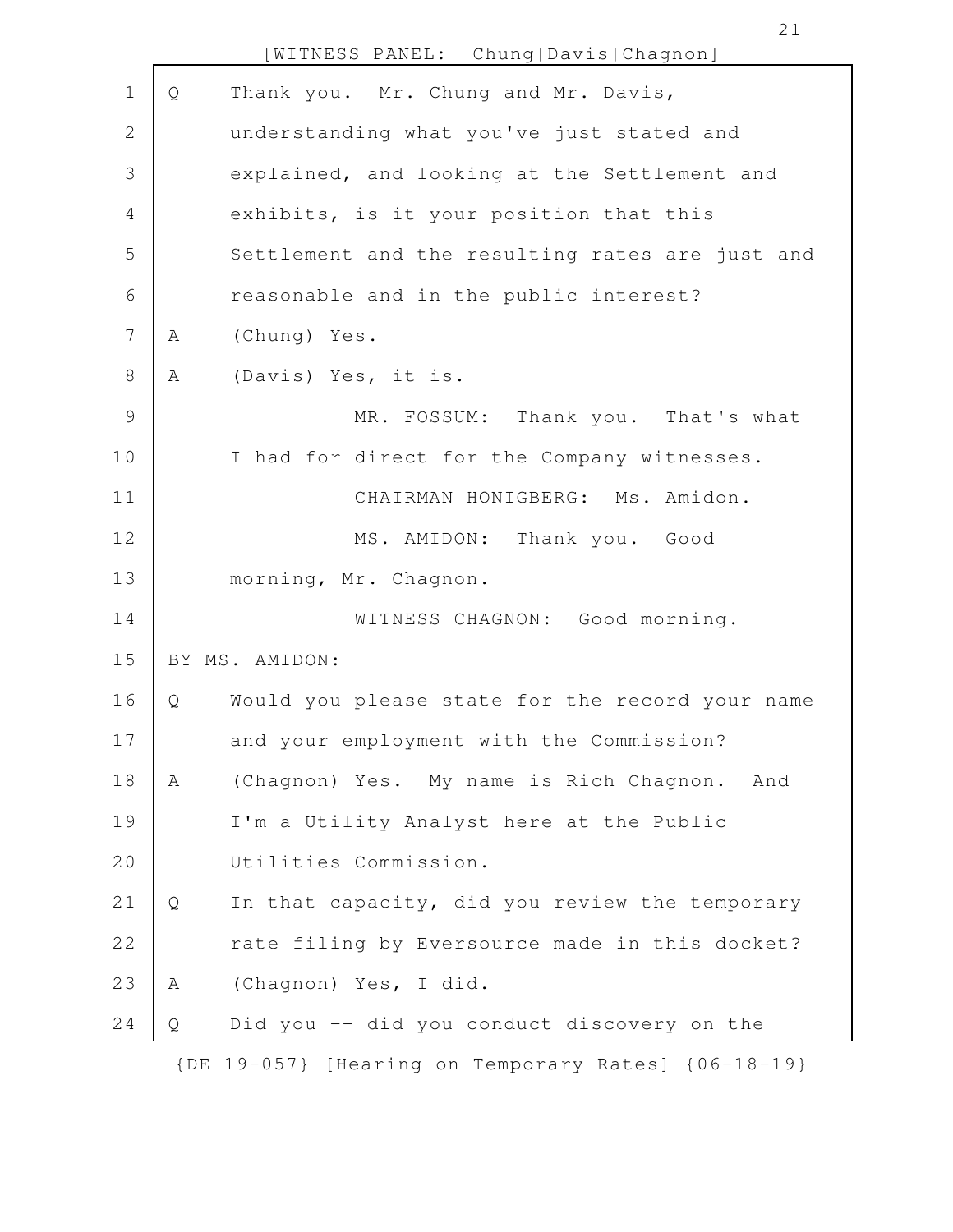|                |              | [WITNESS PANEL: Chung Davis Chagnon]                |
|----------------|--------------|-----------------------------------------------------|
| $\mathbf 1$    |              | filing?                                             |
| $\mathbf{2}$   | A            | (Chagnon) Yes.                                      |
| 3              | Q            | And analysis?                                       |
| 4              | Α            | (Chagnon) I did.                                    |
| 5              | $\mathsf{Q}$ | And you participated, did you not, in the           |
| 6              |              | Settlement Agreement discussions with the           |
| $\overline{7}$ |              | Company, is that right?                             |
| $8\,$          | Α            | (Chagnon) That's correct.                           |
| $\mathcal{G}$  | Q            | And the Settlement Agreement that's presented       |
| 10             |              | "Exhibit 2" is the result of the work that<br>as    |
| 11             |              | you did with the Company to develop a               |
| 12             |              | settlement that Staff could agree with, is that     |
| 13             |              | correct?                                            |
| 14             | Α            | (Chagnon) That's correct.                           |
| 15             | Q            | Would you, in your assessment, say that the         |
| 16             |              | Settlement Agreement results in just and            |
| 17             |              | reasonable rates and is in the public interest?     |
| 18             | Α            | (Chagnon) Yes, I do.                                |
| 19             | Q            | And are you available for any questions the         |
| 20             |              | Commission may have?                                |
| 21             | Α            | (Chagnon) I am.                                     |
| 22             |              | MS. AMIDON: Thank you. That's it.                   |
| 23             |              | CHAIRMAN HONIGBERG: Mr. Emerson, I                  |
| 24             |              | know that, according to the cover letter that       |
|                |              | {DE 19-057} [Hearing on Temporary Rates] {06-18-19} |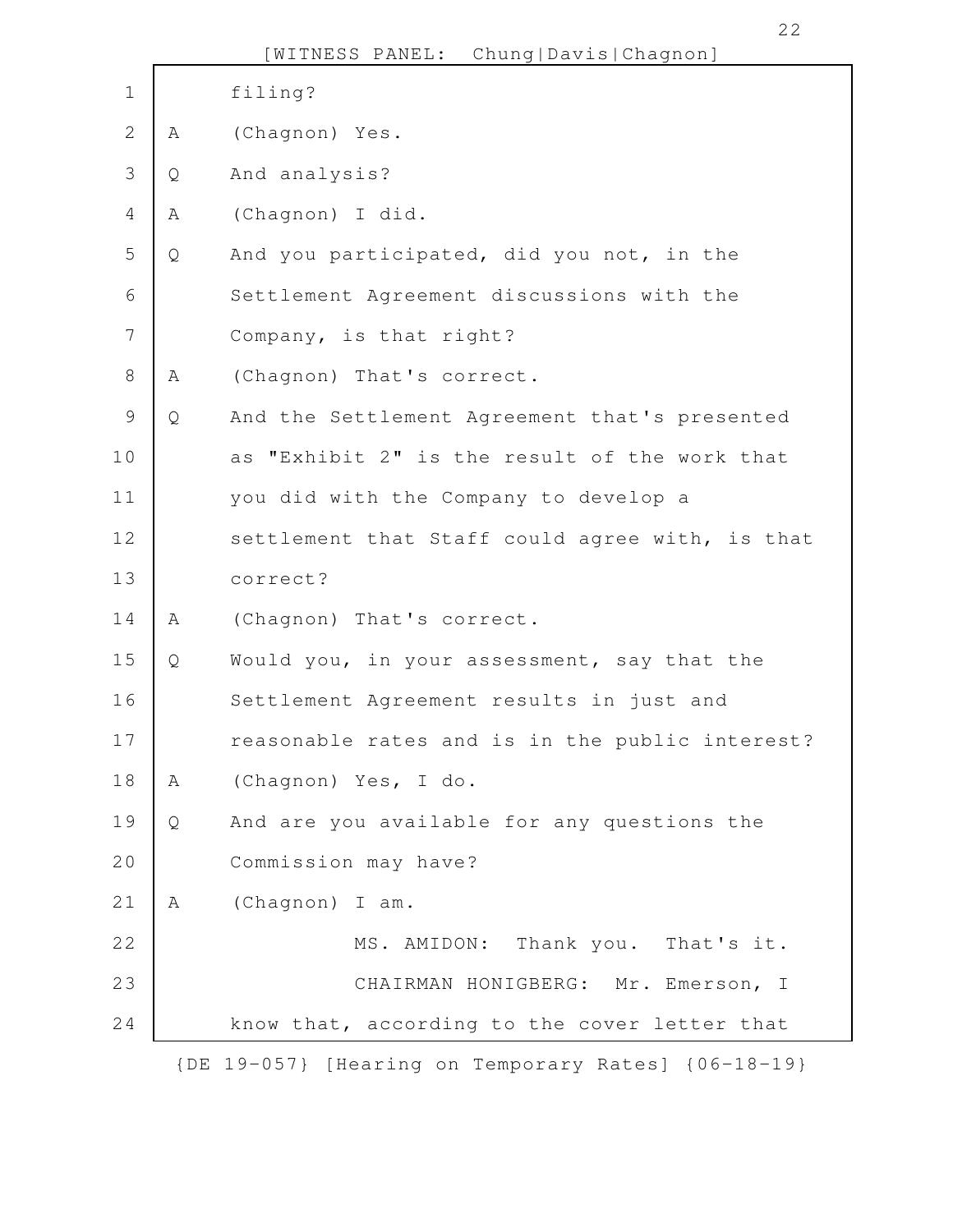[WITNESS PANEL: Chung|Davis|Chagnon] came with the Settlement, your client does not object, but chose not to sign? MR. EMERSON: Yes. I think there's two overall reasons why we took the position of no objection, but not signing onto the Settlement. CHAIRMAN HONIGBERG: And you can save that for the end, if you want. I just want to clarify that I've got the right understanding, right? MR. EMERSON: Correct. CHAIRMAN HONIGBERG: Do you have any questions for the panel? MR. EMERSON: No. We have no questions. CHAIRMAN HONIGBERG: Okay. Mr. Burke, any questions? MR. BURKE: No, we do not. CHAIRMAN HONIGBERG: Mr. Kreis? MR. KREIS: I think I have one question for Mr. Davis, that hopefully is in the order of friendly cross-examination. This is just for purposes of clarity. **CROSS-EXAMINATION** 1 2 3 4 5 6 7 8 9 10 11 12 13 14 15 16 17 18 19 20 21 22 23 24

{DE 19-057} [Hearing on Temporary Rates] {06-18-19}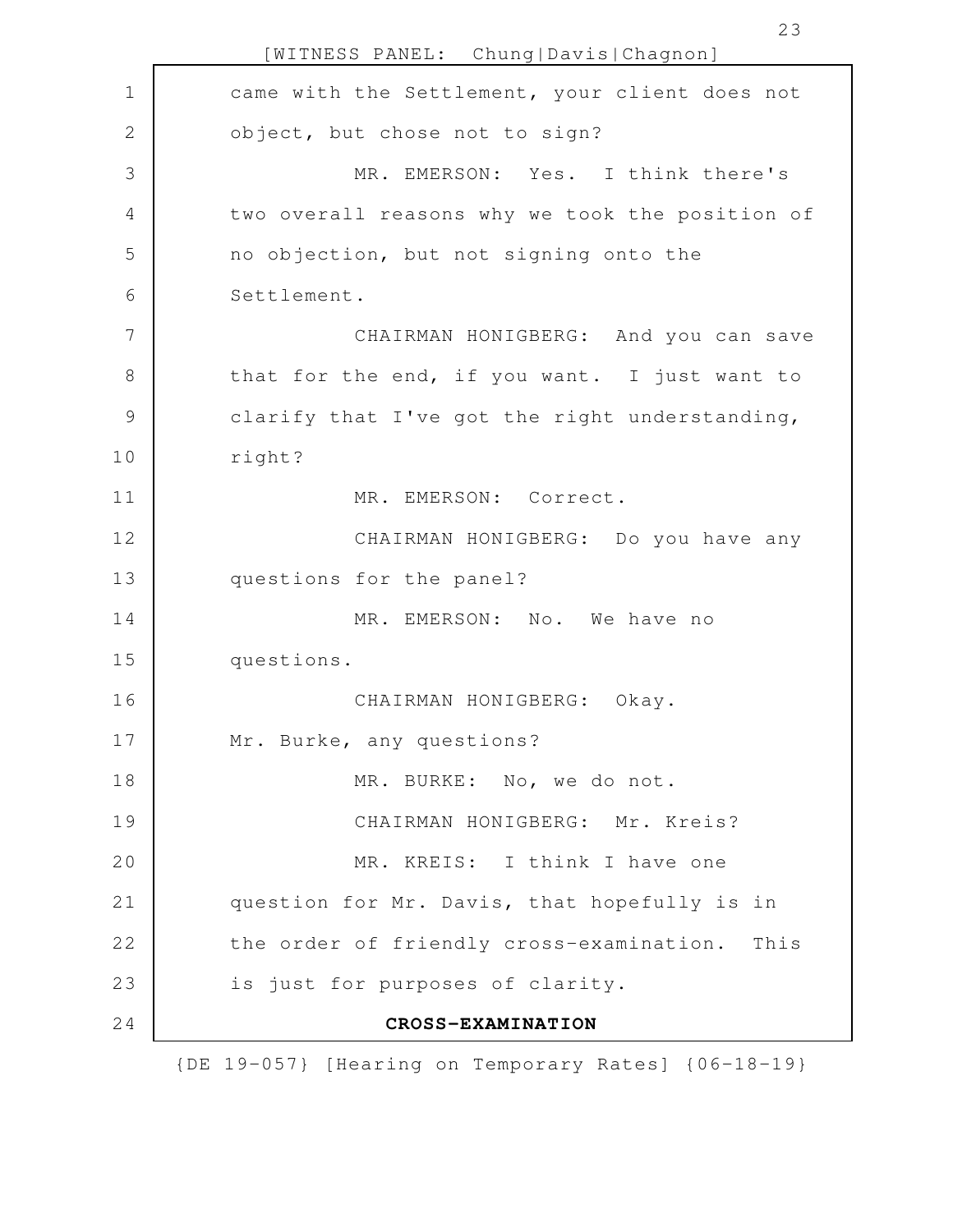|                |   | IMTIMMOO TIIMMIT.<br>$\circ$ . The state of $\circ$ is the state of $\circ$ is the state of $\circ$ |
|----------------|---|-----------------------------------------------------------------------------------------------------|
| $\mathbf 1$    |   | BY MR. KREIS:                                                                                       |
| 2              | Q | Mr. Davis, in your prefiled testimony, at                                                           |
| 3              |   | Page -- Bates Page 476 of Exhibit 1, you note                                                       |
| 4              |   | that "PSNH", that is to say Eversource New                                                          |
| 5              |   | Hampshire, "has designed its temporary                                                              |
| 6              |   | distribution rates by adjusting the current                                                         |
| $\overline{7}$ |   | distribution rates for each rate class on a                                                         |
| 8              |   | uniform percentage basis." And then you go on                                                       |
| $\mathcal{G}$  |   | to say "By adjusting each rate in this manner,                                                      |
| 10             |   | the Company has maintained the relative revenue                                                     |
| 11             |   | responsibility and rate design among rate                                                           |
| 12             |   | classes that exists under current rates."                                                           |
| 13             |   | That treatment is reflected in the                                                                  |
| 14             |   | Settlement Agreement, yes?                                                                          |
| 15             | Α | (Davis) Yes, it is.                                                                                 |
| 16             | Q | On Page -- in Exhibit 2, on Page -- the                                                             |
| 17             |   | second -- the first Page of Attachment EAD-4,                                                       |
| 18             |   | which is marked "Page 23" on that exhibit, you                                                      |
| 19             |   | lay out the percent increase in distribution                                                        |
| 20             |   | rates for each of the rate classes. But those                                                       |
| 21             |   | percentages are not uniform, even though you                                                        |
| 22             |   | applied a uniform percentage to the rate                                                            |
| 23             |   | increases.                                                                                          |
| 24             |   | And I wonder if you could explain why                                                               |
|                |   | {DE 19-057} [Hearing on Temporary Rates] {06-18-19}                                                 |

[WITNESS PANEL: Chung|Davis|Chagnon]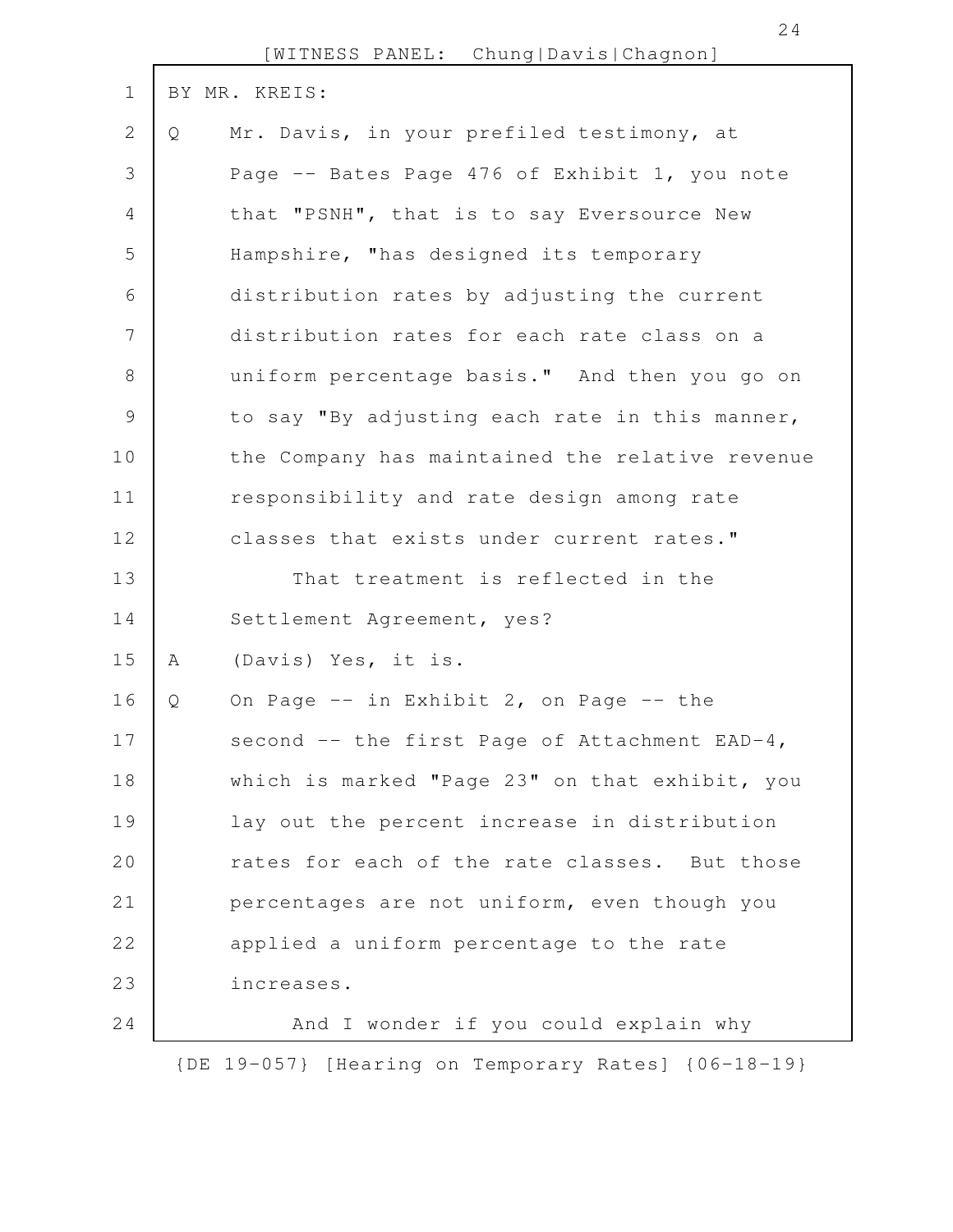|                |   | [WITNESS PANEL: Chung Davis Chagnon]                |
|----------------|---|-----------------------------------------------------|
| $\mathbf 1$    |   | residential ratepayers, at least those on           |
| $\mathbf{2}$   |   | Residential Service Rate R, live with a             |
| 3              |   | 2.7 percent increase, while other rate classes      |
| 4              |   | don't have a percent rate increase that is as       |
| 5              |   | high as that?                                       |
| 6              | Α | (Davis) That's a great question. Thank you.         |
| $\overline{7}$ |   | So, the uniform percent change was applied to       |
| $8\,$          |   | distribution rates. So, each of the prices for      |
| $\mathcal{G}$  |   | the distribution component of the service were      |
| 10             |   | adjusted by the same percentage.                    |
| 11             |   | In Exhibit 2, on EAD-3, Page 2 for                  |
| 12             |   | example, there are two pages, Pages 2 and 3 --      |
| 13             |   | actually, Pages 2 through 5, all of them. And       |
| 14             |   | what you can see there is a percent change down     |
| 15             |   | the right-hand column. And as I mentioned           |
| 16             |   | earlier, for example, Rate R, on Page 2, again,     |
| 17             |   | this is Exhibit 2, Attachment EAD-3, you will       |
| 18             |   | see, for Rate R, 8.83 percent for the customer      |
| 19             |   | charge and then 8.86 percent for the                |
| 20             |   | kilowatt-hour charge. And pretty much, aside        |
| 21             |   | from some small rounding differences, you're        |
| 22             |   | seeing that same uniform percent applied to         |
| 23             |   | distribution price. So, when you make the           |
| 24             |   | change to distribution rates, if you then show      |
|                |   | {DE 19-057} [Hearing on Temporary Rates] {06-18-19} |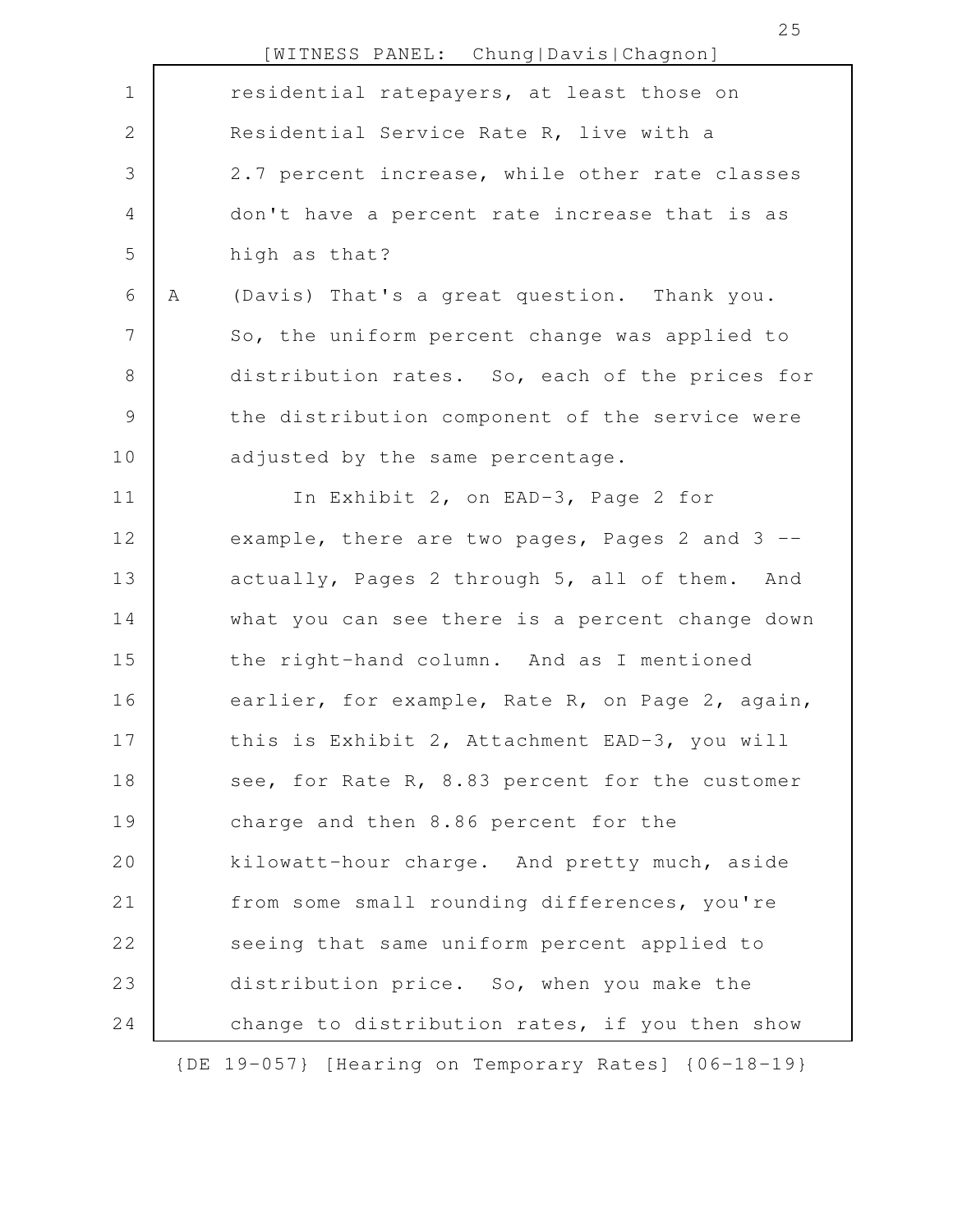[WITNESS PANEL: Chung|Davis|Chagnon] that relative to total bill, you'll get the results that you pointed out in Exhibit  $-$  no, I'm sorry, Attachment EAD-4. So, for example, Residential rates are higher than the average of 2.1; they're at 2.7 percent overall. And that reflects the 8.83 percent and thereabouts, those changes on distribution. But, when you apply those relative to total bill, you get the results that show up on Attachment EAD-4. I don't know if that makes sense? Q That makes complete sense. A (Davis) Okay. MR. KREIS: And thank you for saying that my question was a good one. That's the only question I have. WITNESS DAVIS: Thank you. You're welcome. CHAIRMAN HONIGBERG: Commissioner Bailey. CMSR. BAILEY: Good morning. BY CMSR. BAILEY: Q Can you tell me what the result of these temporary rates will achieve with respect to {DE 19-057} [Hearing on Temporary Rates] {06-18-19} 1 2 3 4 5 6 7 8 9 10 11 12 13 14 15 16 17 18 19 20 21 22 23 24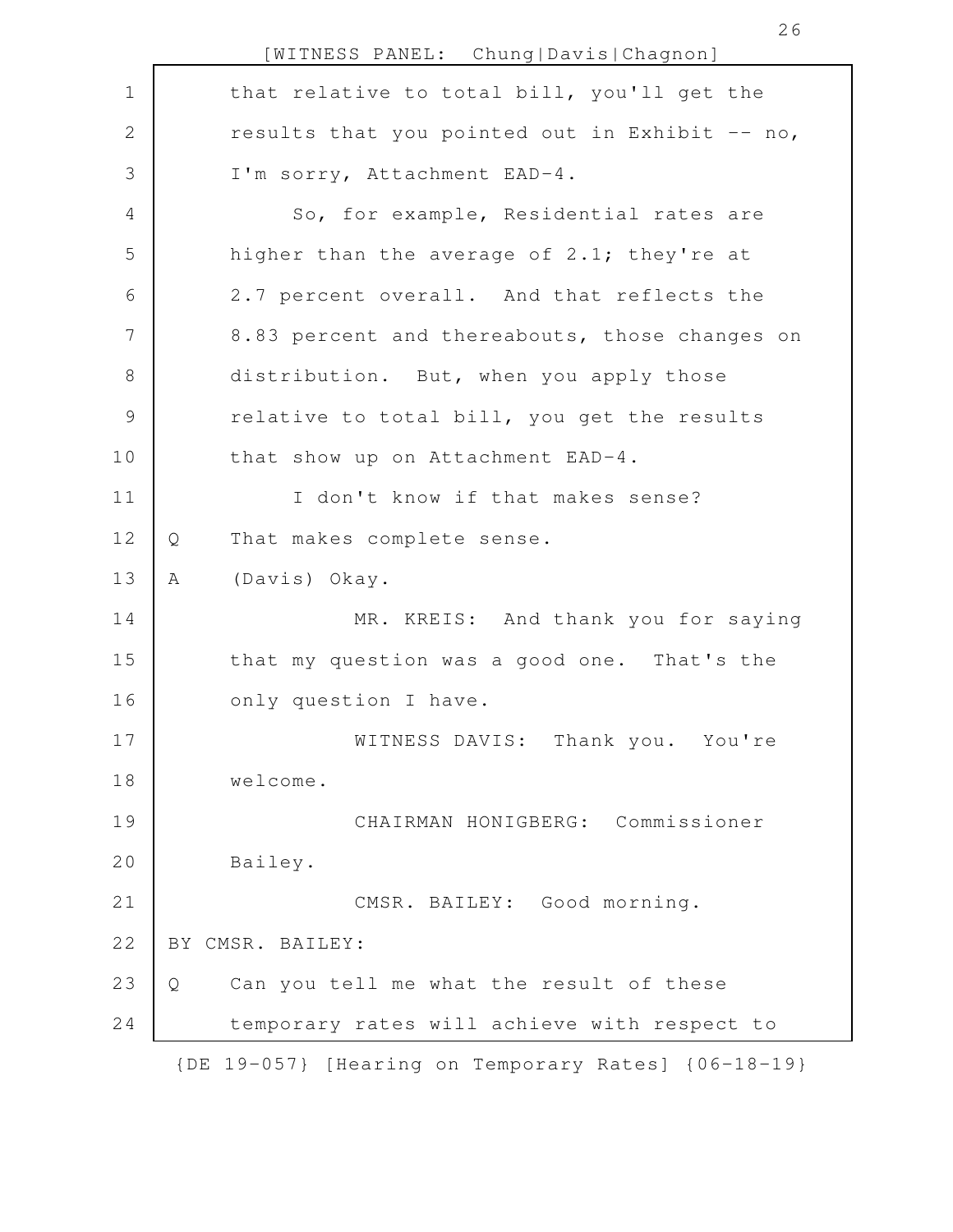|                |   | [WITNESS PANEL: Chung Davis Chagnon]                |
|----------------|---|-----------------------------------------------------|
| $\mathbf 1$    |   | return on equity?                                   |
| $\sqrt{2}$     | A | (Chung) So, I think you're asking "what is the      |
| 3              |   | calculated rate of return?" Or is that a            |
| $\overline{4}$ |   | different question?                                 |
| 5              | Q | Well, that was going to be my second question.      |
| 6              | Α | (Chung) Okay.                                       |
| $\overline{7}$ | Q | So, calculated rate of return based on what         |
| $\,8\,$        |   | return on equity?                                   |
| $\mathcal{G}$  | Α | (Chung) Okay. So, the return on equity has not      |
| 10             |   | been adjusted in temporary rates. So, it            |
| 11             |   | remains at the return on equity of 9.67 percent     |
| 12             |   | that was approved in Docket 09-035.                 |
| 13             | Q | Okay. And what rate of return?                      |
| 14             | A | (Chung) Yes. Our rate of return is calculated       |
| 15             |   | in the -- let's see. This is Attachment A to        |
| 16             |   | Exhibit 2, Bates Page 014, and is Line 23,          |
| 17             |   | 7.08 percent is what we calculate as the rate       |
| 18             |   | of return with all of the calculations here.        |
| 19             | Q | Isn't that the same as the rate of return that      |
| 20             |   | you used in your original filing to produce         |
| 21             |   | 33 million?                                         |
| 22             | A | (Chung) Well, the changes are not, I mean, at       |
| 23             |   | the end of the day, when you calculate the          |
| 24             |   | number -- I mean, if you look at the numbers        |
|                |   | {DE 19-057} [Hearing on Temporary Rates] {06-18-19} |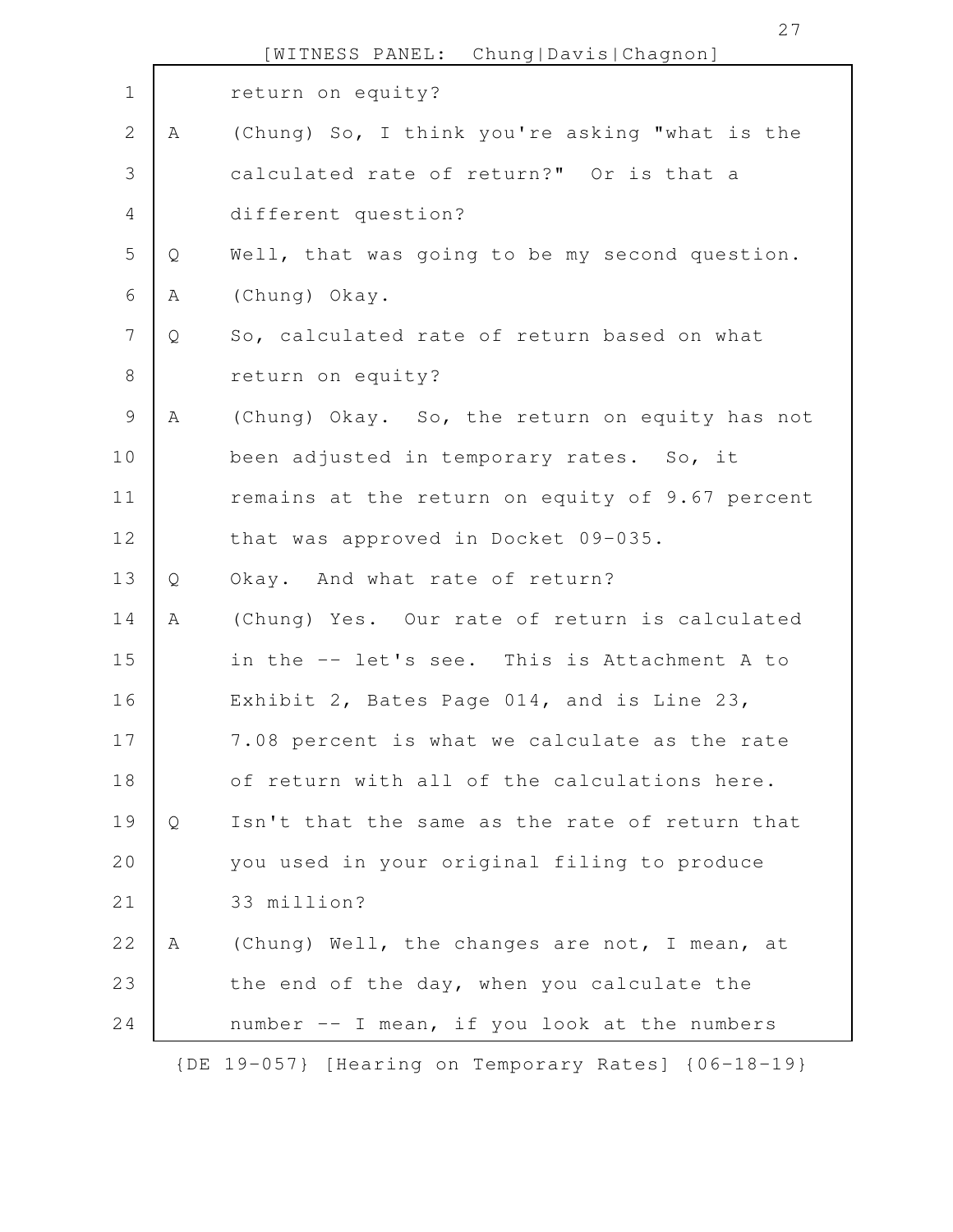|                |   | [WITNESS PANEL: Chung Davis Chagnon]                 |
|----------------|---|------------------------------------------------------|
| $\mathbf 1$    |   | above it, they're pretty big. There is a             |
| $\mathbf 2$    |   | change, but it's not -- it doesn't show up on        |
| 3              |   | the page. So, if you -- the adjustments we           |
| $\overline{4}$ |   | have are relatively modest to our proposal.          |
| 5              |   | So, $--$                                             |
| 6              | Q | Okay.                                                |
| $\overline{7}$ | Α | (Chung) Yes.                                         |
| $\,8\,$        | Q | And so, the capital structure is like                |
| $\mathsf 9$    |   | 54 percent equity/46 percent debt?                   |
| 10             | Α | (Chung) Yes. I think it is around -- it's            |
| 11             |   | around $54.8$ percent $--$ I'm sorry, $54.3$ percent |
| 12             |   | in the temporary filing.                             |
| 13             | Q | Which? Say that again?                               |
| 14             | Α | (Chung) 54.33 percent.                               |
| 15             | Q | Okay. Did you propose to decrease the Outdoor        |
| 16             |   | Lighting rate in the permanent filing?               |
| 17             | Α | (Davis) Yes. Yes, we did.                            |
| 18             | Q | So, the reason that you're increasing it as a        |
| 19             |   | temporary rate is because you're just doing an       |
| 20             |   | across-the-board increase on every rate, every       |
| 21             |   | distribution rate?                                   |
| 22             | A | (Davis) Correct. The methodology just applies        |
| 23             |   | a uniform percent changes, as I described            |
| 24             |   | earlier. So, yes.                                    |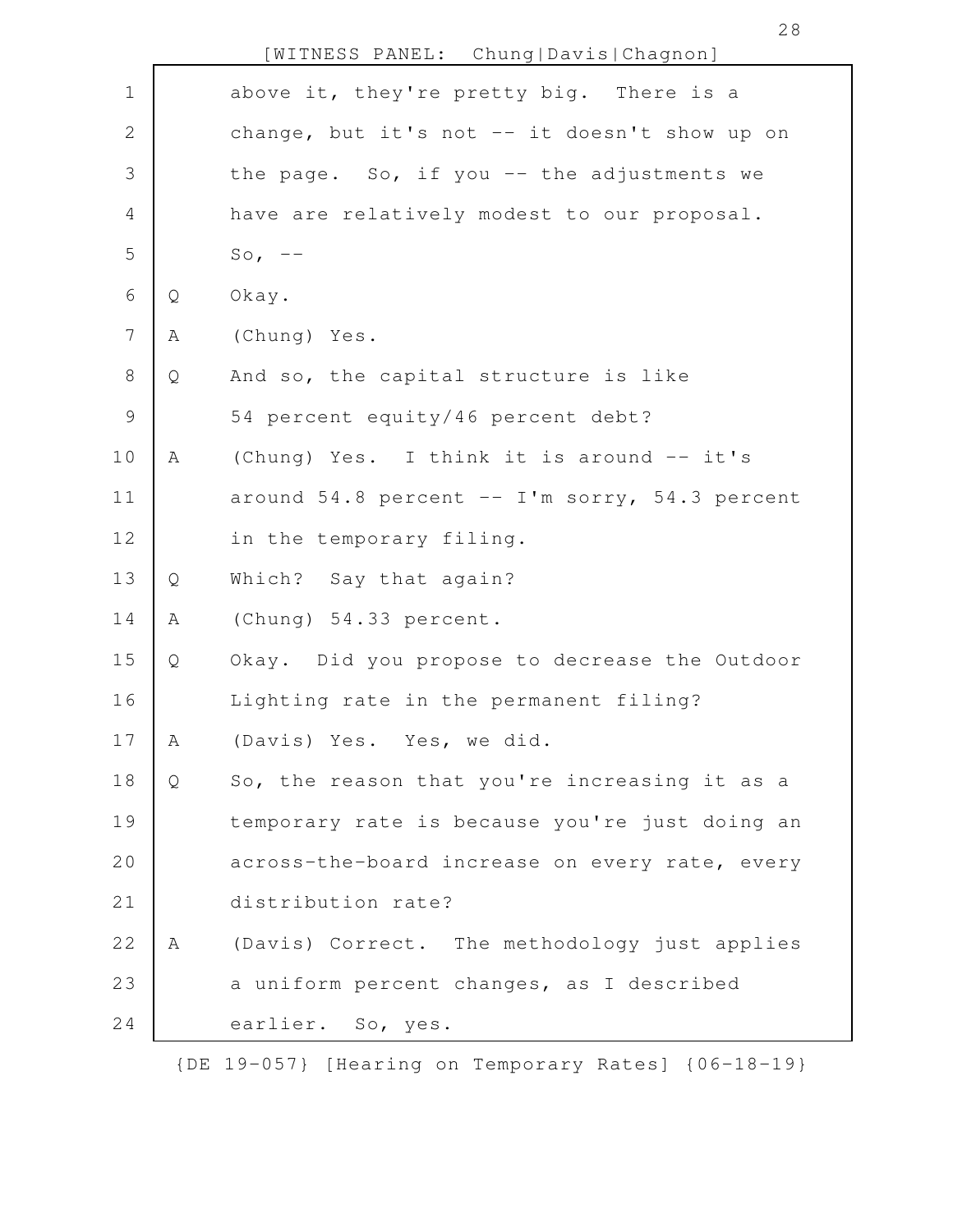[WITNESS PANEL: Chung|Davis|Chagnon]

| $\mathbf 1$    |   | With the permanent rate, we had a -- we're      |
|----------------|---|-------------------------------------------------|
| $\mathbf{2}$   |   | doing two things. We're restructuring the       |
| 3              |   | rates, and based on, for the second reason, due |
| $\overline{4}$ |   | to a new cost of service analysis that we were  |
| 5              |   | able to perform, so the results showed us that  |
| 6              |   | we would end up proposing a decrease to the     |
| $\overline{7}$ |   | street lighting rates overall.                  |
| 8              | Q | Do you have any concern that that's a           |
| $\mathcal{G}$  |   | reasonable thing, will the reconciliation       |
| 10             |   | between temporary and permanent rates be on a   |
| 11             |   | class-by-class basis, so the Outdoor Lighting   |
| 12             |   | customers will get a large refund? Or will the  |
| 13             |   | refund -- or will they, if we approve higher    |
| 14             |   | permanent rates overall than temporary rates,   |
| 15             |   | will those Outdoor Lighting customers also have |
| 16             |   | to pay a reconciliation charge?                 |
| 17             | Α | (Davis) So, there's no explicit reconciliation  |
| 18             |   | proposed, but the effect for street lighting    |
| 19             |   | rates, so, upon approval, if you take what we   |
| 20             |   | filed as our basis, upon approval, we would     |
| 21             |   | implement a rate decrease to -- prospectively   |
| 22             |   | from the date those rates are approved to go    |
| 23             |   | into effect.                                    |
| 24             |   | To the extent there's any other                 |

{DE 19-057} [Hearing on Temporary Rates] {06-18-19}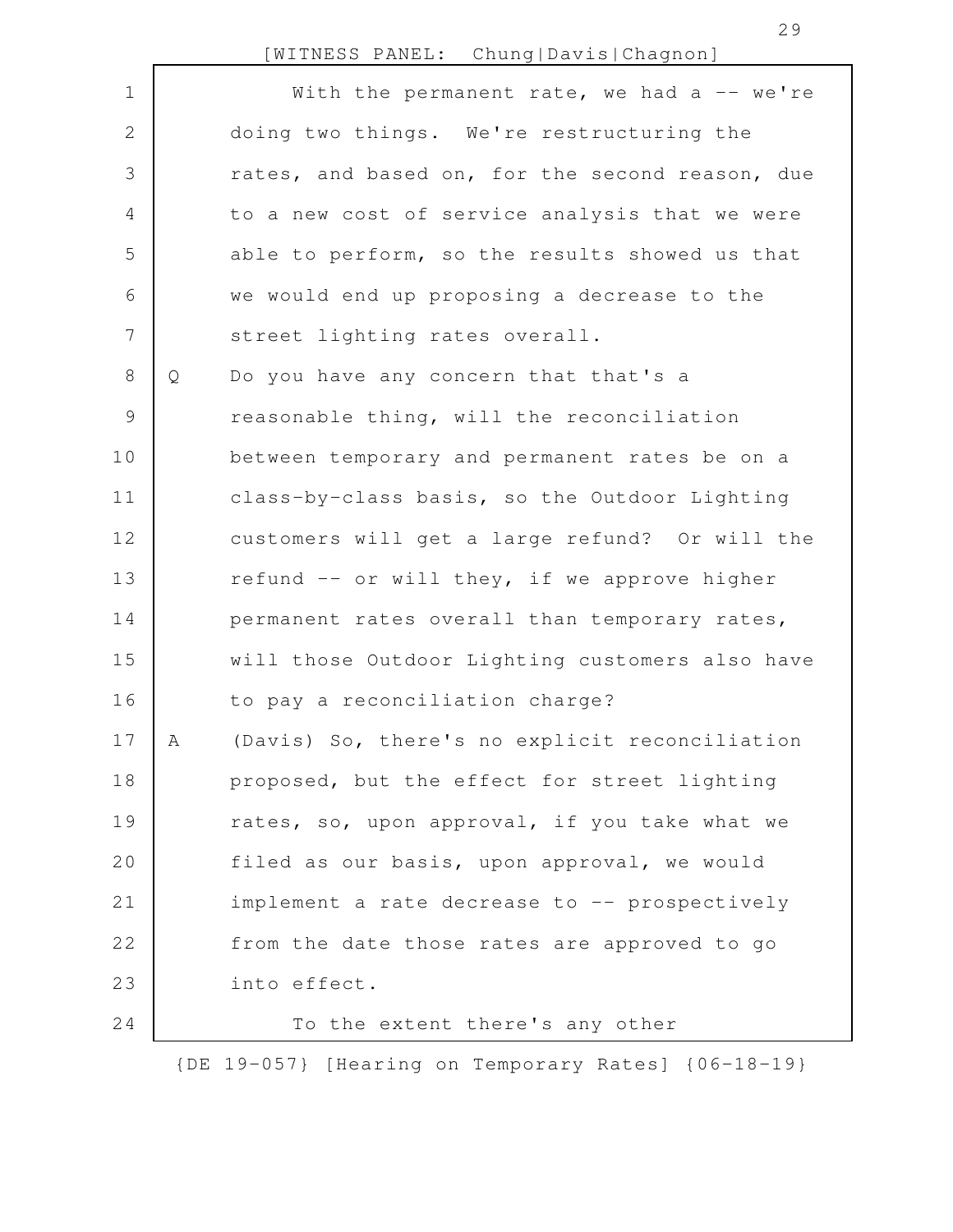|                |   | [WITNESS PANEL: Chung Davis Chagnon]            |
|----------------|---|-------------------------------------------------|
| $\mathbf 1$    |   | adjustments, I mean, the net effect currently,  |
| $\mathbf{2}$   |   | and we mentioned ES rates, so that does have an |
| 3              |   | offsetting effect to the increase under         |
| 4              |   | temporary rates.                                |
| 5              | Q | No, but that's the same for all customers.      |
| 6              | Α | (Davis) Understood. Understood. But you asked   |
| $\overline{7}$ |   | about my concern. So, the concern would be      |
| 8              |   | that, just the timing issue. So, because, in    |
| $\mathcal{G}$  |   | our permanent rates, we had a net decrease,     |
| 10             |   | it's over 17 percent compared to current rates  |
| 11             |   | in the permanent filing, that there is that     |
| 12             |   | effect, if you have an increase while the       |
| 13             |   | temporary rates are in effect, and then a       |
| 14             |   | decrease ultimately.                            |
| 15             | Q | Oh. In the street lighting?                     |
| 16             | Α | (Davis) Outdoor lighting, yes.                  |
| 17             | Q | Okay. Can you say that again please?            |
| 18             | Α | (Davis) Sure. So, the net effect of the         |
| 19             |   | permanent rate would result in an overall       |
| 20             |   | decrease, as filed, I think it's about 17 and a |
| 21             |   | half percent compared with current rates, all   |
| 22             |   | else being equal.                               |
| 23             | Q | That was the source of my question.             |
| 24             | Α | (Davis) Yes.                                    |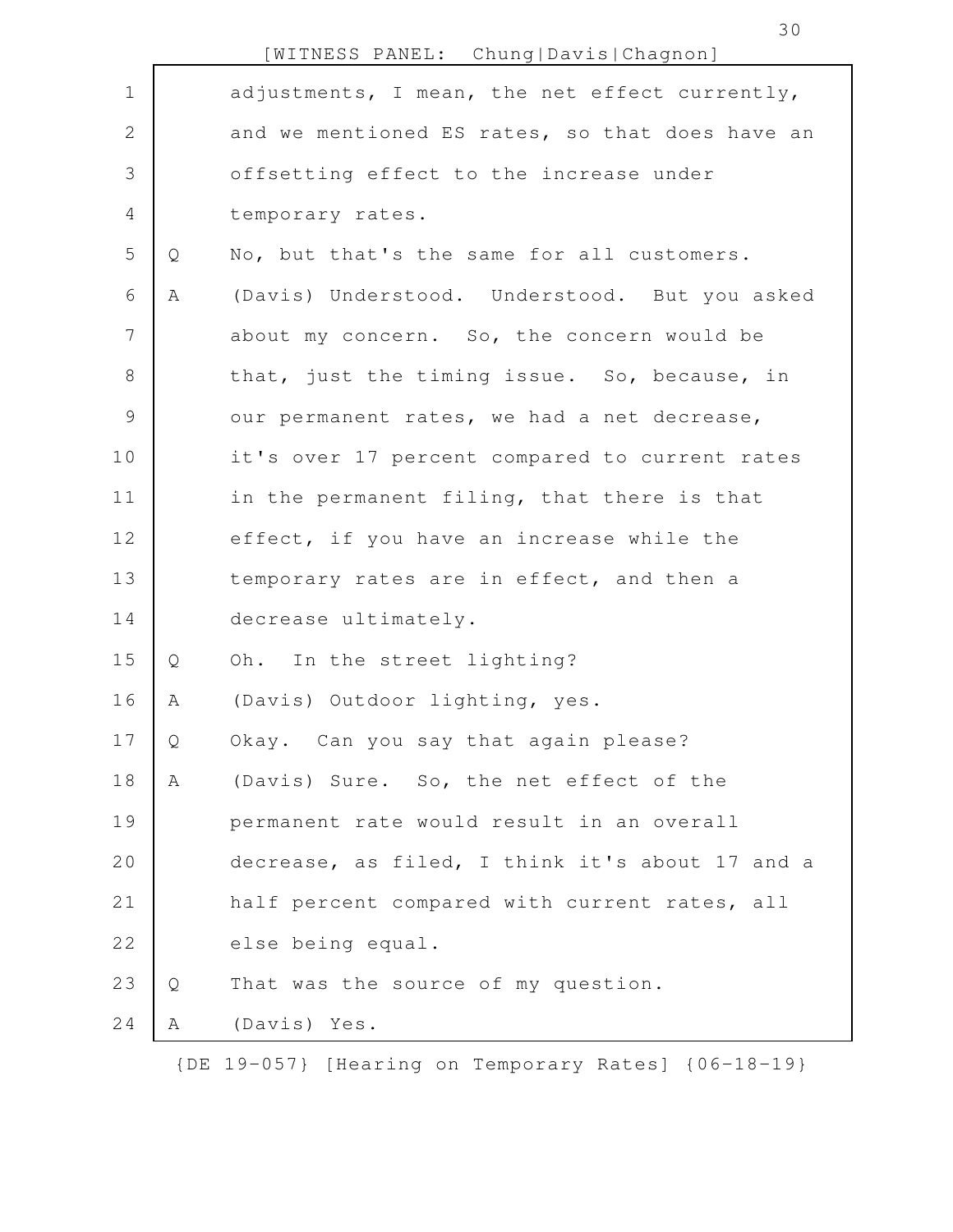|                |   | [WITNESS PANEL: Chung Davis Chagnon]                |
|----------------|---|-----------------------------------------------------|
| $\mathbf 1$    | Q | So, if you're correct, and they should get a        |
| 2              |   | 17 percent decrease in their rates based on the     |
| 3              |   | cost of service study, but they're paying an        |
| $\overline{4}$ |   | increase now, is that fair to them?                 |
| 5              | Α | (Davis) It's fair only, I think, because of the     |
| 6              |   | timing, in when we filed the temporary rates,       |
| $7\phantom{.}$ |   | we didn't have enough information. And then,        |
| $8\,$          |   | of course, the basis for the proposal, the          |
| $\mathsf 9$    |   | uniform rate application that we did, we didn't     |
| 10             |   | have enough information at that time to             |
| 11             |   | determine that there would be a decrease. And       |
| 12             |   | also, we still have to litigate the cost of         |
| 13             |   | service analysis. So, I think it's important        |
| 14             |   | that we give that due process, because we're        |
| 15             |   | also proposing a rate restructuring for outdoor     |
| 16             |   | lighting.                                           |
| 17             | Q | Okay. I agree with you that we need to go           |
| 18             |   | through the process to make sure that the           |
| 19             |   | decrease is appropriate. But assume,                |
| 20             |   | hypothetically, that we find that it is             |
| 21             |   | appropriate. Will those customers get a refund      |
| 22             |   | on this, of these increased rates?                  |
| 23             | A | (Davis) So, I don't know how that would work.       |
| 24             |   | But, if the question assumes there would be         |
|                |   | {DE 19-057} [Hearing on Temporary Rates] {06-18-19} |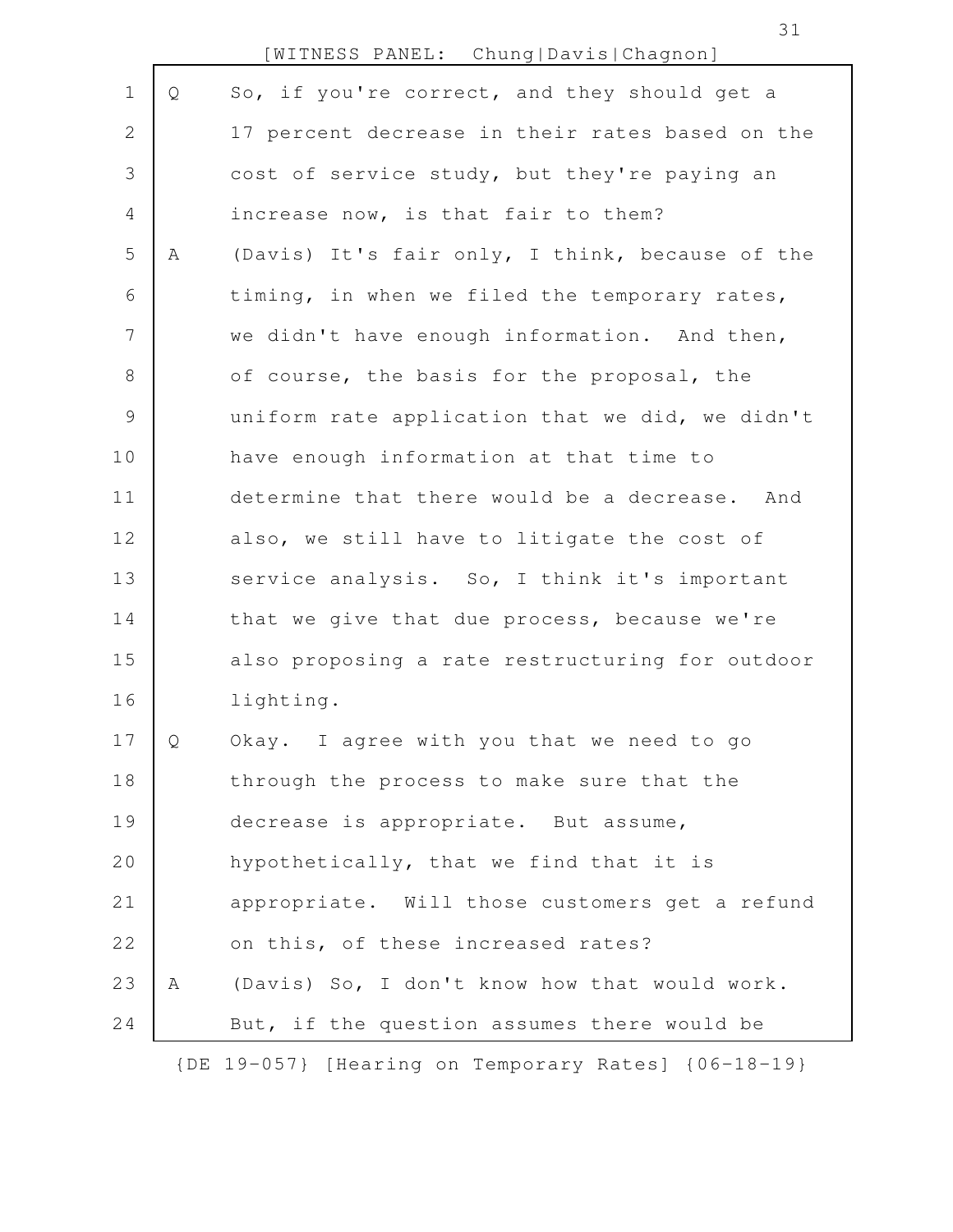|                 | [WITNESS PANEL: Chung Davis Chagnon]                |
|-----------------|-----------------------------------------------------|
| $\mathbf 1$     | rates subject to refund, then I don't know. I       |
| 2               | think that might -- would need to be looked at,     |
| 3               | but they could, if that's part of the outcome       |
| 4               | of the litigation of the permanent case.            |
| 5               | CHAIRMAN HONIGBERG: You do                          |
| 6               | understand Commissioner Bailey's concern,           |
| $7\phantom{.0}$ | right?                                              |
| $\,8\,$         | WITNESS DAVIS: Yes, I do.                           |
| $\mathcal{G}$   | CHAIRMAN HONIGBERG: That each of the                |
| 10              | rate classes is different. And if you -- if         |
| 11              | they should be seeing lower rates, and they pay     |
| 12              | higher rates for a while, when it all gets          |
| 13              | reconciled when permanent rates are set, you        |
| 14              | can't take their refund and have it washed out      |
| 15              | through the other rate classes.                     |
| 16              | WITNESS DAVIS: Oh, absolutely. I do                 |
| 17              | understand that concern.                            |
| 18              | CHAIRMAN HONIGBERG: Okay.                           |
| 19              | BY CMSR. BAILEY:                                    |
| 20              | Can you point me in Exhibit 3 to the page that<br>Q |
| 21              | shows the typical small C&I customer and the        |
| 22              | typical large C&I customer?                         |
| 23              | (Davis) Certainly. So, Exhibit 3, I would<br>A      |
| 24              | direct your attention to Page 10, which is our      |
|                 | {DE 19-057} [Hearing on Temporary Rates] {06-18-19} |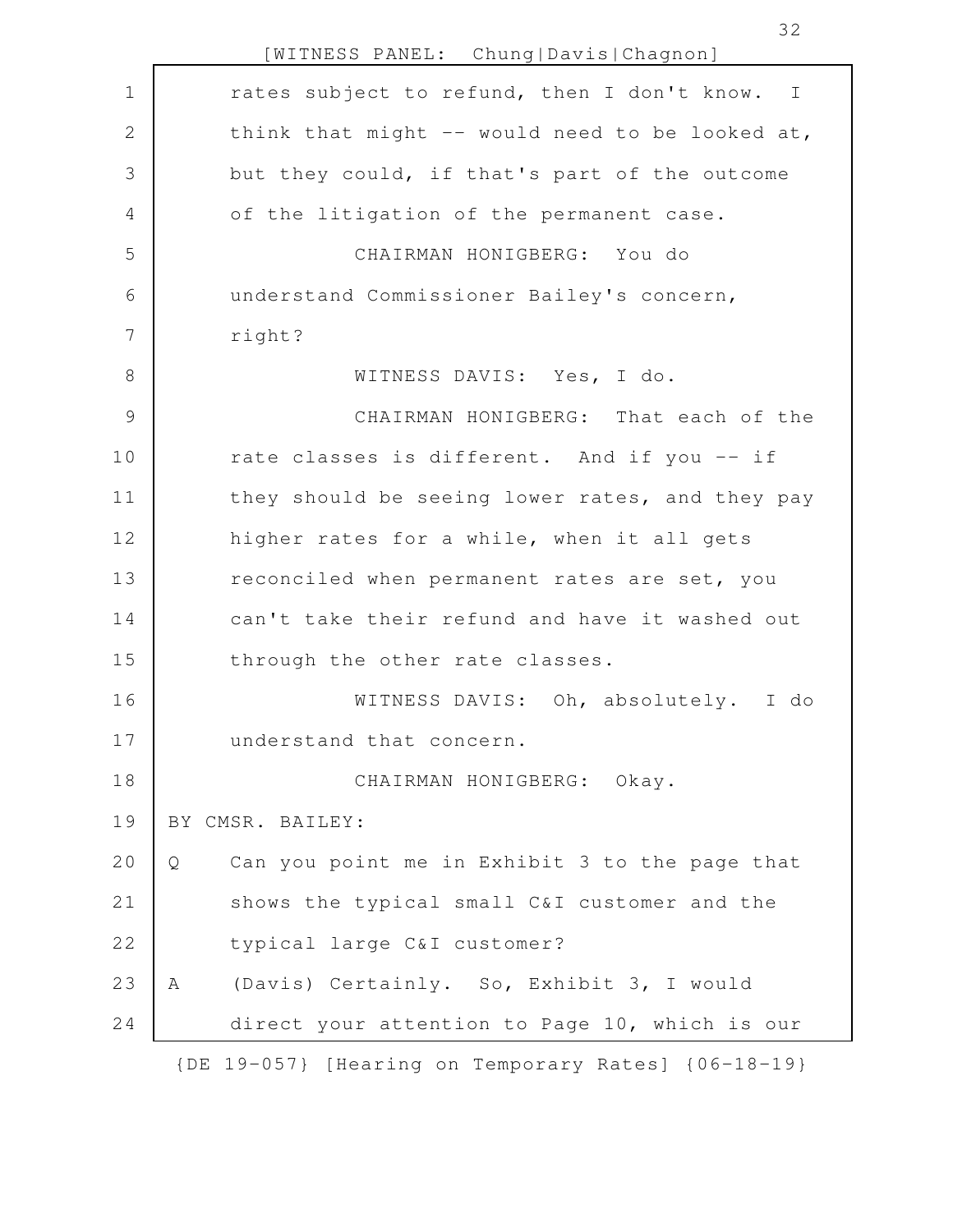|                |   | [WITNESS PANEL: Chung Davis Chagnon]              |
|----------------|---|---------------------------------------------------|
| $\mathbf 1$    |   | General Service rate. This is for a single        |
| $\mathbf{2}$   |   | phase Rate G or General Service rate customer.    |
| $\mathfrak{Z}$ |   | And $--$ I'm sorry, and was your other question a |
| 4              |   | typical large?                                    |
| 5              | Q | Well, actually, let's look at that page first.    |
| 6              | Α | (Davis) Sure.                                     |
| 7              | Q | So, on this page, show me the analogy to the      |
| $8\,$          |   | number that we usually use for a typical          |
| $\mathsf 9$    |   | Residential customer of 600 kilowatt-hours a      |
| 10             |   | month, what is the typical General Service Rate   |
| 11             |   | G customer?                                       |
| 12             | Α | (Davis) So, it's difficult to define that,        |
| 13             |   | because there's so many different                 |
| 14             |   | characteristics when you have a demand and        |
| 15             |   | energy charge. But what I would suggest, you      |
| 16             |   | could look at the range of impacts here. And      |
| 17             |   | so, there's probably -- there's some standards    |
| 18             |   | that, in the industry, but I would say, for       |
| 19             |   | each of the demand levels, you have a             |
| 20             |   | 3-kilowatt, so that's Lines 20 through 21, then   |
| 21             |   | you'll see 6, 12, 30, and 40. Those are           |
| 22             |   | different demand levels, and they indicate the    |
| 23             |   | size of load of the customer, and then you have   |
| 24             |   | high and low load factors.                        |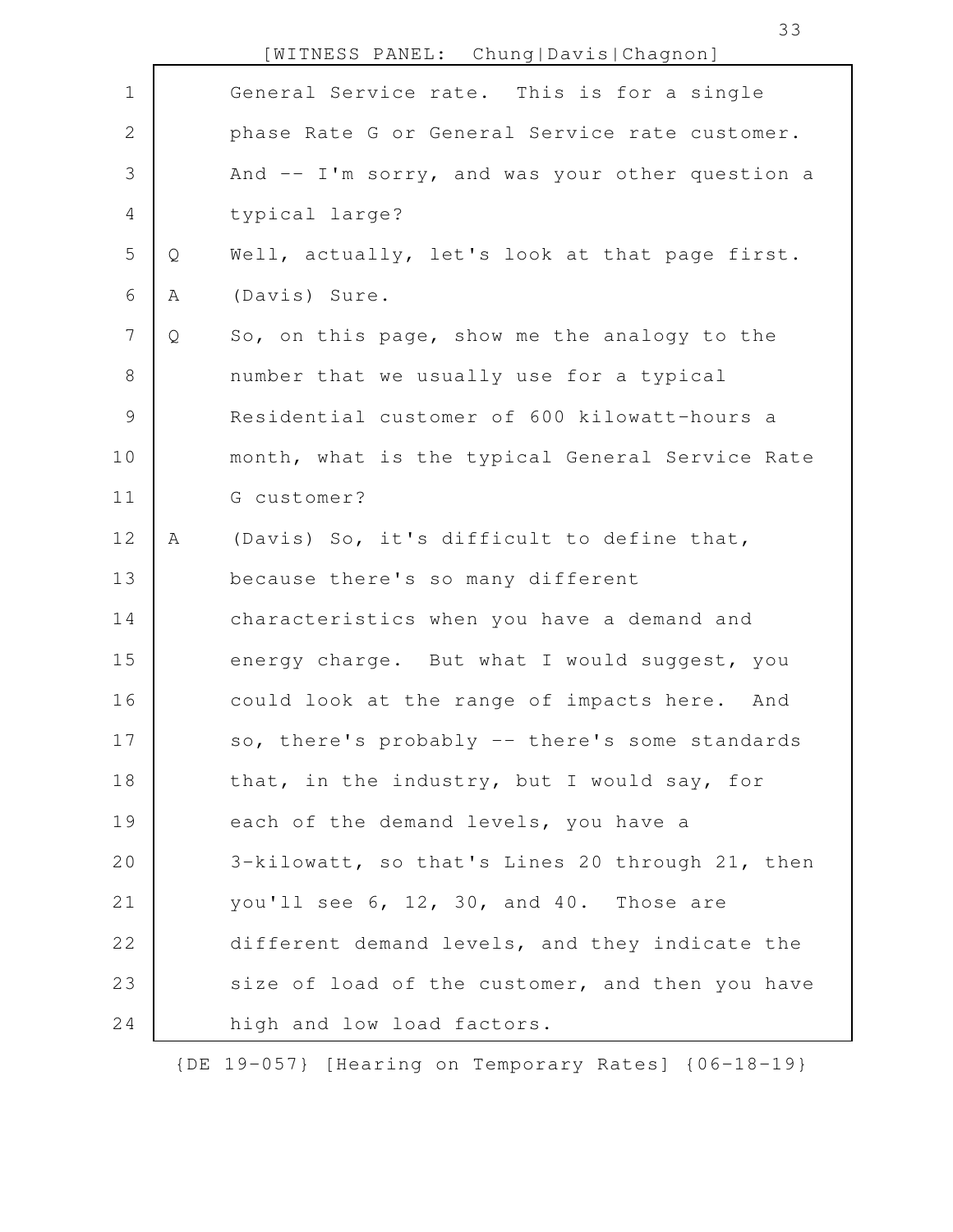[WITNESS PANEL: Chung|Davis|Chagnon] So, for example, Lines 20 and 21, you'll have 3 kilowatt customers, those are going to be very small C&I customers. But, you know, the amount of kilowatt-hours tells you how much they use relative to their peak demand. But what you can see there is the range is between 2.75 and 3.96 percent. So, I think that represents the range that C&I customers would expect to see. If you want to look at the broadest range, you could certainly look at the low to high demand, and you could see anywhere from 4 percent, 3.96 percent, to 2 percent. And again, the more kilowatt-hours a customer uses for a particular demand level, the more, you know, utilization they have of their electric service, so they will have a higher load factor, and therefore a lower percent increase overall. So, I think, typically, I think the range -- you could probably say, you know, there's probably a large number of customers at the 6 kilowatt level, and that you're seeing about a 2 and a half to 3.3 percent range of 1 2 3 4 5 6 7 8 9 10 11 12 13 14 15 16 17 18 19 20 21 22 23 24

{DE 19-057} [Hearing on Temporary Rates] {06-18-19}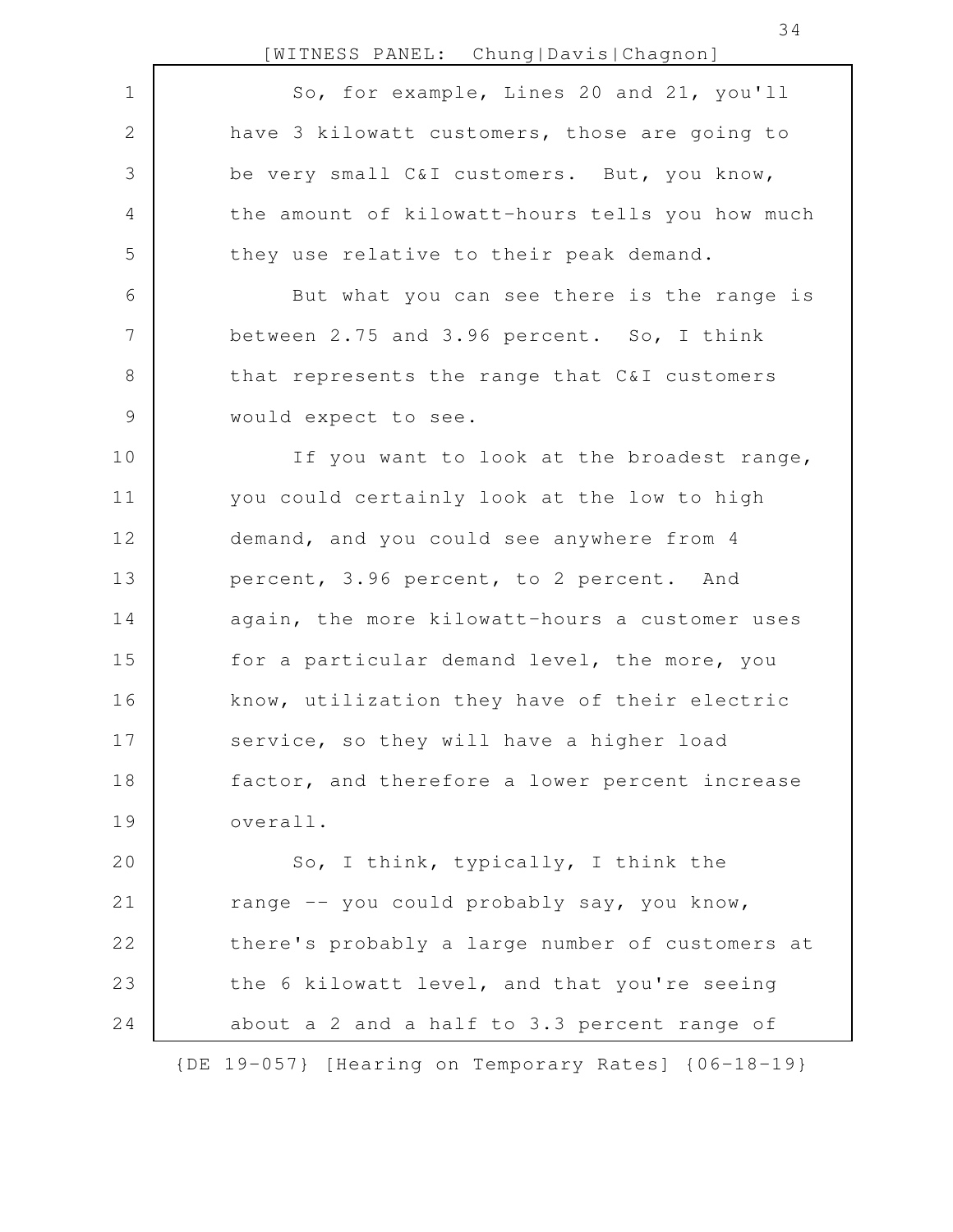|                |   | [WITNESS PANEL: Chung Davis Chagnon]            |
|----------------|---|-------------------------------------------------|
| $\mathbf 1$    |   | impacts there. So that would be on the very     |
| 2              |   | smallest of our General Service rate customers. |
| 3              | Q | Okay. Thank you. Now, how about on large C&I    |
| 4              |   | customers?                                      |
| 5              | Α | (Davis) So, the large C&I customers would be    |
| 6              |   | under our Rate LG. And those are typically      |
| $\overline{7}$ |   | very large customers. And I would direct your   |
| $8\,$          |   | attention to Page 23.                           |
| $\mathcal{G}$  |   | And so, what you'll see there is a range.       |
| 10             |   | And again, these are -- we've used a single     |
| 11             |   | demand, but there are a lot of other            |
| 12             |   | characteristics. These rates get more complex   |
| 13             |   | as you move from the small to large. We have    |
| 14             |   | block rates. We have, you know, multiple        |
| 15             |   | provisions for determining demand. So, this     |
| 16             |   | class is probably the more complex of the rate  |
| 17             |   | classes.                                        |
| 18             |   | But what you'll see here is, for a 3,000        |
| 19             |   | kVA customer, which is probably a reasonable    |
| 20             |   | representation of your typical large C&I        |
| 21             |   | customer. And you'll see different peak versus  |
| 22             |   | off-peak usage characteristics, you can see     |
| 23             |   | that in Columns (C) and (D). You'll see         |
| 24             |   | different total monthly kilowatt-hour usage     |
|                |   |                                                 |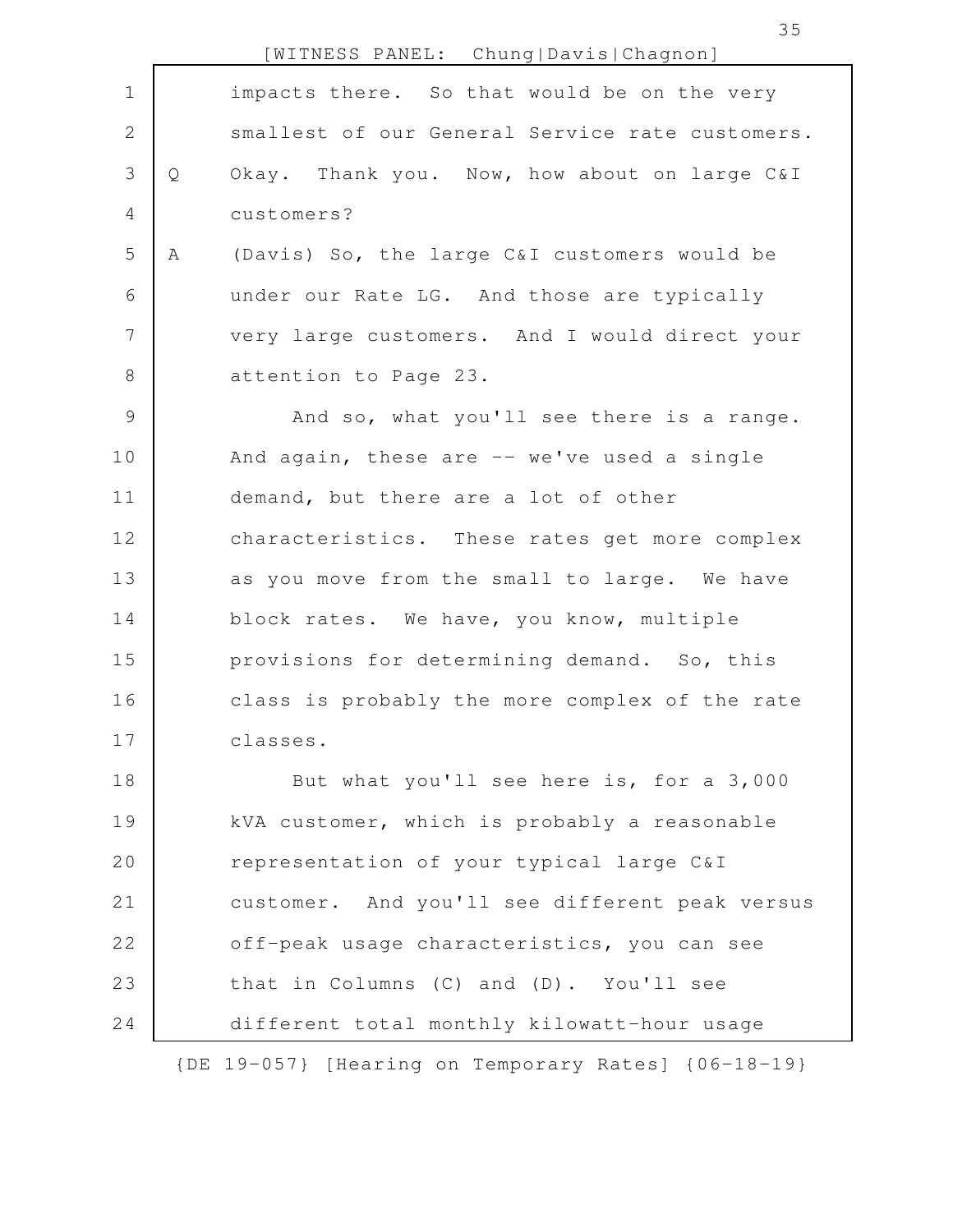| $\mathbf 1$    |   | levels. And for this entire range, you'll see       |
|----------------|---|-----------------------------------------------------|
| $\mathbf{2}$   |   | about 0.7 percent for the highest usage             |
| 3              |   | customer, to -- and that's at the very --           |
| $\overline{4}$ |   | Line 26, and you'll see 1.87 percent for the        |
| 5              |   | smallest customer who has a very low load           |
| 6              |   | factor. So, the range here is about between         |
| $\overline{7}$ |   | 0.7 and 1.9 percent overall.                        |
| $\,8\,$        | Q | Okay.                                               |
| $\mathcal{G}$  | Α | (Davis) So, there's a lot of dynamics in there,     |
| 10             |   | but that's really what you'd expect at the end      |
| 11             |   | of the day.                                         |
| 12             |   | CMSR. BAILEY: Thank you. That's all                 |
| 13             |   | I have.                                             |
| 14             |   | WITNESS DAVIS: You're welcome.                      |
| 15             |   | WITNESS CHUNG: Commissioner, I'm                    |
| 16             |   | sorry. I'd like to return to a question from        |
| 17             |   | Commissioner Bailey. I was reviewing my             |
| 18             |   | response to your question, and I apologize, I       |
| 19             |   | was really speaking to the wrong lines. Let me      |
| 20             |   | try again.                                          |
| 21             |   | So, you had asked what the return on                |
| 22             |   | equity was, and that was $--$ my answer was $--$    |
| 23             |   | the 54.33 is correct. You used what the return      |
| 24             |   | was, and that is 7.08. And I just want to           |
|                |   | {DE 19-057} [Hearing on Temporary Rates] {06-18-19} |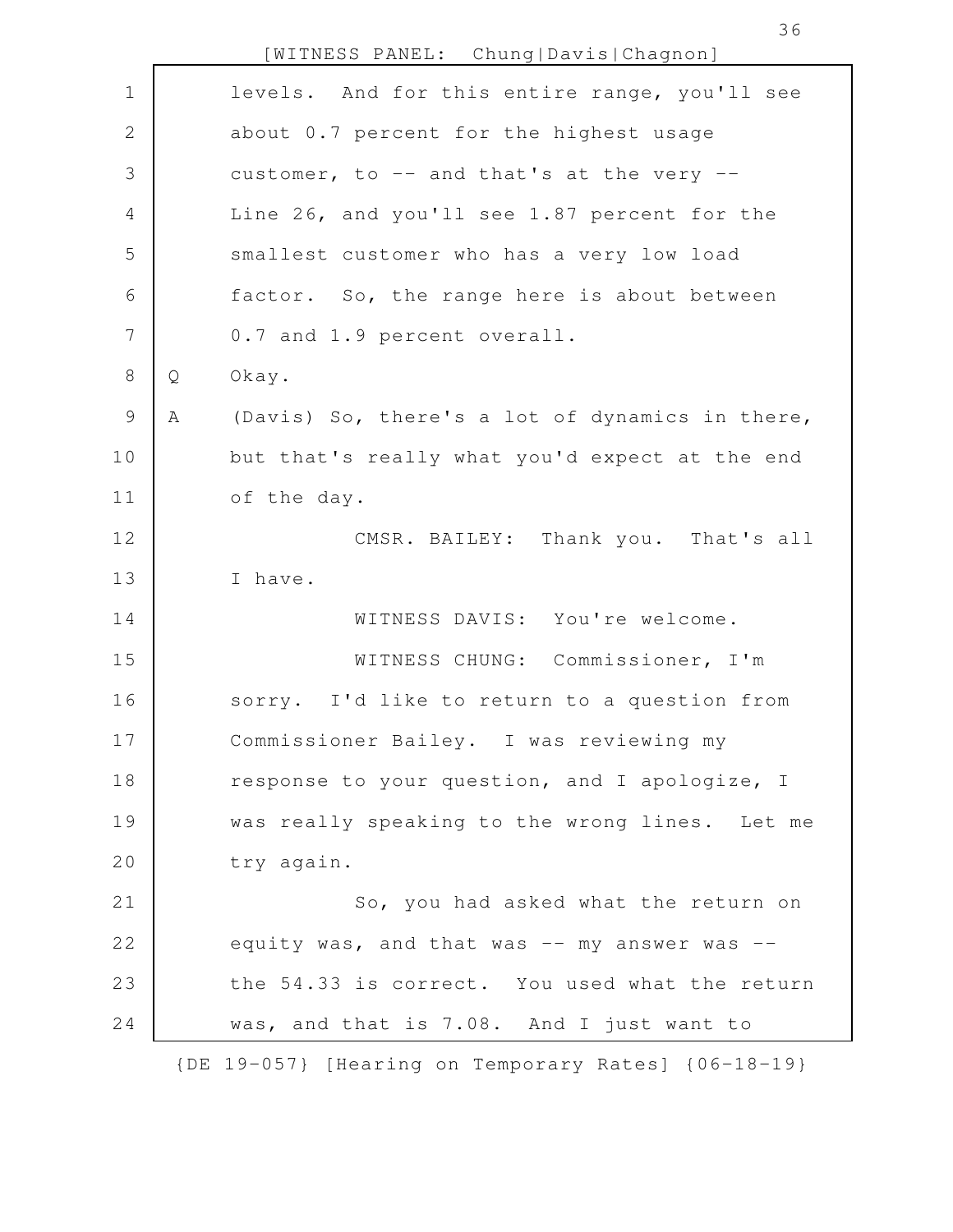[WITNESS PANEL: Chung|Davis|Chagnon] clarify that that number is based on the capital structure as proposed in the temp. rate case, and we did not adjust that in the Settlement. So, that's why that's the same number that is shown in the Settlement numbers. So, I think, in short, the capital structure, including the return on equity and the rate of return, is the same as what we proposed in the temp. rates. I wanted to come back to that and clarify that. CMSR. BAILEY: Okay. Thanks. WITNESS CHUNG: Thank you. CHAIRMAN HONIGBERG: Now, Commissioner Giaimo. CMSR. GIAIMO: Good morning. WITNESS DAVIS: Good morning. WITNESS CHAGNON: Good morning. BY CMSR. GIAIMO: Q Mr. Davis, I'm in Exhibit 2, Bates 018 and 019, where you provide a "Summary of the Current and Proposed Distribution Rates"? A (Davis) Yes. Q What I thought you said in summary was that, generally, they're between 8.8 and 9.3 percent, {DE 19-057} [Hearing on Temporary Rates] {06-18-19} 1 2 3 4 5 6 7 8 9 10 11 12 13 14 15 16 17 18 19 20 21 22 23 24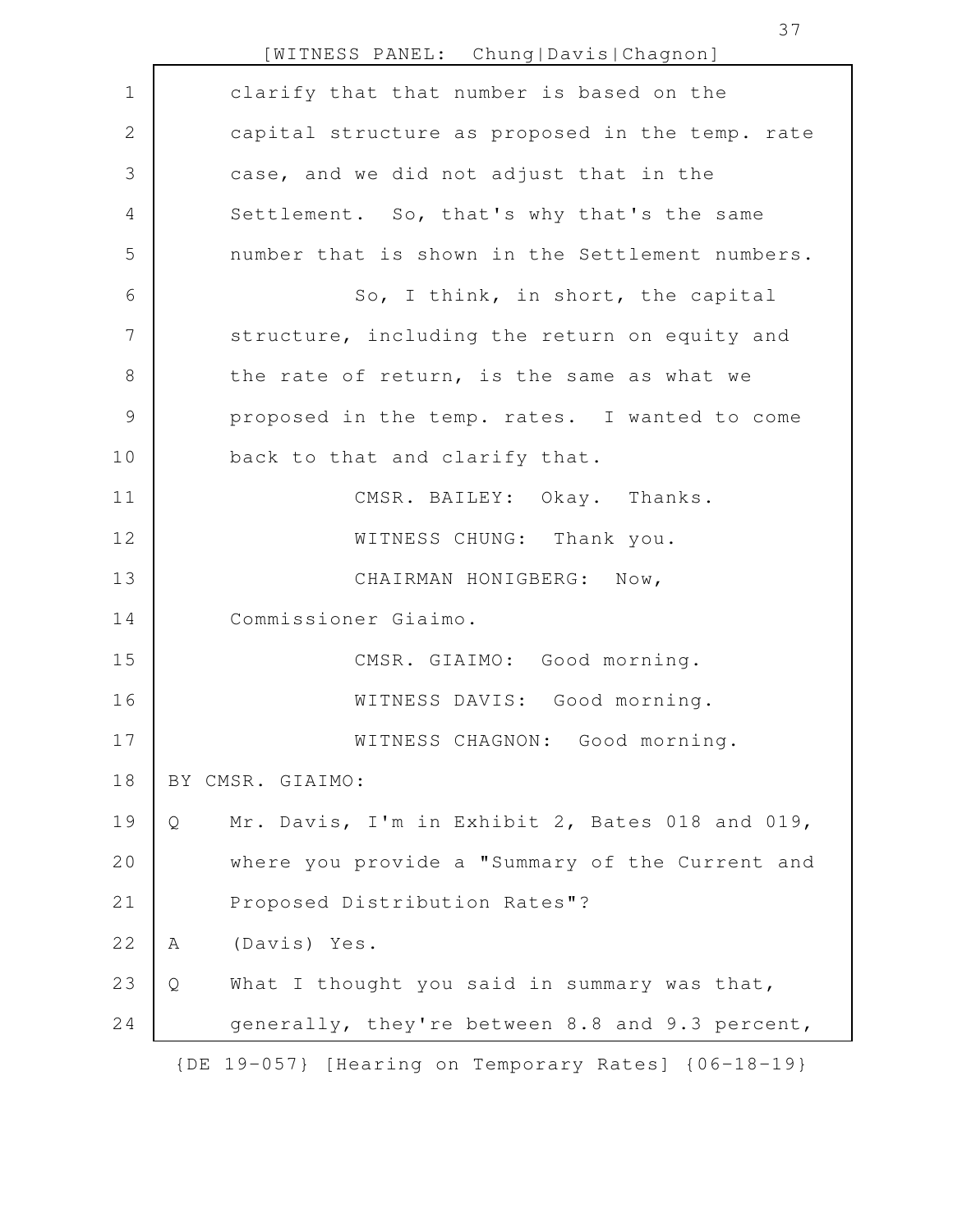|                |   | [WITNESS PANEL: Chung Davis Chagnon]            |
|----------------|---|-------------------------------------------------|
| $\mathbf 1$    |   | is that correct?                                |
| $\overline{2}$ | Α | (Davis) Yes.                                    |
| 3              | Q | Okay. And the total rate impact, in general,    |
| 4              |   | is about 2 percent, a 2 percent increase?       |
| 5              | Α | (Davis) Overall, total company level at 2.1,    |
| 6              |   | yes.                                            |
| 7              | Q | Are you willing to give a back-of-the-envelope  |
| $\,8\,$        |   | view as to, when you factor in the other        |
| $\mathcal{G}$  |   | changes that are happening on August 1st, what  |
| 10             |   | the total bill impact would look like with      |
| 11             |   | these proposed rates layered on top?            |
| 12             | Α | (Davis) So, I can't answer -- honestly can't    |
| 13             |   | answer -- cannot answer, I should say, what the |
| 14             |   | other components, SCRC and TCAM particularly,   |
| 15             |   | might produce for an impact. I can tell you     |
| 16             |   | what the -- when you role in the ES would be.   |
| 17             |   | Well, first of all, that page you just referred |
| 18             |   | to is strictly distribution rates. So, those    |
| 19             |   | would not change.                               |
| 20             | Q | Right.                                          |
| 21             | Α | (Davis) Okay? But I did mention the             |
| 22             |   | 2.1 percent, reflecting those changes. If you   |
| 23             |   | give me just a moment I'll find the other       |
| 24             |   | sheet.                                          |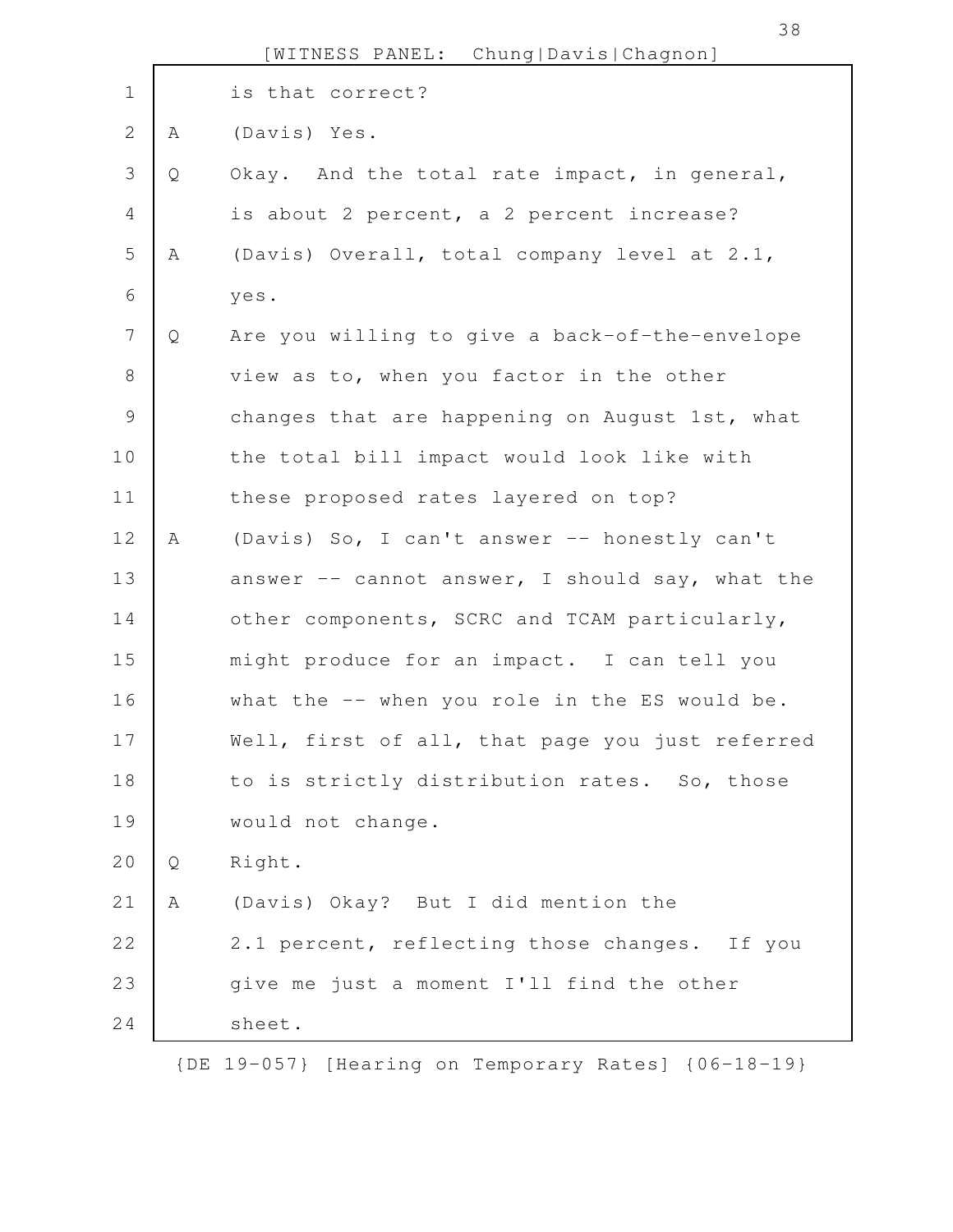|               |   | [WITNESS PANEL: Chung Davis Chagnon]                               |
|---------------|---|--------------------------------------------------------------------|
| $\mathbf 1$   |   | So, overall, if you combined distribution                          |
| $\mathbf{2}$  |   | changes and the ES rate changes, the overall                       |
| $\mathcal{S}$ |   | average effect is a reduction of 8.1 percent on                    |
| 4             |   | a company level. That's because of the large                       |
| 5             |   | reduction to ES rates.                                             |
| 6             |   | It also assumes that all customers take ES                         |
| 7             |   | service, and that's the only way to really                         |
| $8\,$         |   | represent that.                                                    |
| $\mathsf 9$   | Q | However, there is a -- there is migration.<br>$\mathsf{SO}_{\ell}$ |
| 10            |   | not all customers, in fact, do that?                               |
| 11            | Α | (Davis) That's correct.                                            |
| 12            | Q | Okay.                                                              |
| 13            | Α | (Davis) Yes.                                                       |
| 14            | Q | But the ES rate, in general, is dropping about                     |
| 15            |   | I think I heard you say a cent from --                             |
| 16            | A | (Davis) I was giving you an example of Rate R.                     |
| 17            | Q | Right.                                                             |
| 18            | Α | (Davis) And so, what that -- that effect is.                       |
| 19            |   | So, while 8.1 percent is the overall effect for                    |
| 20            |   | Residential -- I'm sorry, total company, we're                     |
| 21            |   | seeing, and if you kind of break it down, let's                    |
| 22            |   | say we have a Residential, for example, of                         |
| 23            |   | 8.9 percent, we talked about that a minute ago,                    |
| 24            |   | the overall -- the ES rate goes down 12 percent                    |
|               |   |                                                                    |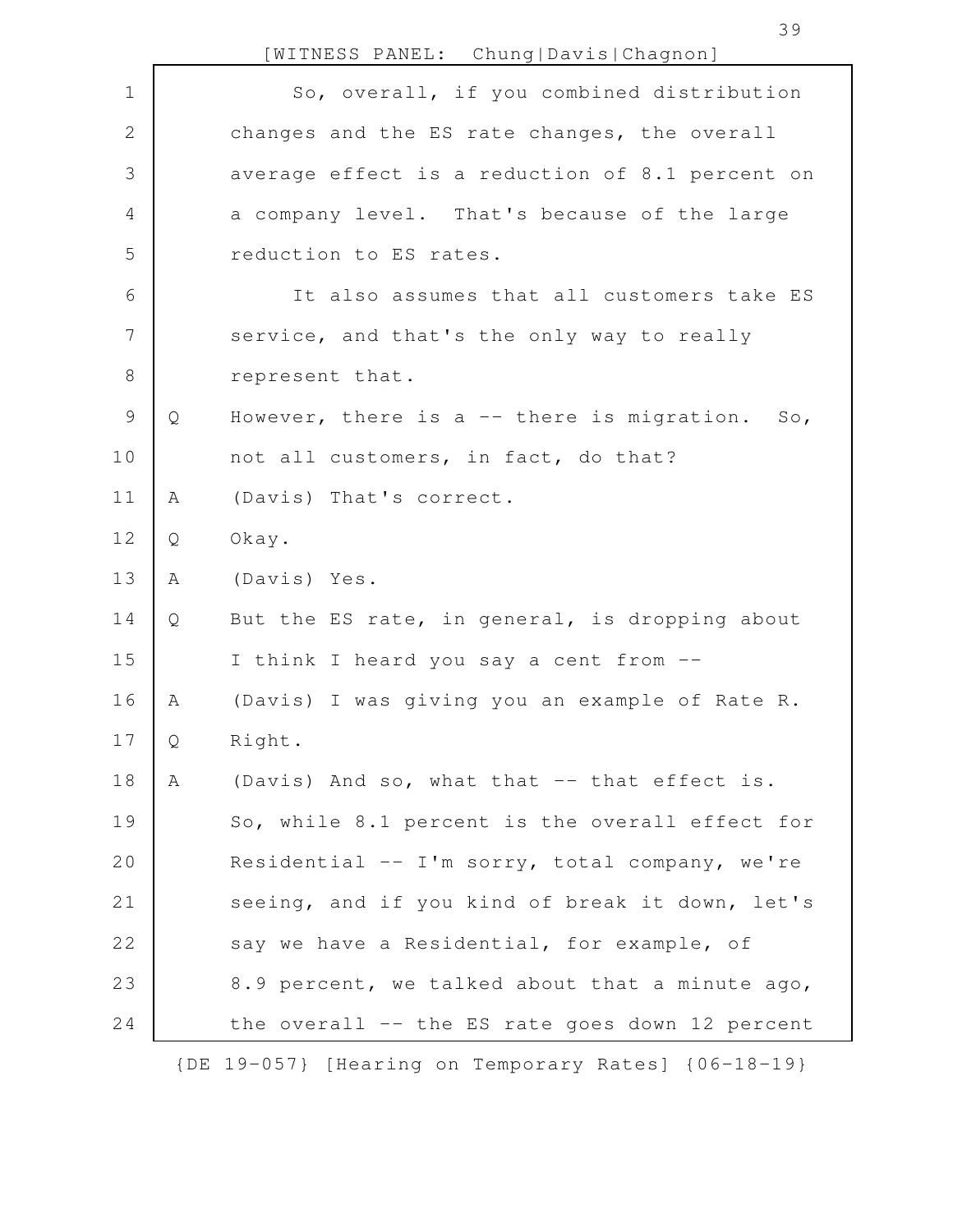|                 |   | [WITNESS PANEL: Chung Davis Chagnon]                |
|-----------------|---|-----------------------------------------------------|
| $\mathbf 1$     |   | for Residential. So, the net effect of the          |
| $\mathbf{2}$    |   | increase and decrease is an overall reduction       |
| $\mathfrak{Z}$  |   | of 3 percent for Residential.                       |
| $\overline{4}$  |   | What we do see is, for the intermediate             |
| 5               |   | and large General Service rates, there's a much     |
| 6               |   | larger reduction to ES rates. So, that's why        |
| $7\phantom{.0}$ |   | you have such a large overall average of            |
| 8               |   | 8.1 percent reduction at the company level,         |
| $\mathcal{G}$   |   | just the weighted effect of all the classes.        |
| 10              | Q | Right. And you don't want to spoil it for any       |
| 11              |   | of us whether or not we'll see, on August 1st,      |
| 12              |   | whether or not it looks like a residential          |
| 13              |   | ratepayer might see a decrease in their bill or     |
| 14              |   | an increase, or will remain relatively flat?        |
| 15              | Α | (Davis) I don't honestly don't know what the        |
| 16              |   | other components are going to create for an         |
| 17              |   | impact.                                             |
| 18              | Q | That's fine. I just have two other questions,       |
| 19              |   | and I'll be pretty quick.                           |
| 20              |   | To the Settlement, there is a discussion            |
| 21              |   | on Line -- on Page 4, where it says "PSNH will      |
| 22              |   | begin amortizing the unrecovered storm costs,       |
| 23              |   | currently estimated at 68.5 million as of           |
| 24              |   | December 1st [31st?] over a five-year period        |
|                 |   | {DE 19-057} [Hearing on Temporary Rates] {06-18-19} |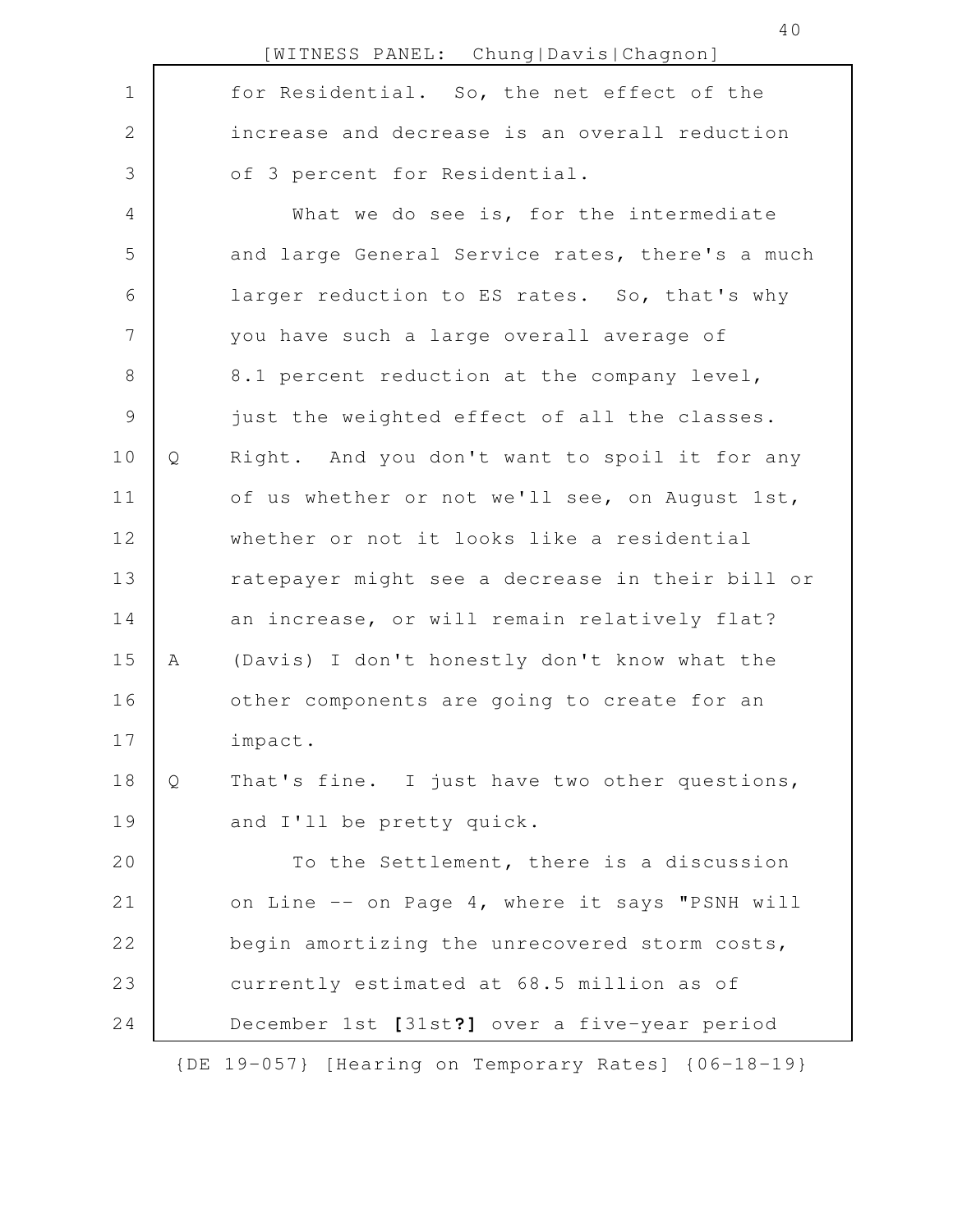|                |   | [WITNESS PANEL: Chung Davis Chagnon]            |
|----------------|---|-------------------------------------------------|
| $\mathbf 1$    |   | beginning August 1stPSNH will apply a           |
| $\mathbf 2$    |   | carrying charge equal to its embedded cost of   |
| $\mathfrak{Z}$ |   | long-term debt, currently calculated at         |
| $\overline{4}$ |   | 4.3 percentrather than at the stipulated        |
| 5              |   | rate of return previously applied". Why is      |
| 6              |   | that?                                           |
| 7              | Α | (Chung) Which part are you asking about?        |
| $\,8\,$        | Q | Why is it -- why are you not changing -- why    |
| $\mathcal{G}$  |   | isn't it being maintained at its existing rate? |
| 10             | Α | (Chung) Why is the rate change to 4.3?          |
| 11             | Q | Correct. Why aren't you just maintaining it     |
| 12             |   | for the year at its existing rate?              |
| 13             | Α | (Chung) Oh, because that is a Settlement term.  |
| 14             |   | So that was the number that the Parties agreed  |
| 15             |   | to.                                             |
| 16             | Q | Just a part of the negotiations?                |
| 17             | Α | (Chung) Yes.                                    |
| 18             | Q | Okay. And my last line of questioning is about  |
| 19             |   | the \$13.7 million cap. Has the Company         |
| 20             |   | historically been below 13.7 million in a year? |
| 21             | Α | (Chung) Well, the number has changed. So, in    |
| 22             |   | 2018, the actual number was around 13.9 million |
| 23             |   | for these activities. In 2017, I believe it     |
| 24             |   | was closer to 10 million. In 2016, it was       |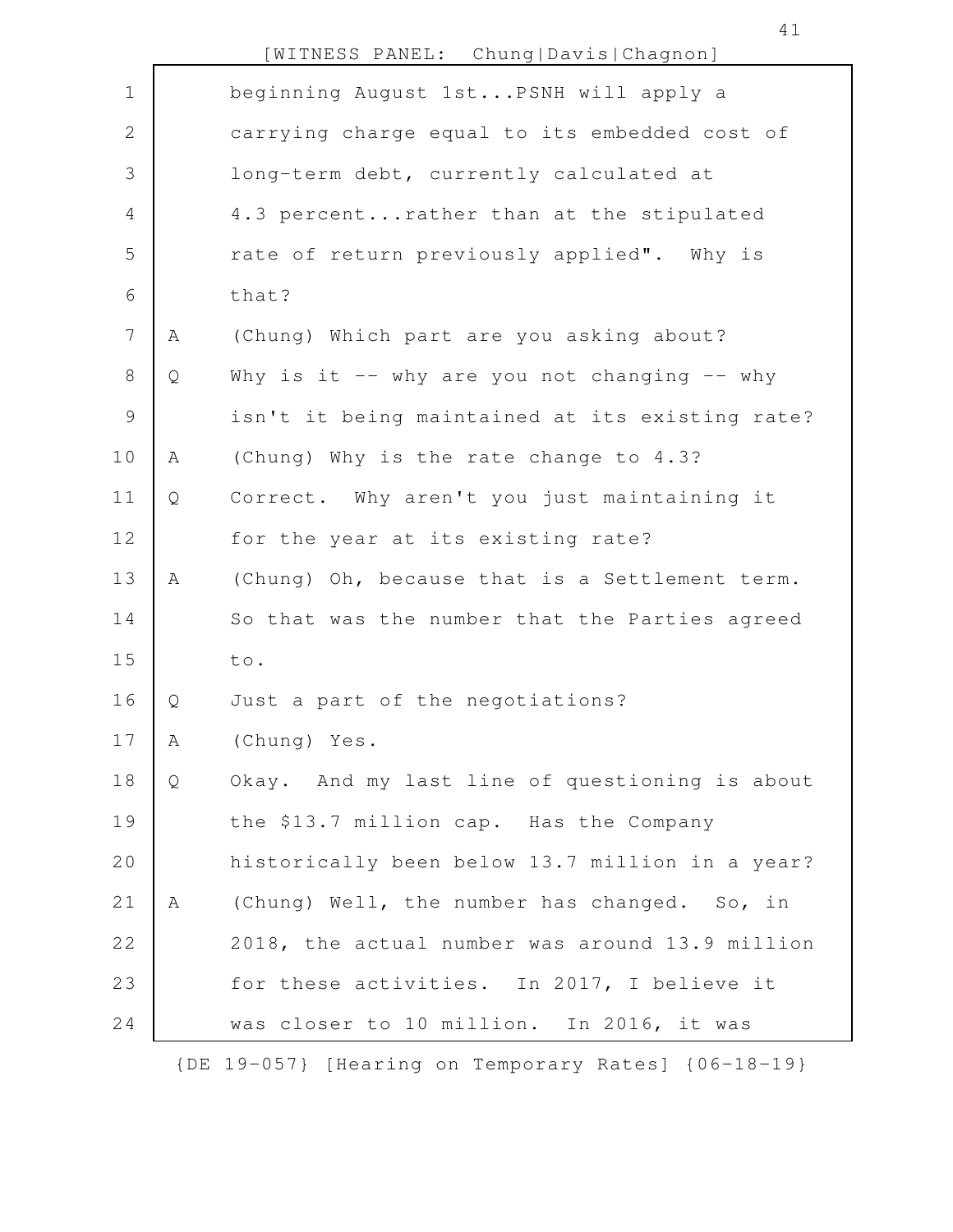|                |   | [WITNESS PANEL: Chung Davis Chagnon]            |
|----------------|---|-------------------------------------------------|
| $\mathbf 1$    |   | closer to 18 million. So, the average over the  |
| $\mathbf{2}$   |   | last three years is a little over 14 million.   |
| 3              |   | I would say, in this rate case, we              |
| $\overline{4}$ |   | submitted our budget, which is the 16.8 million |
| 5              |   | for these activities. But, you know, we've      |
| 6              |   | agreed to this number as part of the broader    |
| 7              |   | Settlement.                                     |
| $8\,$          | Q | Okay. So, the Company thinks it's a realistic   |
| $\mathsf 9$    |   | number?                                         |
| 10             | A | (Chung) Well, it's different from our budget.   |
| 11             |   | I think we'll -- I guess I'd hesitate to speak  |
| 12             |   | for our Operations team. I think they're        |
| 13             |   | expecting to have a fuller conversation on what |
| 14             |   | the realistic number is in the permanent phase. |
| 15             |   | And we've communicated what the budget -- what  |
| 16             |   | the numbers are for this hearing.               |
| 17             | Q | Can you speak to what could adversely affect    |
| 18             |   | the Company's ability to come in under 13.7?    |
| 19             | Α | (Chung) I mean, there are lots of things that   |
| 20             |   | affect the actual work. You know, it's          |
| 21             |   | anything from storms and the redirecting of     |
| 22             |   | resources, you know, and kind of assessing, you |
| 23             |   | know, how the $-$ you know, and what the best   |
| 24             |   | use of resources are, you know, we always --    |
|                |   |                                                 |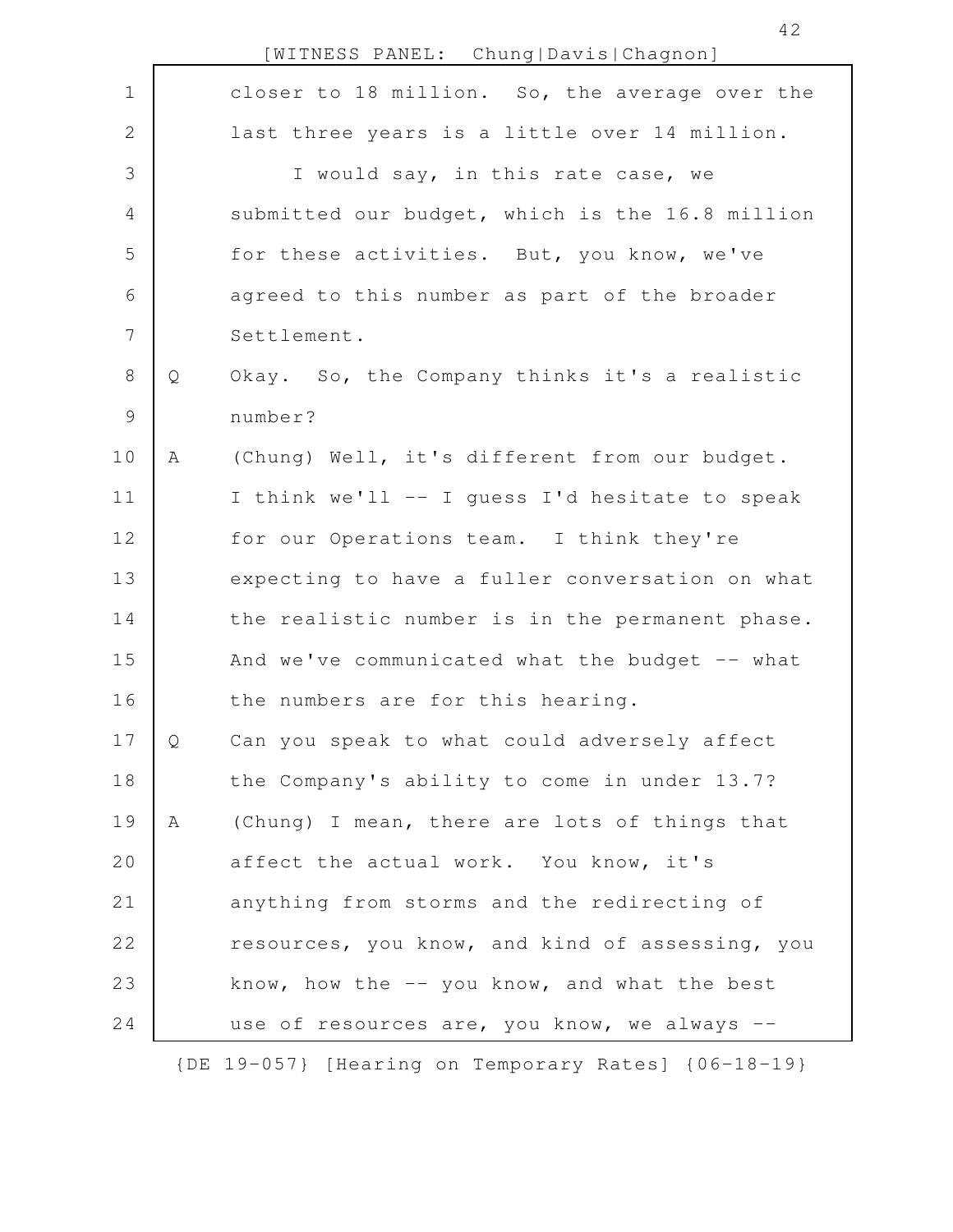|                |   | [WITNESS PANEL: Chung Davis Chagnon]                |
|----------------|---|-----------------------------------------------------|
| $\mathbf 1$    |   | you know, it's a finite number. Oh, and trying      |
| 2              |   | to sign up crews, as much of this work is           |
| 3              |   | outsourced. I think there's a lot of factors        |
| $\overline{4}$ |   | that could impact that, and it's really hard to     |
| 5              |   | tell until we get close to it.                      |
| $6\,$          |   | But I think, you know, and like I $-$ like          |
| 7              |   | all these terms, I think, as part of the            |
| $8\,$          |   | comprehensive Settlement, this is, you know,        |
| $\mathcal{G}$  |   | the Company has accepted this, and we'll work       |
| 10             |   | with it.                                            |
| 11             | Q | Okay. And the Company doesn't think that this       |
| 12             |   | creates a disincentive for spending or doing        |
| 13             |   | work?                                               |
| 14             | A | (Chung) We don't see it that way, and we'll         |
| 15             |   | work with the result we have.                       |
| 16             |   | CMSR. GIAIMO: Okay. Thank you.                      |
| 17             |   | CHAIRMAN HONIGBERG: Commissioner                    |
| 18             |   | Bailey.                                             |
| 19             |   | BY CMSR. BAILEY:                                    |
| 20             | Q | Mr. Chung, when do you expect to make the SCRC      |
| 21             |   | filing?                                             |
| 22             | Α | (Chung) I believe it is either at the very end      |
| 23             |   | of June or the very beginning of July.              |
| 24             | Q | And for effect on August 1st?                       |
|                |   | {DE 19-057} [Hearing on Temporary Rates] {06-18-19} |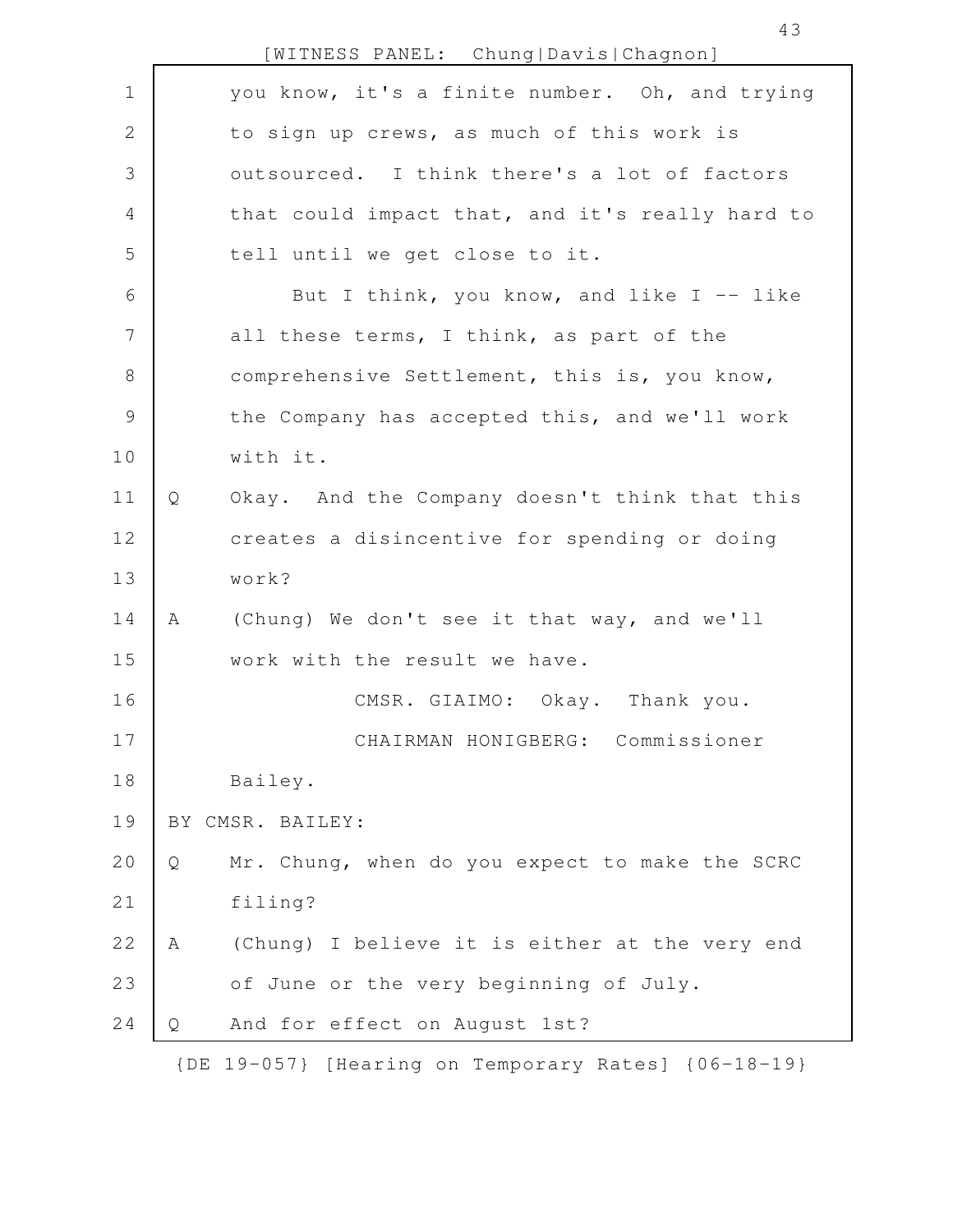|             |   | [WITNESS PANEL: Chung Davis Chagnon]                |
|-------------|---|-----------------------------------------------------|
| $\mathbf 1$ | A | (Chung) August 1, yes.                              |
| 2           | Q | Okay. Is that going to include all the              |
| 3           |   | stranded costs from the divestiture?                |
| 4           | Α | (Chung) We have a forecast of the -- I              |
| 5           |   | shouldn't say -- a forecast of the SCRC, but we     |
| 6           |   | have not trued up the final accounting of the       |
| 7           |   | divestiture costs against the rate reduction        |
| $8\,$       |   | bonds. So, and that will have a placeholder         |
| $\mathsf 9$ |   | number, but, you know, we're expecting a fuller     |
| 10          |   | conversation reviewing the accounting of the        |
| 11          |   | costs at a subsequent time. This is not going       |
| 12          |   | to be that docket.                                  |
| 13          | Q | Okay. Thank you. And I have one other               |
| 14          |   | question that I forgot to ask.                      |
| 15          |   | Can you look on Page 3 of the Settlement,           |
| 16          |   | Exhibit 2? There's a sentence there that I          |
| 17          |   | don't understand towards the bottom of the          |
| 18          |   | first paragraph. It's when you're talking           |
| 19          |   | about how you're going to recover the 12-month      |
| 20          |   | temporary rate revenue requirement over 11          |
| 21          |   | months, I understand that. But the sentence         |
| 22          |   | that says "The rate recovery and corresponding      |
| 23          |   | amortization over the 11 months will include        |
| 24          |   | recovery and amortization of the equity return      |
|             |   | {DE 19-057} [Hearing on Temporary Rates] {06-18-19} |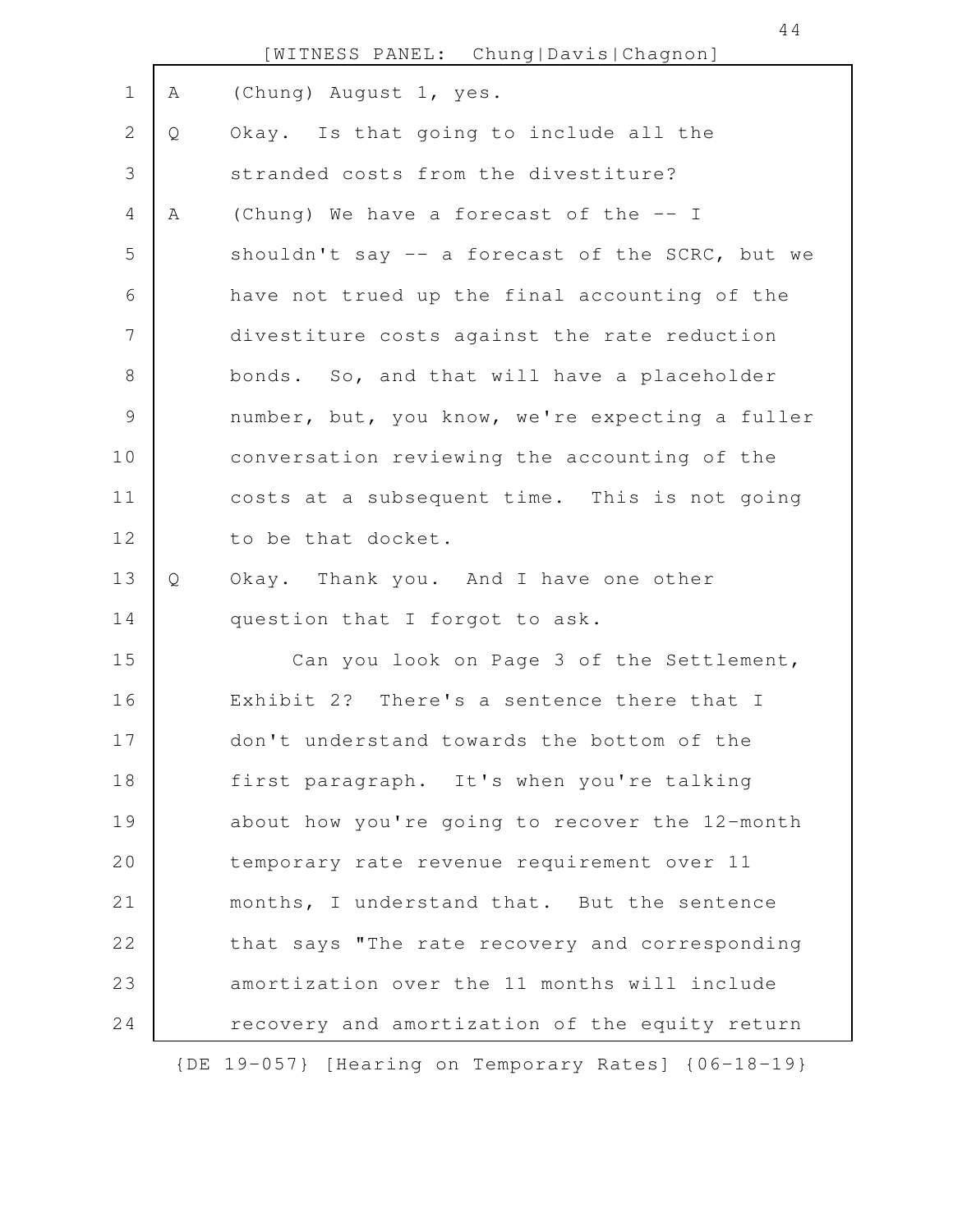|              |   | [WITNESS PANEL: Chung Davis Chagnon]                |
|--------------|---|-----------------------------------------------------|
| $\mathbf 1$  |   | component of the revenue requirement from           |
| $\mathbf{2}$ |   | August 1st 2019 through December 31st, 2019."       |
| 3            |   | I don't understand what that sentence is            |
| 4            |   | telling me.                                         |
| 5            | Α | (Chung) Yes. And I'm not an accountant, and         |
| 6            |   | this was accounting language. But I will say,       |
| 7            |   | generally speaking, my layman's understanding       |
| 8            |   | is that, in order to effect a July 1 date for       |
| $\mathsf 9$  |   | this to start, but then have the rates change       |
| 10           |   | on August 1, the dollars -- there are certain       |
| 11           |   | accounting changes that need to be made in          |
| 12           |   | order to make that happen. So, in order, so we      |
| 13           |   | can have the effective date be July 1, but we       |
| 14           |   | need to have certain accounting changes started     |
| 15           |   | July 1 and such that we are really flowing this     |
| 16           |   | over 11 month.                                      |
| 17           |   | And in terms of the sentences you flagged,          |
| 18           |   | this is really a way to ensure that $-$ ensure      |
| 19           |   | that the revenue requirement over the 12 months     |
| 20           |   | is captured properly in the 11 months. In           |
| 21           |   | other words, that one month of July is being        |
| 22           |   | redistributed over the subsequent 11 months.        |
| 23           |   | And this -- this really reflects the high-level     |
| 24           |   | accounting entries that need to be made for         |
|              |   | {DE 19-057} [Hearing on Temporary Rates] {06-18-19} |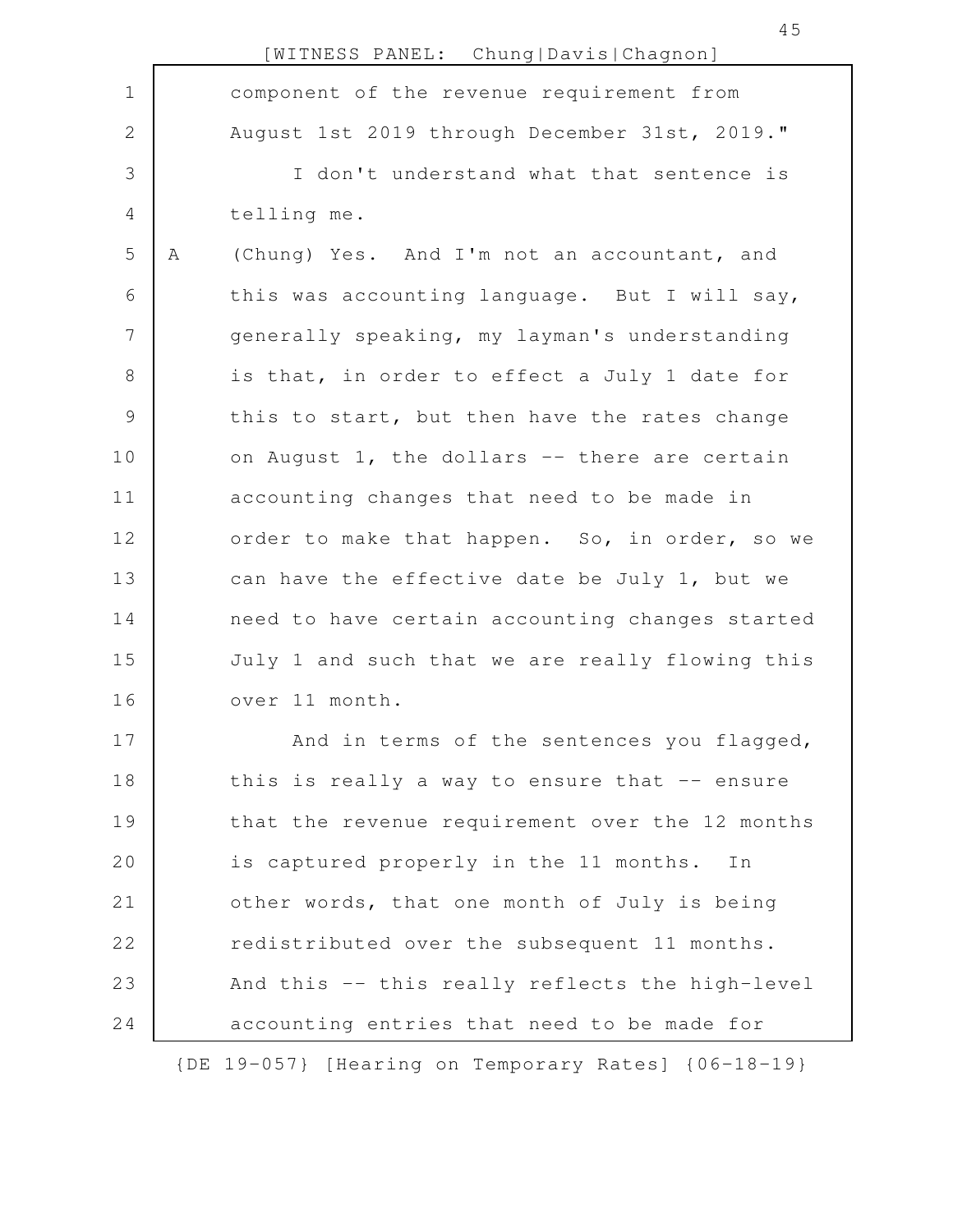|                |   | [WITNESS PANEL: Chung Davis Chagnon]                |
|----------------|---|-----------------------------------------------------|
| $\mathbf 1$    |   | that.                                               |
| $\overline{2}$ |   | BY CHAIRMAN HONIGBERG:                              |
| 3              | Q | There's a "December 31st, 2019" date in there       |
| 4              |   | that doesn't -- that isn't captured in what you     |
| 5              |   | just said. What is -- everything you just said      |
| 6              |   | would explain 12 months of revenue over 11          |
| 7              |   | months. Both Commissioner Bailey and I are          |
| 8              |   | trying to figure out what is "December 31st,        |
| $\mathcal{G}$  |   | 2019" doing there?                                  |
| 10             | A | (Chung) So, this is the accounting treatment        |
| 11             |   | required for the revenue requirement from           |
| 12             |   | July 1 to be captured in 2019, versus               |
| 13             |   | redistributed over 2020. So, this is a way to       |
| 14             |   | ensure the full revenue requirement for 2019 is     |
| 15             |   | reflected and redistributed over the 11 months.     |
| 16             |   | There's some shaping of the dollars.                |
| 17             |   | BY CMSR. BAILEY:                                    |
| 18             | Q | So, what you're saying is that the revenue that     |
| 19             |   | you would have collected in July is going to be     |
| 20             |   | collected by the end of 2019?                       |
| 21             | A | (Chung) I wouldn't say that. I'd say a portion      |
| 22             |   | of it would be collected. And then this is          |
| 23             |   | language that reflects the accounting entries.      |
| 24             |   | And if it's helpful, we can, you know, submit a     |
|                |   | {DE 19-057} [Hearing on Temporary Rates] {06-18-19} |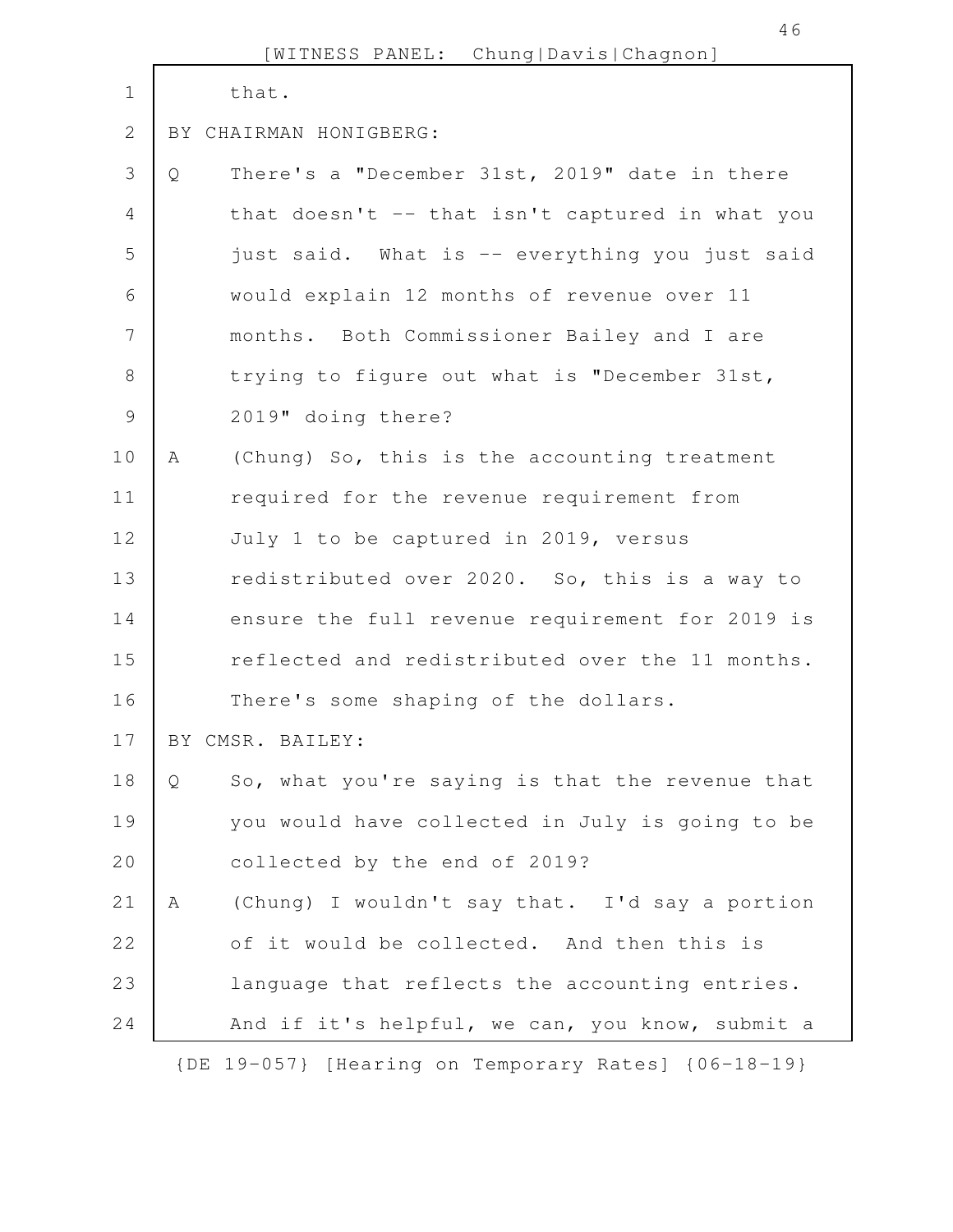|                |     | [WITNESS PANEL: Chung Davis Chagnon]                |
|----------------|-----|-----------------------------------------------------|
| $\mathbf 1$    |     | supplement discussion on some of this. But --       |
| $\mathbf{2}$   |     | and we just want to make sure you get what you      |
| 3              |     | need.                                               |
| $\overline{4}$ | BY. | CHAIRMAN HONIGBERG:                                 |
| 5              | Q   | Let me try it a different way. This sentence        |
| 6              |     | is describing a process that will allow the         |
| 7              |     | 2019 revenue to match what it would have been       |
| $8\,$          |     | had you implemented the change on July 1.           |
| $\mathsf 9$    | Α   | (Chung) Explicitly, it's the equity return          |
| 10             |     | component of the revenue requirement.               |
| 11             | Q   | Right. That's a more precise way of saying it.      |
| 12             | A   | (Chung) Yes.                                        |
| 13             | Q   | So, that's what's going on here, that's what        |
| 14             |     | that December date is doing?                        |
| 15             | A   | (Chung) Yes.                                        |
| 16             |     | CHAIRMAN HONIGBERG:<br>Okay.                        |
| 17             |     | BY CMSR. BAILEY:                                    |
| 18             | Q   | Can you explain what "equity return component"      |
| 19             |     | means?                                              |
| 20             | Α   | (Chung) So, when we -- for the revenue              |
| 21             |     | requirement, there's the expense portion and        |
| 22             |     | then there's the return on the rate base            |
| 23             |     | portion, which is the -- and then there's the       |
| 24             |     | portion of that return that is equity versus        |
|                |     | {DE 19-057} [Hearing on Temporary Rates] {06-18-19} |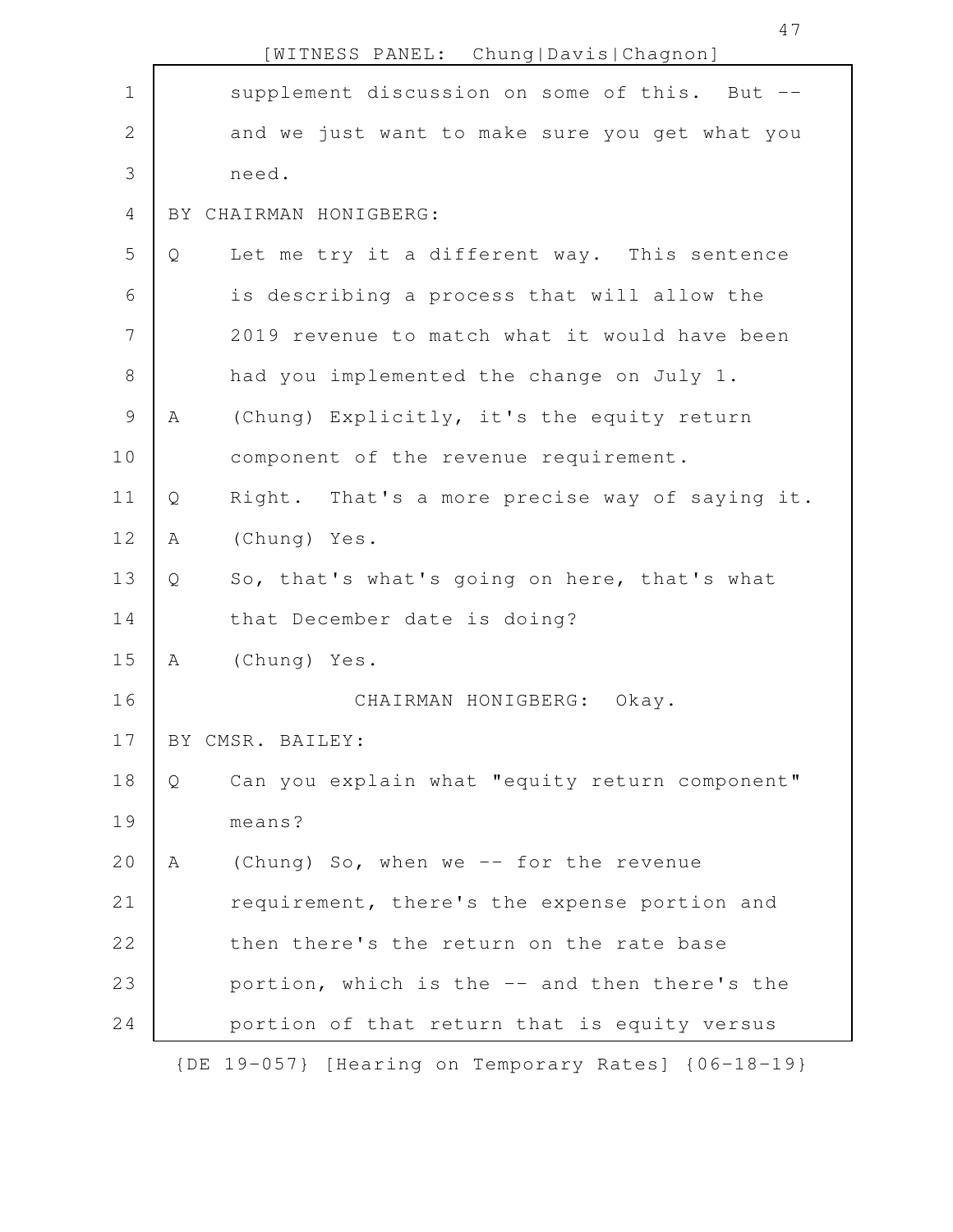[WITNESS PANEL: Chung|Davis|Chagnon] debt finance. So, this is just the equity portion of that slice that is now being captured in 2019. CMSR. BAILEY: Okay. Thanks. I think I got it. WITNESS CHUNG: I did my best. CHAIRMAN HONIGBERG: Thank you. Thank you for your patience. None of the people talking about this were accountants. I don't have any questions that haven't already been asked and answered. Mr. Fossum or Ms. Amidon, do you have any follow-up for your witnesses? MR. FOSSUM: I do not. MS. AMIDON: No. Thank you. CHAIRMAN HONIGBERG: And there are no other witnesses, correct? MS. AMIDON: That's correct. CHAIRMAN HONIGBERG: I will note for the record that we have received some public comment in this docket. With the exception of a comment from Cheshire County, which is about a specific proposal within the permanent rate case, the bulk of the comments appear to be {DE 19-057} [Hearing on Temporary Rates] {06-18-19} 1 2 3 4 5 6 7 8 9 10 11 12 13 14 15 16 17 18 19 20 21 22 23 24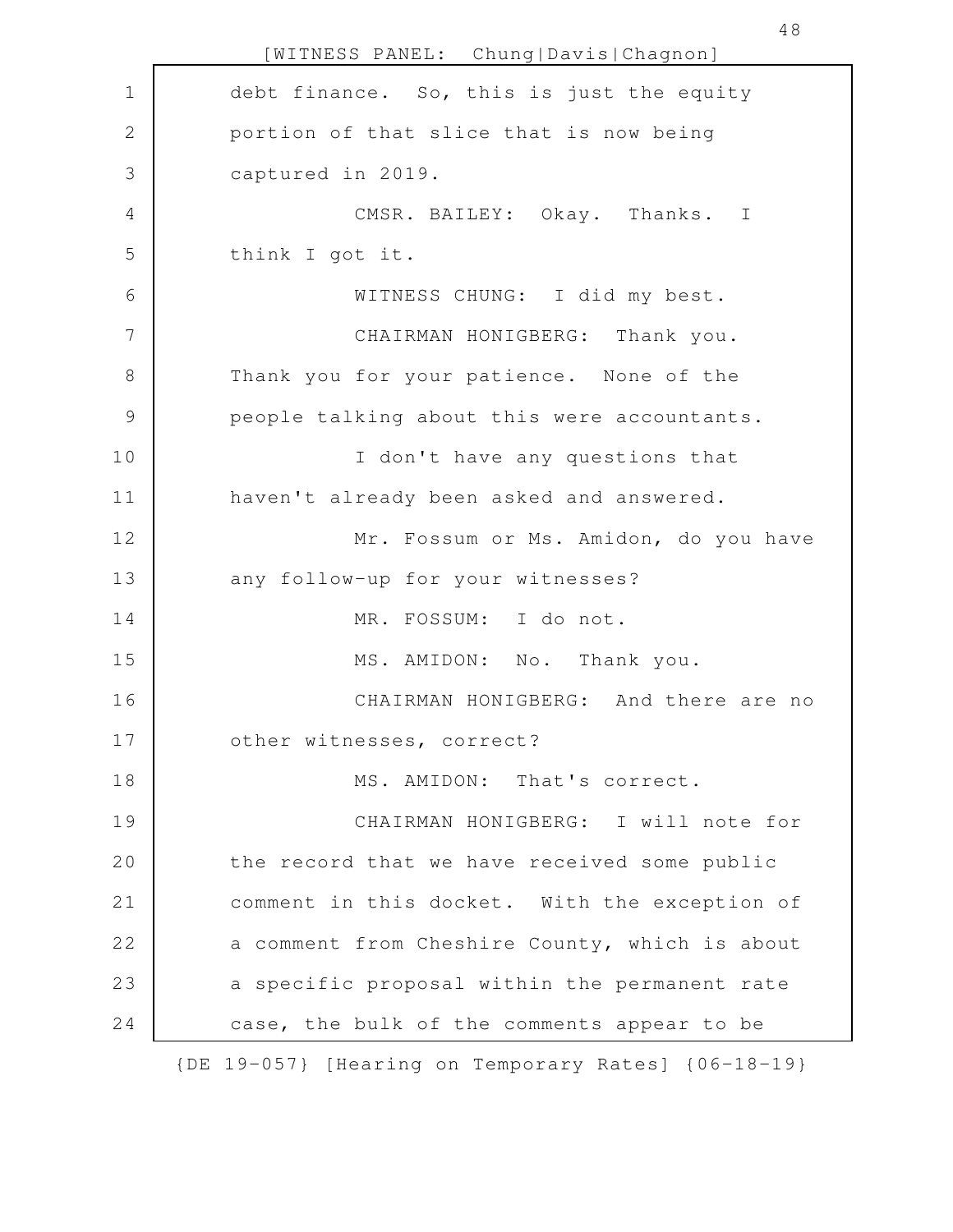[WITNESS PANEL: Chung|Davis|Chagnon]

| $\mathbf 1$   | directed at the permanent rate case, although       |
|---------------|-----------------------------------------------------|
| $\sqrt{2}$    | there's some ambiguity. I think a summary of        |
| 3             | them, and there's probably about ten comments       |
| 4             | we've received, is there's no support for a         |
| 5             | rate increase. And you would not be surprised       |
| 6             | to hear that, Mr. Fossum?                           |
| 7             | MR. FOSSUM: I've reviewed the                       |
| $\,8\,$       | comments that have made their way to the            |
| $\mathcal{G}$ | Commission's website. I would agree that            |
| 10            | that's generally how they -- I thought there        |
| 11            | was one that seemed aimed at the Liberty rate       |
| 12            | case, rather than ours. But, excepting that         |
| 13            | one comment, yes. I would agree with you that,      |
| 14            | in general, those comments do not support a         |
| 15            | rate increase.                                      |
| 16            | CHAIRMAN HONIGBERG: I believe                       |
| 17            | there's no member of the public here who would      |
| 18            | be interested in providing public comment, is       |
| 19            | that correct?                                       |
| 20            | [No verbal response.]                               |
| 21            | CHAIRMAN HONIGBERG: All right. That                 |
| 22            | is correct. I think you gentlemen can probably      |
| 23            | stay where you are.                                 |
| 24            | Without objection, we'll strike ID on               |
|               | {DE 19-057} [Hearing on Temporary Rates] {06-18-19} |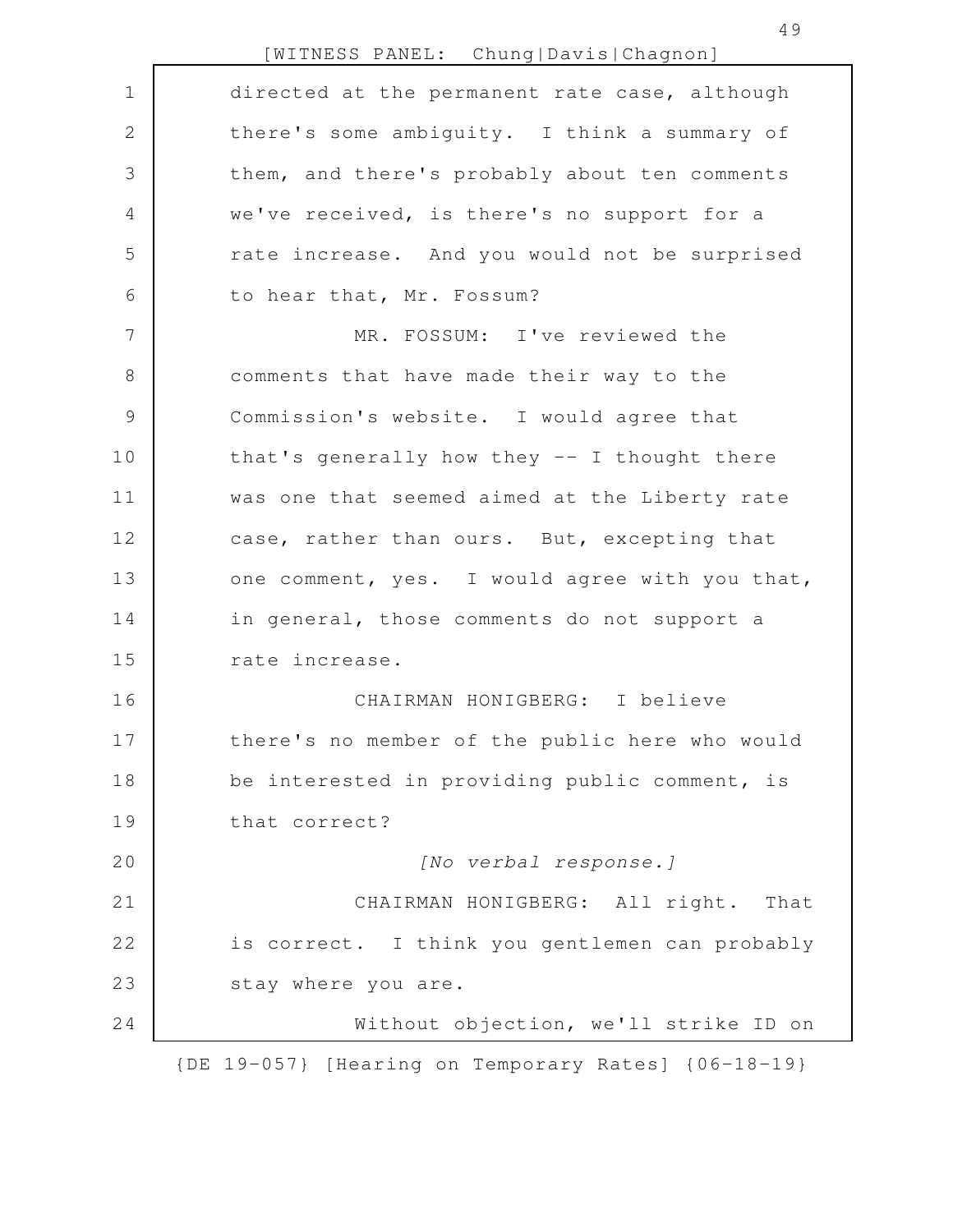[WITNESS PANEL: Chung|Davis|Chagnon] Exhibits  $1, 2, 3,$  and  $4.$ And if there's nothing else, we'll have the parties sum up. I guess we'll start with Mr. Emerson. I mean, I don't expect this to be complicated for any of you. But, Mr. Emerson. MR. EMERSON: If it's fine for me just to say we have no objection to the Settlement, that's -- I'm comfortable putting that on the record. CHAIRMAN HONIGBERG: Thank you. Mr. Burke. MR. BURKE: Just to say that we support the Settlement, and look forward to working with the parties to discuss issues in the permanent rate filing. CHAIRMAN HONIGBERG: Mr. Kreis. MR. KREIS: Thank you, Mr. Chairman. We, as you know, are signatories to this Settlement Agreement. That reflects the fact that the terms and conditions in the Settlement Agreement effectively meet and reflect the standard in the temporary rate statute. Essentially, at this phase of a rate 1 2 3 4 5 6 7 8 9 10 11 12 13 14 15 16 17 18 19 20 21 22 23 24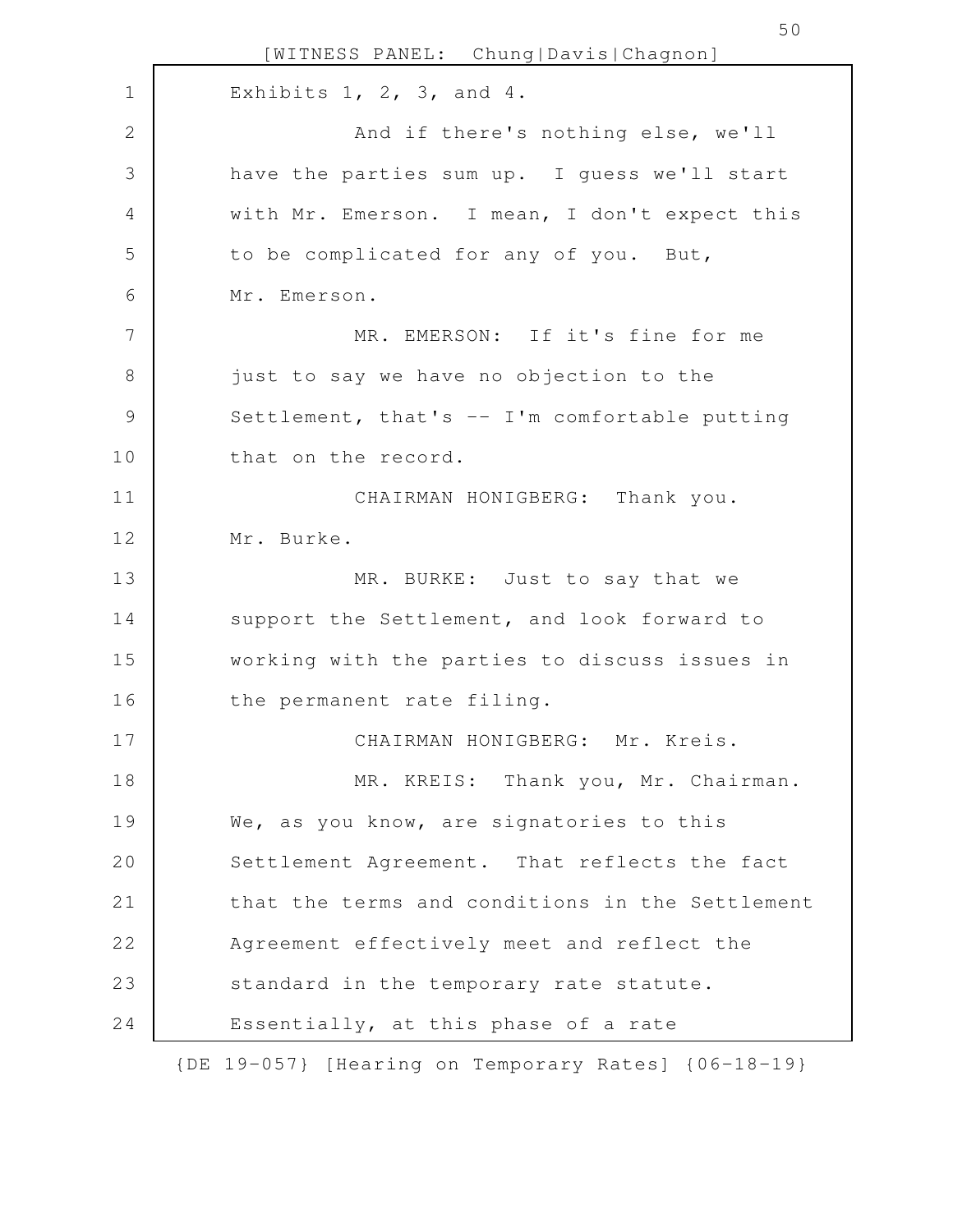| [WITNESS PANEL: |  | Chung   Davis   Chagnon] |  |
|-----------------|--|--------------------------|--|
|-----------------|--|--------------------------|--|

| $\mathbf 1$    | proceeding, the Commission's job is to rely on      |
|----------------|-----------------------------------------------------|
| $\mathbf{2}$   | the books and records of the company as they        |
| 3              | have been submitted, and treat them as true and     |
| $\overline{4}$ | accurate, unless there's reason to do               |
| 5              | otherwise, which there isn't. And consider the      |
| 6              | fact that it is in the public interest to bring     |
| 7              | the Company up to the rate of return that was       |
| $\,8\,$        | reflected in the previous rate case.                |
| $\mathcal{G}$  | As a back-of-the-envelope rule of                   |
| 10             | thumb, we note that the Company's original          |
| 11             | temporary rate request, which would have            |
| 12             | established 33 million as the revenue               |
| 13             | deficiency, is less than half of their              |
| 14             | permanent rate request, and they have dialed        |
| 15             | that back to 28 million. That seems just and        |
| 16             | reasonable to the OCA. So, we signed the            |
| 17             | Settlement Agreement. And we request that the       |
| 18             | Commission approve it as consistent with the        |
| 19             | temporary rate statute.                             |
| 20             | CHAIRMAN HONIGBERG: Ms. Amidon.                     |
| 21             | MS. AMIDON: Thank you. Staff                        |
| 22             | supports the Settlement Agreement. We worked        |
| 23             | with the parties and the Company in negotiating     |
| 24             | the Settlement Agreement. We believe it's in        |
|                | {DE 19-057} [Hearing on Temporary Rates] {06-18-19} |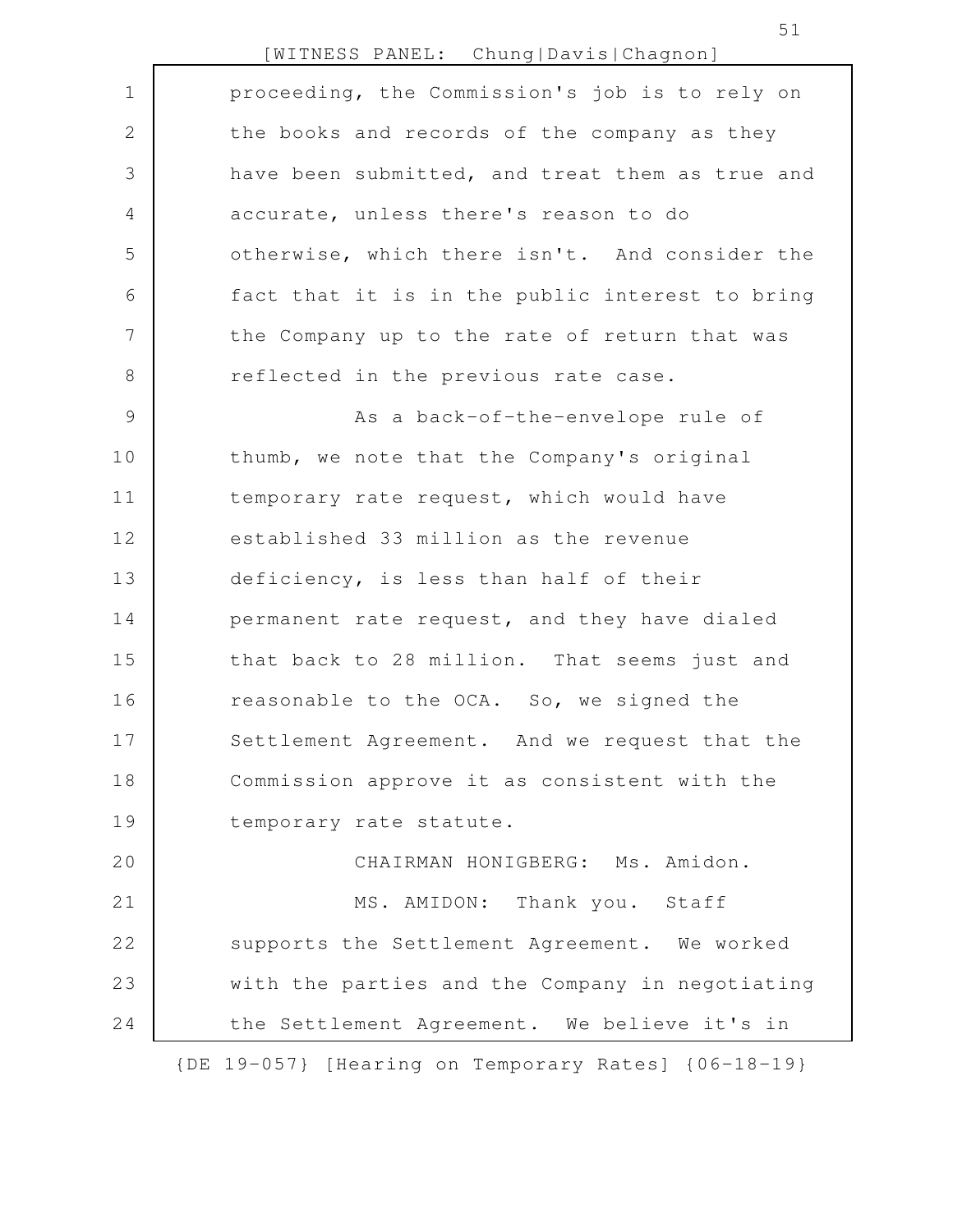|                | [WITNESS PANEL: Chung Davis Chagnon]                |
|----------------|-----------------------------------------------------|
| $\mathbf 1$    | the public interest, and the resulting rates        |
| 2              | are just and reasonable. We recommend the           |
| 3              | Commission approve the Settlement Agreement.        |
| 4              | Thank you.                                          |
| 5              | CHAIRMAN HONIGBERG: Mr. Fossum.                     |
| 6              | MR. FOSSUM: Thank you. I'll start                   |
| $\overline{7}$ | by saying, I appreciate the comments of others      |
| 8              | in support of or not objecting to the Agreement     |
| $\mathcal{G}$  | before you this morning.                            |
| 10             | The Company likewise believes that                  |
| 11             | this Settlement Agreement is just and               |
| 12             | reasonable, and results in rates that are just      |
| 13             | and reasonable and in the public interest. And      |
| 14             | that it appropriately meets and reflects the        |
| 15             | requirements of the temporary rate statute.         |
| 16             | The Company requests that the                       |
| 17             | Commission approve this Settlement Agreement as     |
| 18             | it has been submitted, and allow those              |
| 19             | temporary rates to take effect pending the rest     |
| 20             | of this proceeding.                                 |
| 21             | We're very aware that this is just                  |
| 22             | the beginning of this process. And so, we           |
| 23             | appreciate being able to work with these other      |
| 24             | parties to establish temporary rates before we      |
|                | {DE 19-057} [Hearing on Temporary Rates] {06-18-19} |